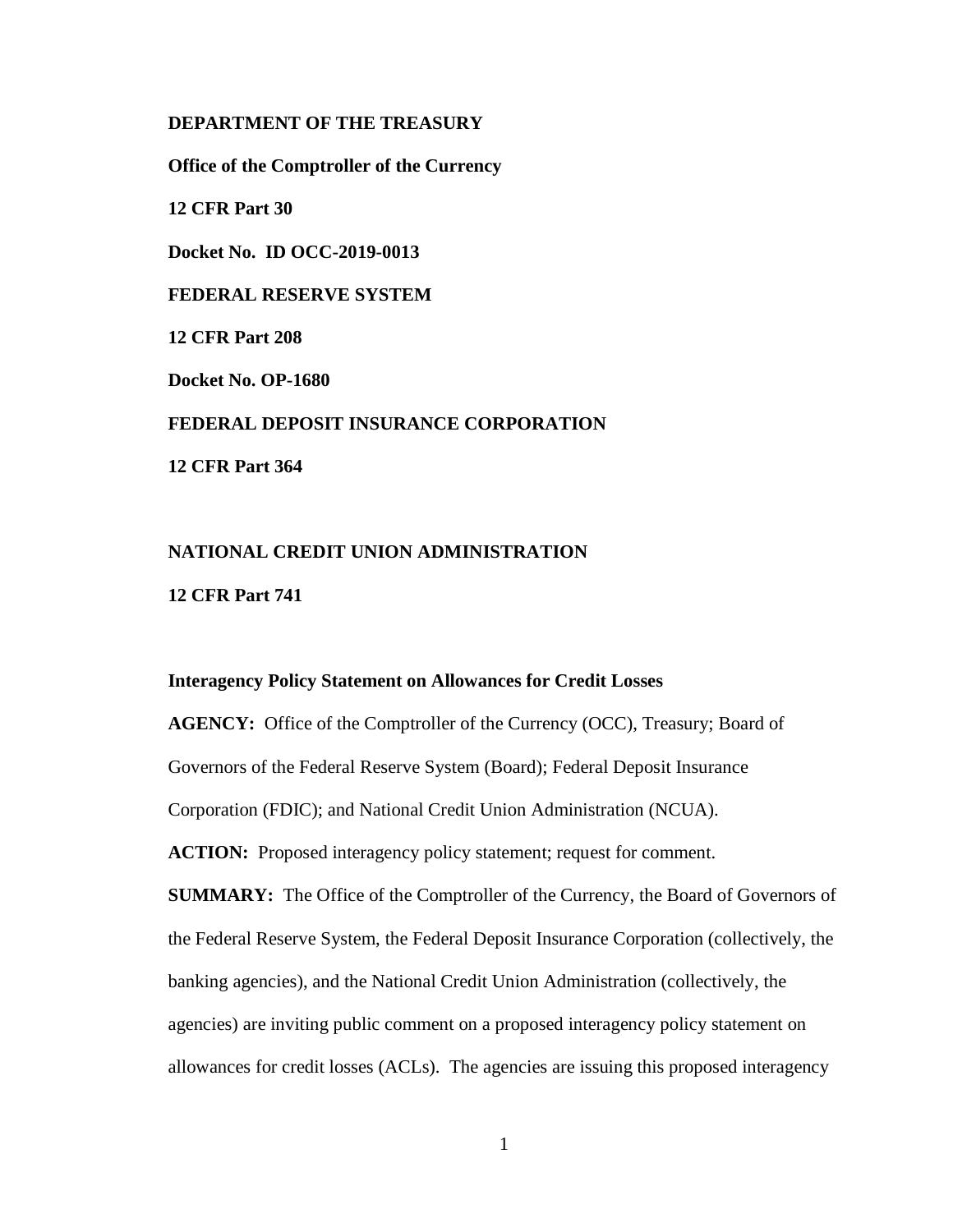policy statement in response to changes to U.S. generally accepted accounting principles (GAAP) as promulgated by the Financial Accounting Standards Board (FASB) in Accounting Standards Update (ASU) 2016-13, *Financial Instruments – Credit Losses (Topic 326): Measurement of Credit Losses on Financial Instruments* and subsequent amendments issued since June 2016. These updates are codified in Accounting Standards Codification (ASC) Topic 326, *Financial Instruments – Credit Losses* (FASB ASC Topic 326).

This proposed interagency policy statement describes the measurement of expected credit losses under the current expected credit losses (CECL) methodology and the accounting for impairment on available-for-sale (AFS) debt securities in accordance with FASB ASC Topic 326; supervisory expectations for designing, documenting, and validating expected credit loss estimation processes, including the internal controls over these processes; maintaining appropriate ACLs; the responsibilities of boards of directors and management; and examiner reviews of ACLs.

**DATES:** Comments must be received by [60 DAYS AFTER DATE OF PUBLICATION IN THE FEDERAL REGISTER].

**ADDRESSES:** Interested parties are invited to submit written comments to any or all of the agencies. All comments, which should refer to the "Proposed Interagency Policy Statement on Allowances for Credit Losses," will be shared among the agencies.

**OCC:** Commenters are encouraged to submit comments through the Federal eRulemaking Portal or e-mail, if possible. Please use the title "Proposed Interagency Policy Statement on Allowances for Credit Losses" to facilitate the organization and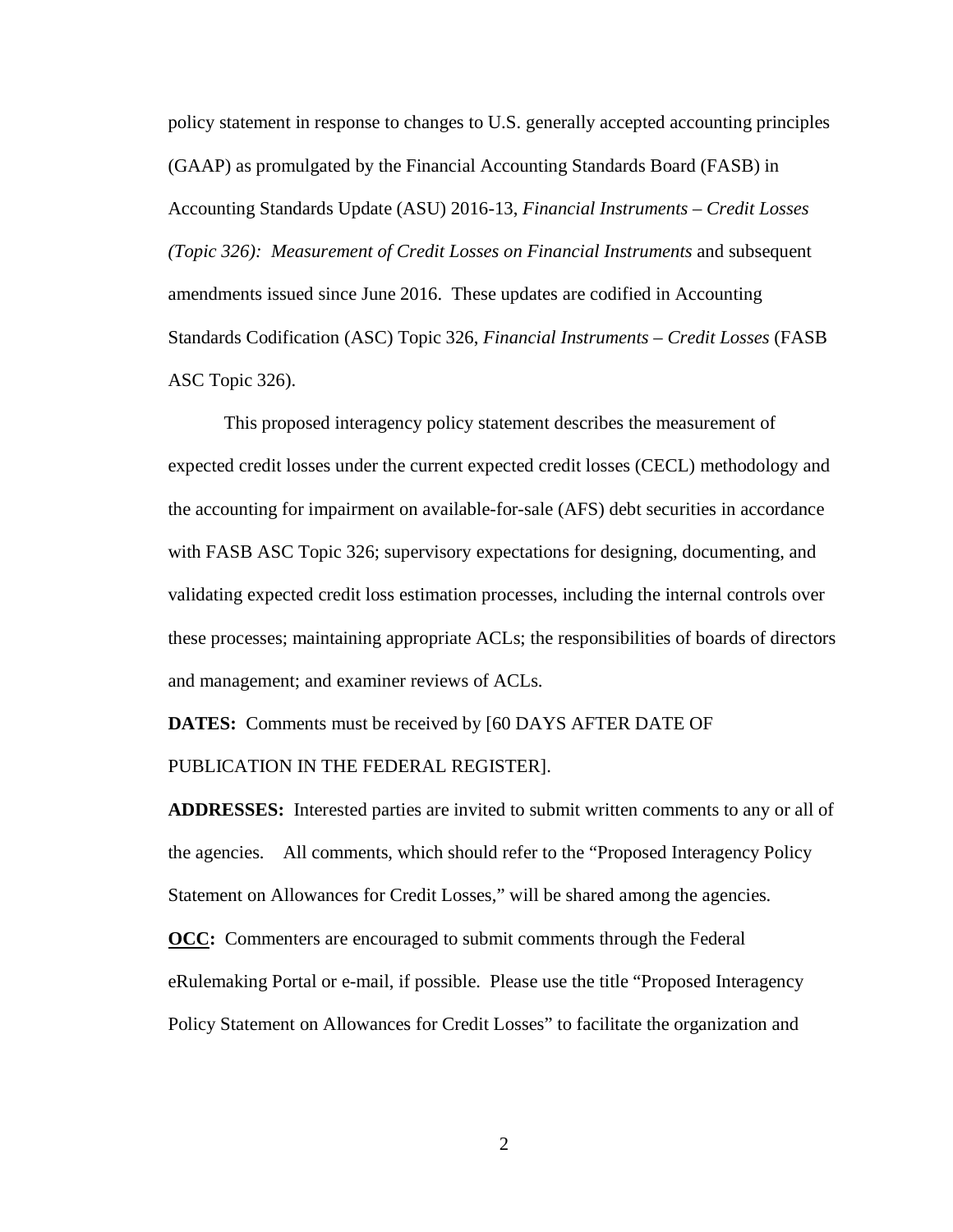distribution of the comments. You may submit comments by any of the following methods:

• Federal eRulemaking Portal – Regulations.gov Classic or Reuglation.gov Beta Regulation.gov Classic: go to go to *https://www.regulations.gov/*. Enter "Docket ID OCC-2019-0013" in the Search Box and click "Search." Click on "Comment Now" to submit public comments. For help with submitting effective comments please click on "View Commenter's Checklist." Click on the "Help" tab on the Regulations.gov home page to get information on using Regulations.gov, including instructions for submitting public comments.

Regulations.gov Beta: go to *https://beta.regulations.gov/* or click "Visit New Regulations.gov Site" from the Regulations.gov classic homepage. Enter "Docket ID OCC-2019-0013" in the Search Box and click "Search." Public comments can be submitted via the "Comment" box below the displayed document information or click on the document title and click the "Comment" box on the top-left side of the screen. For help with submitting effective comments please click on "Commenter's Checklist." For assistance with the Regulations.gov Beta site please call (877)-378-5457 (toll free) or (703) 454-9859 Monday-Friday, 9am-5pm ET or e-mail to regulations@erulemakinghelpdesk.com.

• **E-mail:** regs.comments@occ.treas.gov.

• **Mail:** Chief Counsel's Office, Attention: Comment Processing, Office of the Comptroller of the Currency, 400 7th Street, SW., suite 3E-218, Washington, DC 20219.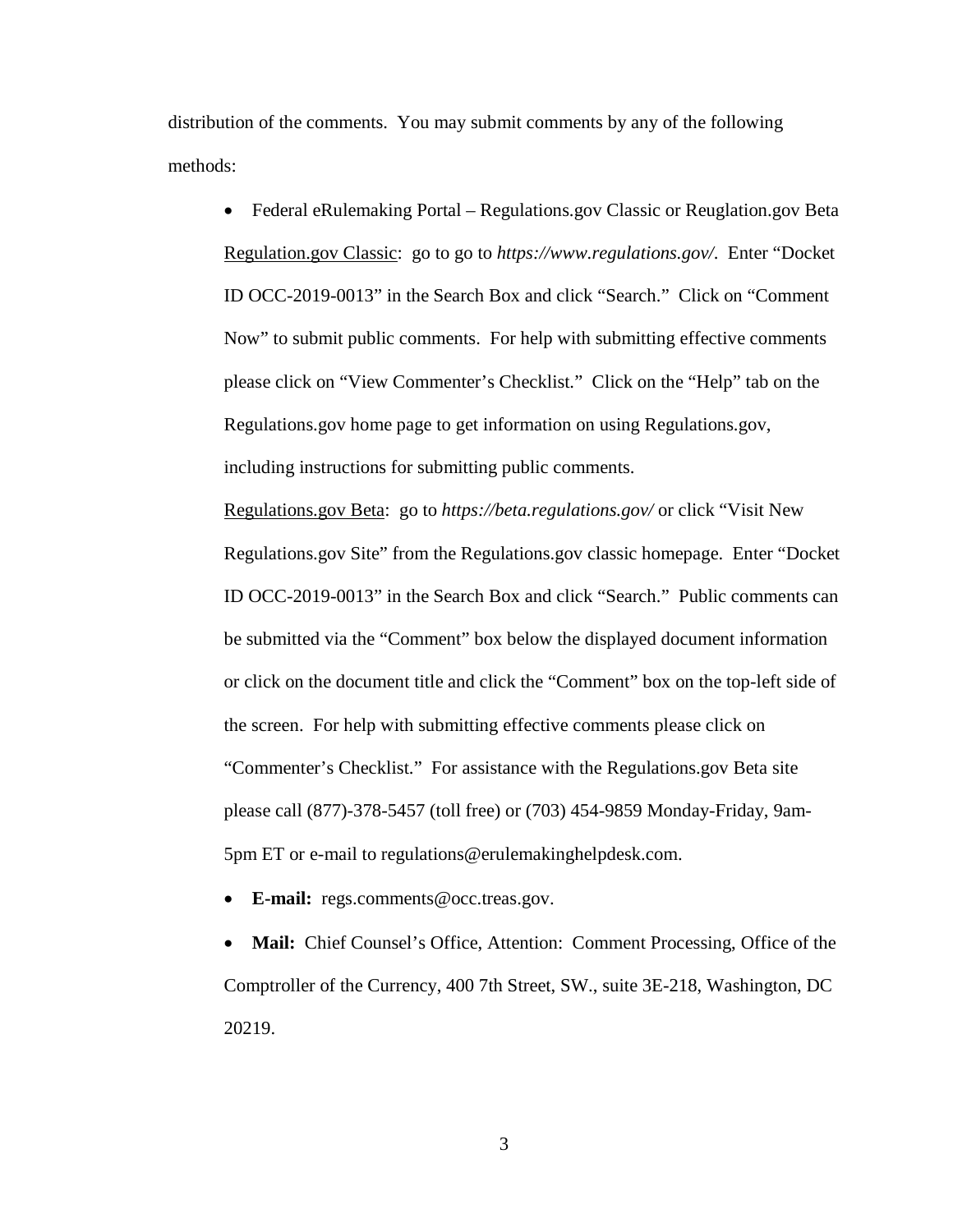- **Hand Delivery/Courier:** 400 7th Street, SW., suite 3E-218, Washington, DC 20219.
- **Fax:** (571) 465-4326.

*Instructions*: You must include "OCC" as the agency name and "Docket ID OCC-2019-0013" in your comment.In general, the OCC will enter all comments received into the docket and publish them on the Regulations.gov website without change, including any business or personal information that you provide such as name and address information, e-mail addresses, or phone numbers. Comments received, including attachments and other supporting materials, are part of the public record and subject to public disclosure. Do not enclose any information in your comment or supporting materials that you consider confidential or inappropriate for public disclosure.

You may review comments and other related materials that pertain to this notice by any of the following methods:

• Viewing Comments Electronically – Regulations.gov Classic or

Regulations.gov Beta

Regulations.gov Classic: go to *https://www.regulations.gov/.* Enter "Docket ID OCC-2019-0013" in the Search box and click "Search." Click on "Open Docket Folder" on the right side of the screen. Comments and supporting materials can be viewed and filtered by clicking on "View all documents and comments in this docket" and then using the filtering tools on the left side of the screen. Click on the "Help" tab on the Regulations.gov home page to get information on using Regulations.gov. The docket may be viewed after the close of the comment period in the same manner as during the comment period.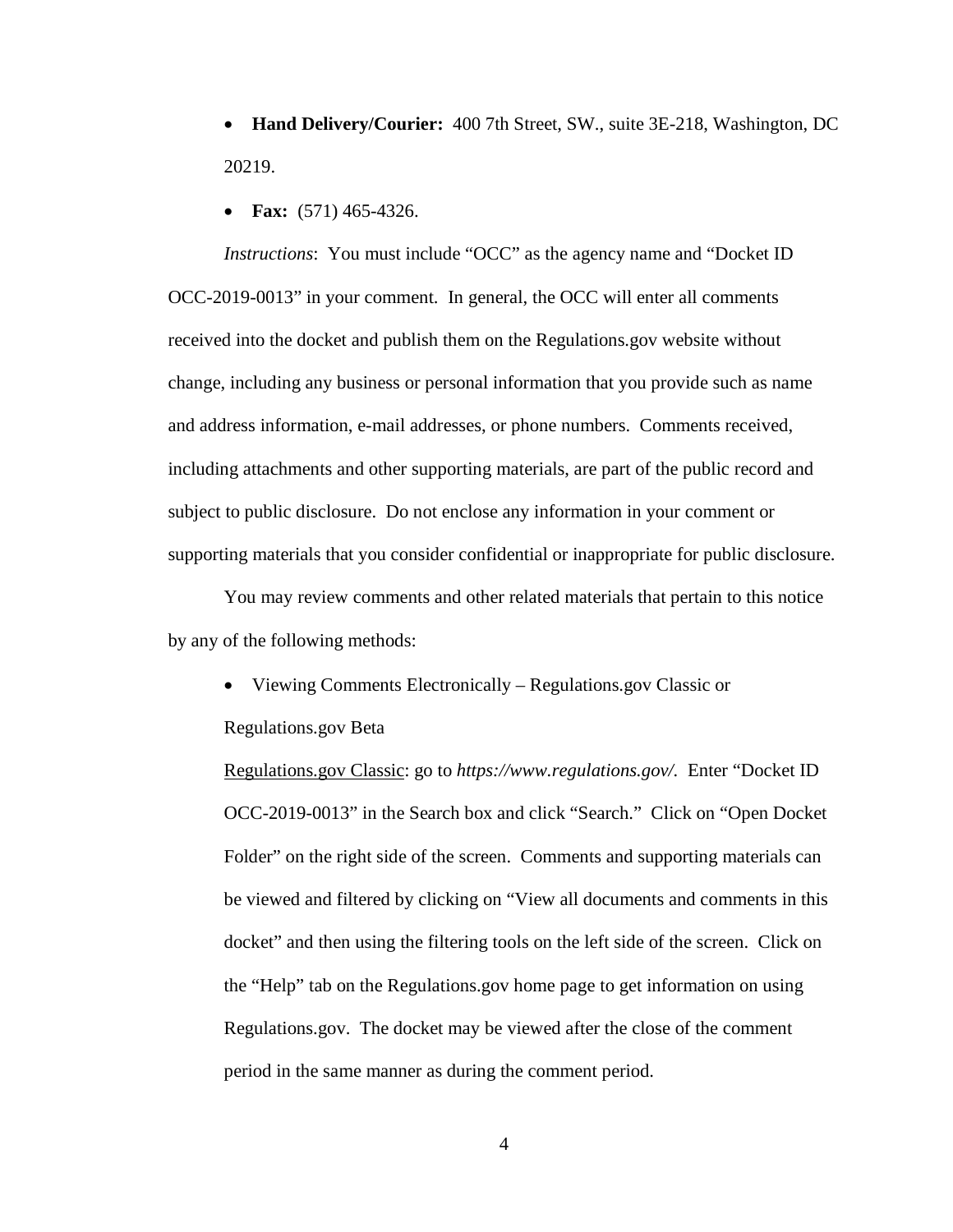Regulations.gov Beta: go to *https://beta.regulations.gov/* or click "Visit New Regulations.gov Site" from the Regulations.gov classic homepage. Enter "Docket ID OCC-2019-2013" in the Search Box and click "Search." Click on the "Comments" tab. Comments can be viewed and filtered by clicking on the "Sort By" drop-down on the right side of the screen or the "Refine Results" options on the left side of the screen. Supporting Materials can be viewed by clicking on the "Documents" tab and filtered by clicking on the "Sort By" drop-down on the right side of the screen or the "Refine Results" options on the left side of the screen." For assistance with the Regulations.gov Beta site please call (877)-378-5457 (toll free) or (703) 454-9859 Monday-Friday, 9am-5pm ET or e-mail to regulations@erulemakinghelpdesk.com.

The docket may be viewed after the close of the comment period in the same manner as during the comment period.

• Viewing Comments Personally: You may personally inspect comments at the OCC, 400 7<sup>th</sup> Street, SW., Washington, DC 20219. For security reasons, the OCC requires that visitors make an appointment to inspect comments. You may do so by calling (202) 649-6700 or, for persons who are deaf or hearing impaired, TTY, (202) 649-5597. Upon arrival, visitors will be required to present valid government-issued photo identification and submit to security screening in order to inspect comments.

**Board**: You may submit written comments, identified by Docket No. OP-1680, by any of the following methods: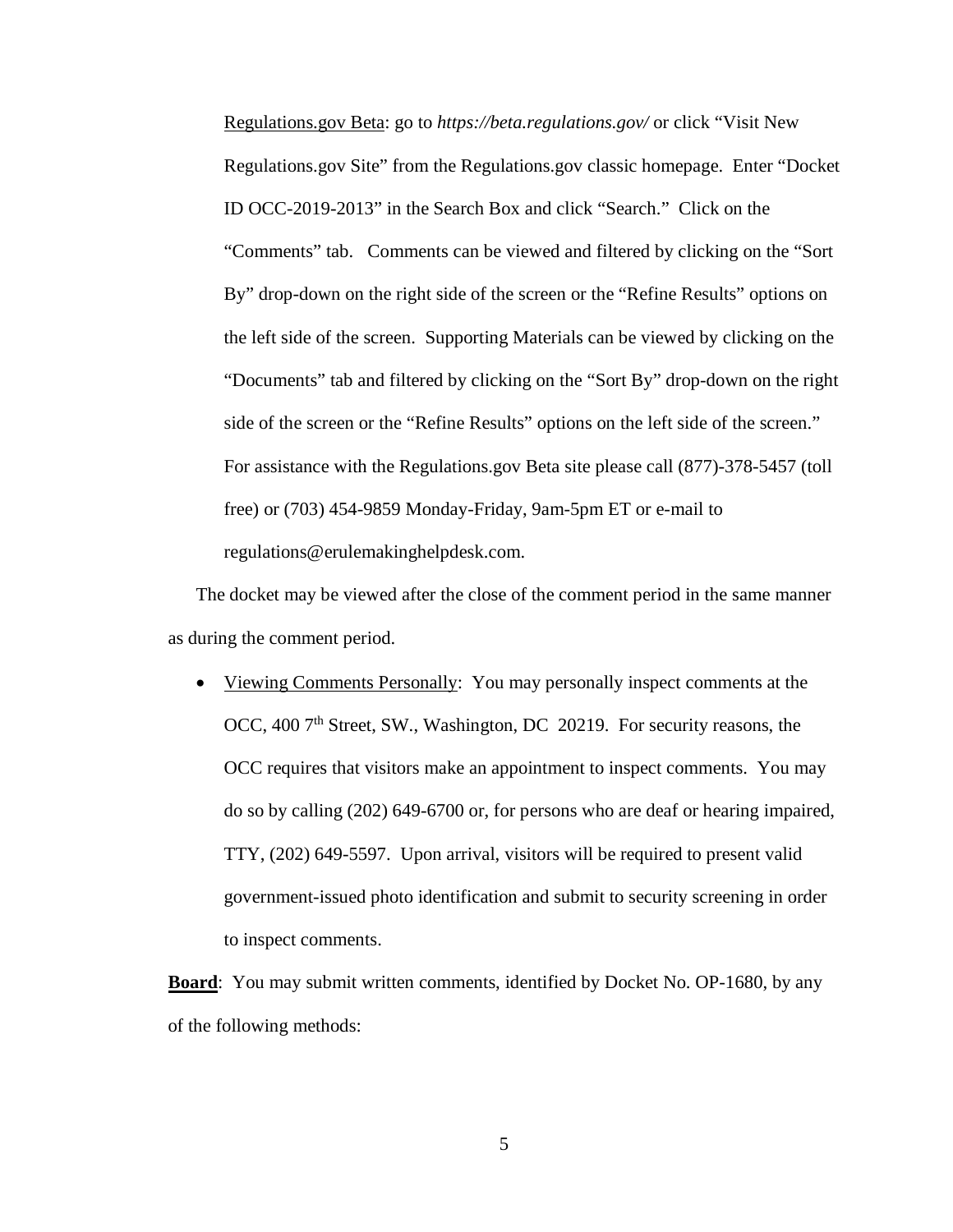• Agency website: http://www.federalreserve.gov. Follow the instructions for submitting comments at

*http://www.federalreserve.gov/generalinfo/foia/ProposedRegs.cfm*.

- Email: regs.comments@federalreserve.gov. Include docket number in the subject line of the message.
- *Fax*: (202) 452-3819 or 202-452-3102.
- *Mail*: Ann E. Misback, Secretary, Board of Governors of the Federal Reserve System, 20th Street and Constitution Avenue, NW., Washington, DC 20551.

All public comments will be made available on the Board's Web site at http://www.federalreserve.gov/generalinfo/foia/ProposedRegs.cfm as submitted, unless modified for technical reasons or to remove personally identifiable information at the commenter's request. Accordingly, comments will not be edited to remove any identifying or contact information. Public comments may also be viewed electronically or in paper form in Room 146, 1709 New York Avenue, NW., Washington, DC 20006, between 9:00 a.m. and 5:00 p.m. on weekdays.

**FDIC**: You may submit comments, which should refer to "Proposed Interagency Policy" Statement on Allowances for Credit Losses," by any of the following methods:

- Agency website: *https://www.fdic.gov/regulations/laws/federal/* . Follow the instructions for submitting comments on the FDIC's website.
- Federal eRulemaking Portal: https://www.regulations.gov. Follow the instructions for submitting comments.
- *Email: Comments@fdic.gov*. Include "Proposed Interagency Policy Statement on Allowances for Credit Losses" in the subject line of the message.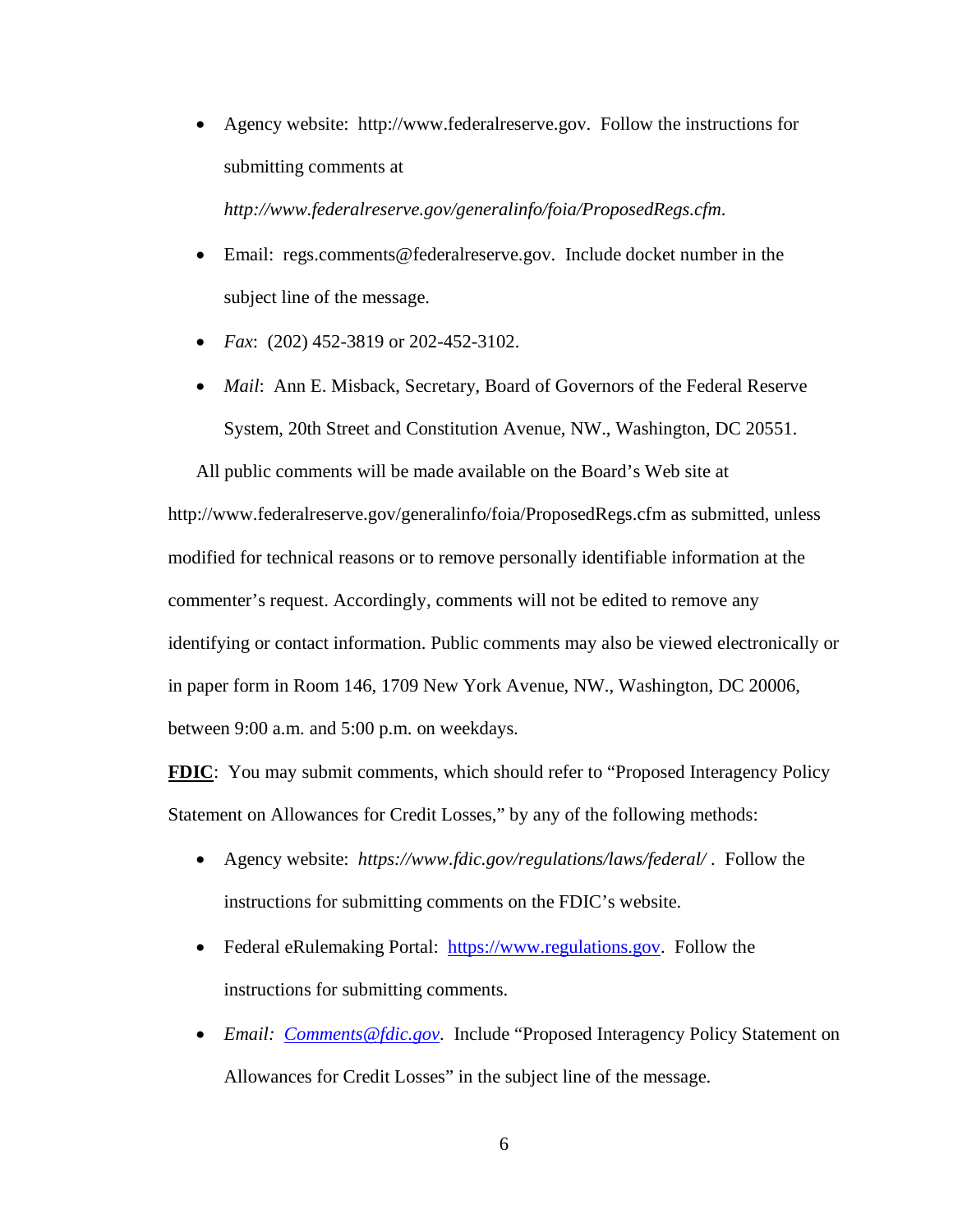- *Mail*: Robert E. Feldman, Executive Secretary, Attention: Comments, Federal Deposit Insurance Corporation, 550 17th Street, NW., Washington, DC 20429.
- *Hand Delivery*: Comments may be hand delivered to the guard station at the rear of the 550 17th Street Building (located on F Street) on business days between 7:00 a.m. and 5:00 p.m.

Public Inspection: All comments received will be posted without change to https://www.fdic.gov/regulations/laws/federal/ including any personal information provided. Paper copies of public comments may be requested from the FDIC Public Information Center by telephone at (877) 275-3342 or (703) 562-2200.

**NCUA:** You may submit comments by any one of the following methods (please send comments by one method only):

- Federal rulemaking Portal: http://www.regulations.gov. Follow the instructions for submitting comments.
- E-mail: Address to regcomments@ncua.gov. Include "[Your name] Comments on Proposed Interagency Policy Statement on Allowances for Credit Losses" in the e-mail subject line.
- Fax: (703) 518-6319. Use the subject line described above for e-mail.
- Mail: Address to Gerard Poliquin, Secretary of the Board, National Credit Union Administration, 1775 Duke Street, Alexandria, Virginia 22314-3428.
- Hand Delivery/Courier: Same as mail address.

Public Inspection: You can view all public comments on NCUA's Web site at [https://www.ncua.gov/regulation-supervision/rules-regulations/proposed-pending-and](https://www.ncua.gov/regulation-supervision/rules-regulations/proposed-pending-and-recently-final-regulations)[recently-final-regulations](https://www.ncua.gov/regulation-supervision/rules-regulations/proposed-pending-and-recently-final-regulations) as submitted, except for those we cannot post for technical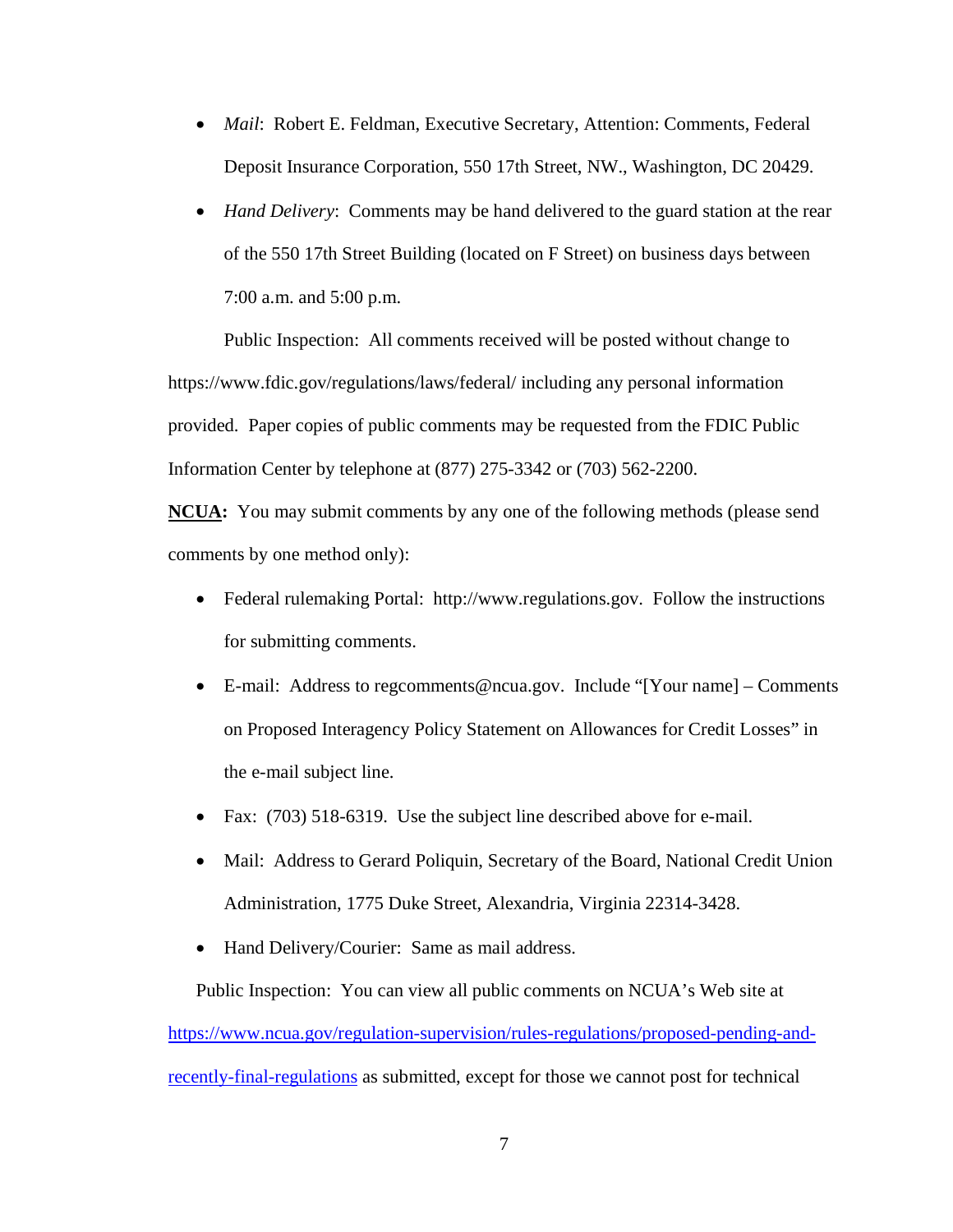reasons. NCUA will not edit or remove any identifying or contact information from the public comments submitted. You may inspect paper copies of comments in NCUA's law library at 1775 Duke Street, Alexandria, Virginia 22314, by appointment weekdays between 9:00 a.m. and 3:00 p.m. To make an appointment, call (703) 518–6546 or send an e-mail to [OGCMail@ncua.gov.](mailto:OGCMail@ncua.gov)

### **FOR FURTHER INFORMATION CONTACT:**

**OCC**: Amanda Freedle, Senior Accounting Policy Advisor, Office of the Chief Accountant, (202) 649-6280; or Kevin Korzeniewski, Counsel, Chief Counsel's Office, (202) 649-5490; or for persons who are hearing impaired, TTY, (202) 649-5597.

**BOARD**:Lara Lylozian, Assistant Chief Accountant–Supervision, (202) 475-6656; or Kevin Chiu, Accounting Policy Analyst, (202) 912-4608, Division of Supervision and Regulation; or David W. Alexander, Senior Counsel, (202) 452-2877; or Asad Kudiya, Senior Counsel, (202) 475-6358, Legal Division, Board of Governors of the Federal Reserve System, 20th and C Streets NW, Washington, DC 20551. For the hearing impaired only, Telecommunication Device for the Deaf (TDD), (202) 263-4869 **FDIC**: Shannon Beattie, Chief, Accounting and Securities Disclosure Section, (202) 898-3952; or John Rieger, Deputy Chief Accountant, (202) 898-3602; or Andrew Overton, Examination Specialist (Bank Accounting), (202)-898-8922; Division of Risk Management Supervision; or Michael Phillips, Counsel, (202) 898-3581, Legal Division, Federal Deposit Insurance Corporation, 550 17th Street, NW., Washington, DC 20429. **NCUA**: *Technical information*: Alison Clark, Chief Accountant, Office of Examination and Insurance, at the above address or telephone (703) 518-6611 or *Legal information*: Ariel Pereira, Staff Attorney, Office of General Counsel, at (703)548-2778.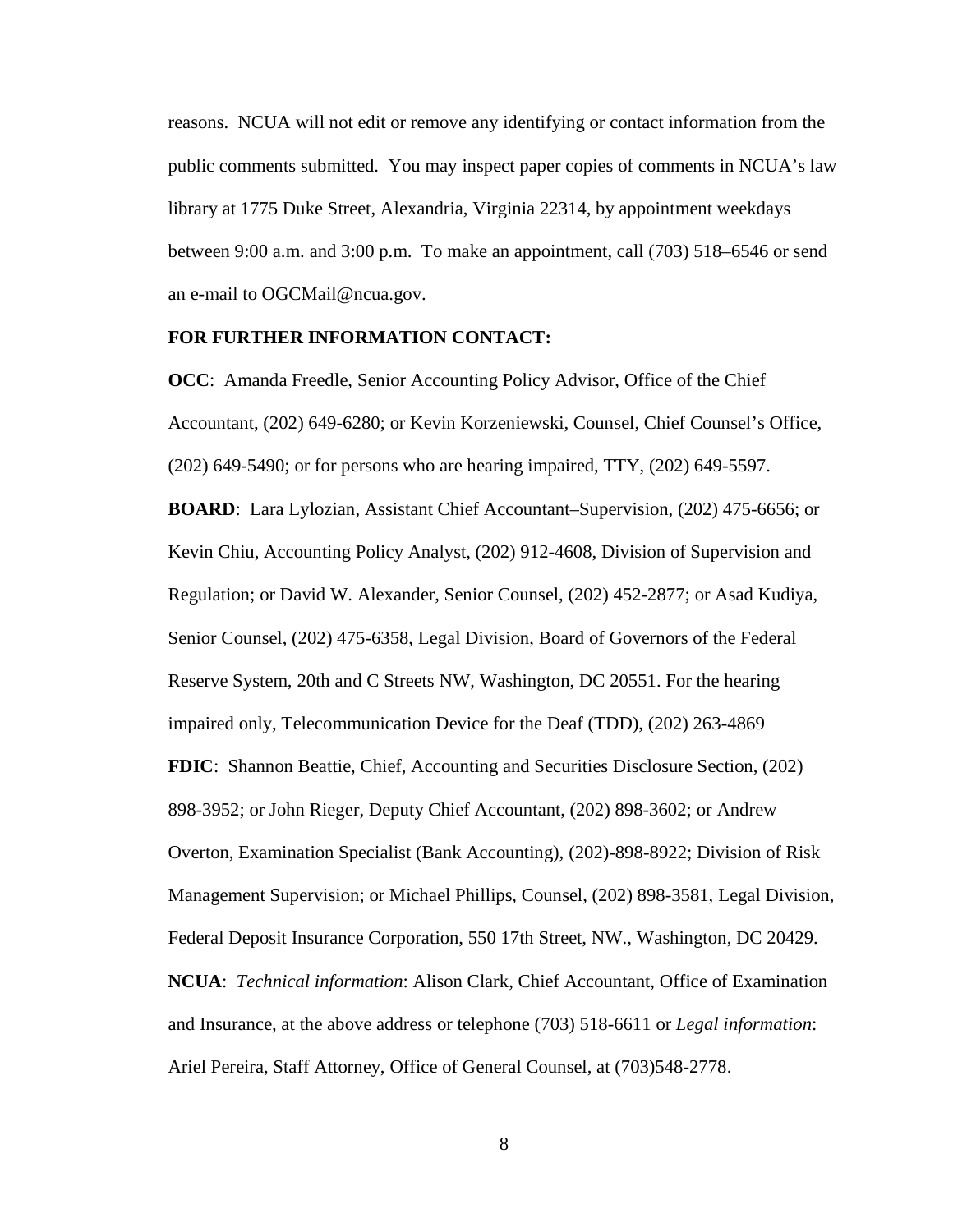#### **SUPPLEMENTARY INFORMATION:**

#### **I. Background**

 $\overline{a}$ 

FASB ASC Topic 326 introduces the CECL methodology, which replaces the incurred loss methodology for financial assets measured at amortized cost, net investments in leases, and certain off-balance-sheet credit exposures, and modifies the accounting for impairment on AFS debt securities. FASB ASC Topic 326 applies to all banks, savings associations, credit unions, and financial institution holding companies (collectively, institutions), regardless of size, that file regulatory reports for which the reporting requirements conform to GAAP. [1](#page-8-0) The agencies are maintaining conformance with GAAP and consistency with FASB ASC Topic 326 through their issuance of the proposed Interagency Policy Statement on Allowances for Credit Losses.

For FDIC-insured institutions, the banking agencies have issued guidelines establishing standards for safety and soundness, including operational and managerial standards that address such matters as internal controls and information systems, an internal audit system, loan documentation, credit underwriting, asset quality, and earnings and should be appropriate for an institution's size and the nature, scope, and risk of its

<span id="page-8-0"></span><sup>&</sup>lt;sup>1</sup> *See* section 37(a) of the Federal Deposit Insurance Act and section 202(a) of the Federal Credit Union Act. Under these statutory provisions, the accounting principles applicable to reports or statements required to be filed by all insured depository institutions with the federal banking agencies or by all insured credit unions with assets of \$10 million or more with the NCUA Board must be uniform and consistent with GAAP. Furthermore, regardless of asset size, all federally insured credit unions must comply with GAAP for certain financial reporting requirements relating to charges for loan losses. *See* 12 U.S.C. 1831n(a)(2)(A), 12 U.S.C. 1782(a)(6)(C), and 12 CFR section 702.402(d).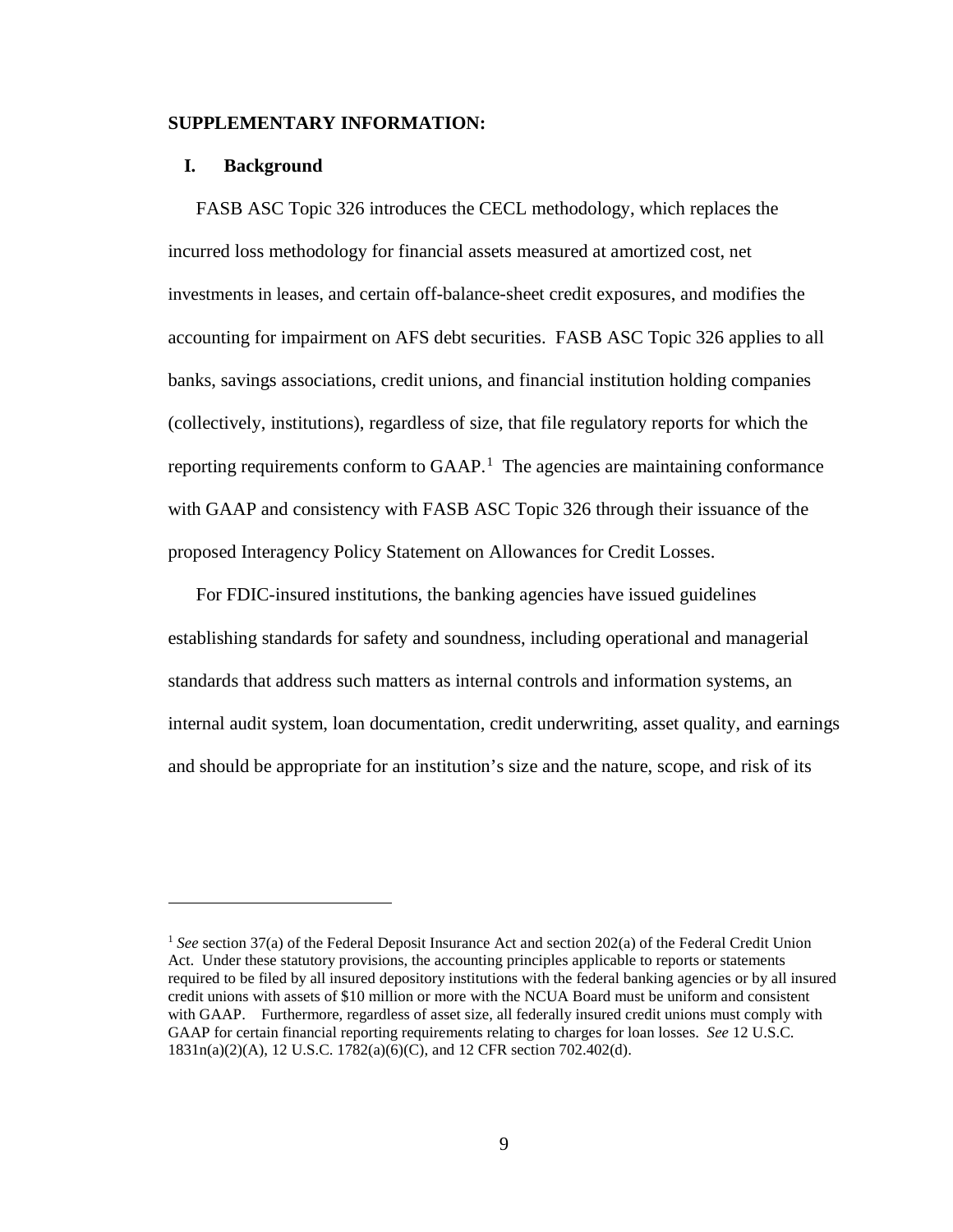activities.[2](#page-9-0) The principles described in the proposed interagency policy statement are consistent with these guidelines.

The effective dates of FASB ASC Topic 326 vary for different institutions. Under GAAP as currently in effect, FASB ASC Topic 326 is effective for institutions that are public business entities (PBEs) and also are Securities and Exchange Commission (SEC) filers, as both terms are defined in GAAP, for fiscal years beginning after December 15, 2019, including interim periods within those fiscal years. For institutions that are PBEs but not SEC filers, FASB ASC Topic 326 is effective for fiscal years beginning after December 15, 2020, including interim periods within those fiscal years. For institutions that are not PBEs (non-PBEs), FASB ASC Topic 326 is effective for fiscal years beginning after December 15, 2021, including interim periods within those fiscal years.<sup>[3](#page-9-1)</sup> Early application of FASB ASC Topic 326 is permitted for all institutions for fiscal years beginning after December 15, 2018, including interim periods within that fiscal year.

# **II. Overview of the Proposed Interagency Policy Statement on Allowances for**

#### **Credit Losses**

 $\overline{a}$ 

The agencies are issuing this proposed interagency policy statement on

allowances for credit losses (ACLs) in response to the changes in accounting for credit

<span id="page-9-0"></span><sup>2</sup> *See* Appendix A to 12 CFR part 30 (OCC), Appendix D to 12 CFR part 208 (Board), and Appendix A to 12 CFR part 364 (FDIC), which were adopted by the banking agencies pursuant to Section 39 of the Federal Deposit Insurance Act. *See* 12 U.S.C. 1831p-1. National credit unions should refer to Section 206(b)(1) of the Federal Credit Union Act (12 U.S.C. 1786) and 12 CFR section 741.3.

<span id="page-9-1"></span><sup>&</sup>lt;sup>3</sup> On July 17, 2019, the FASB Board decided to adopt a two-bucket approach to stagger effective dates for major accounting standards including FASB ASC Topic 326. The FASB Board decided that FASB ASC Topic 326 will be effective for SEC filers, excluding smaller reporting companies (SRCs) as currently defined by the SEC, for fiscal years beginning after December 15, 2019, including interim periods within those fiscal years. For all other entities, the FASB Board decided that FASB ASC Topic 326 will be effective for fiscal years beginning after December 15, 2022, including interim periods within those fiscal years.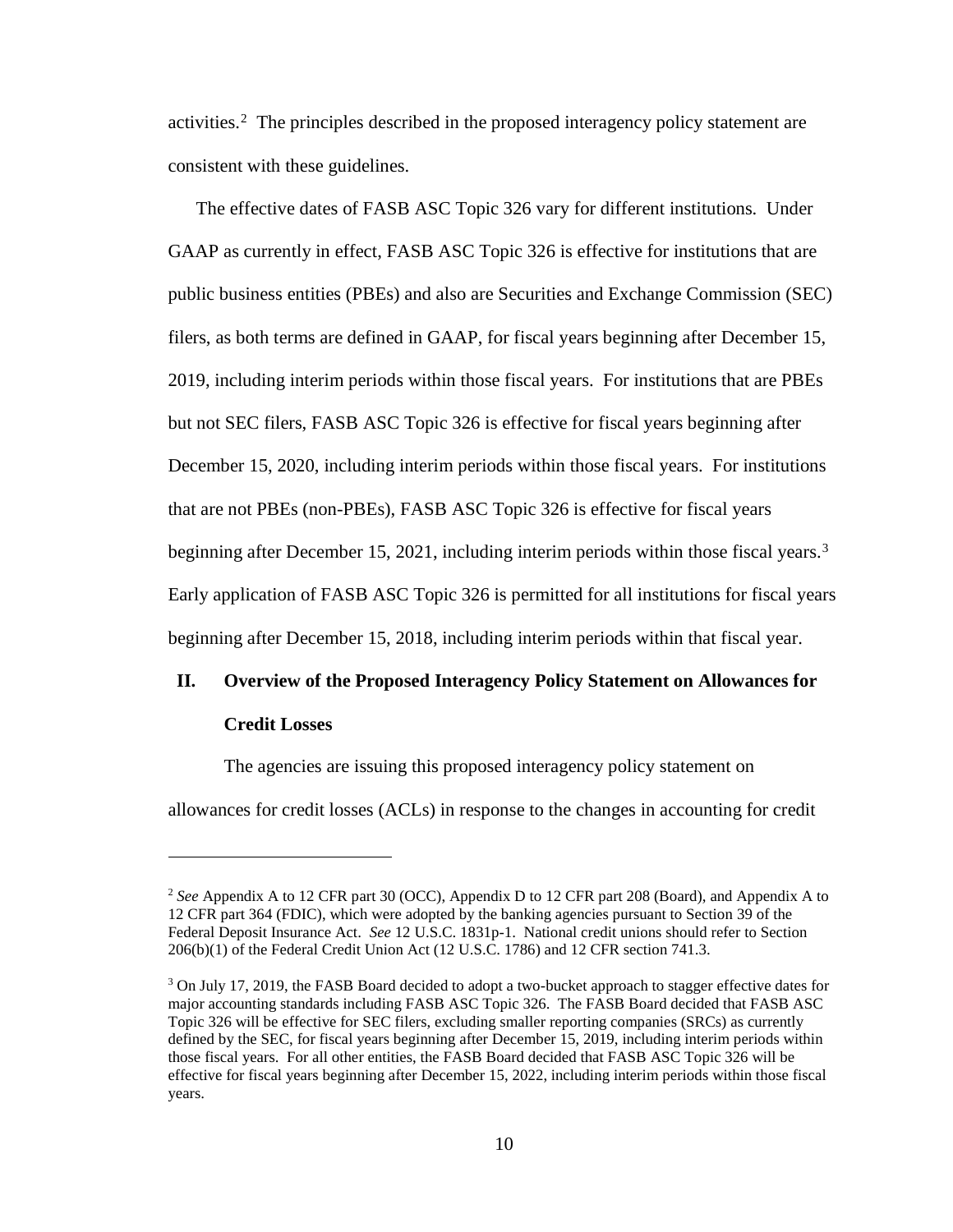losses in accordance with FASB ASC Topic 326. The proposed interagency policy statement would be effective at the time of each institution's adoption of FASB ASC Topic 326. The following policy statements would no longer be effective for an institution upon its adoption of FASB ASC Topic 326: the agencies' December 2006 Interagency Policy Statement on the Allowance for Loan and Lease Losses; the banking agencies' July 2001 Policy Statement on Allowance for Loan and Lease Losses Methodologies and Documentation for Banks and Savings Institutions; and the NCUA's May 2002 Interpretive Ruling and Policy Statement 02-3, Allowance for Loan and Lease Losses Methodologies and Documentation for Federally Insured Credit Unions (collectively, the ALLL policy statements). After FASB ASC Topic 326 is effective for all institutions, the agencies will rescind the ALLL policy statements.

This proposed interagency policy statement describes the CECL methodology for determining ACLs applicable to financial assets measured at amortized cost, including loans held-for-investment, net investments in leases, held-to-maturity (HTM) debt securities, and certain off-balance-sheet credit exposures in accordance with FASB ASC Topic 326. It also describes the estimation of an ACL for an impaired AFS debt security in accordance with FASB ASC Subtopic 326-30.

The proposed interagency policy statement also includes and updates concepts and practices detailed in the existing ALLL policy statements that remain relevant under FASB ASC Topic 326. These concepts and practices relate to management's responsibilities for the allowance estimation process, including the need to appropriately support and document the institution's allowance estimates; the board of directors' responsibilities for overseeing management's processes; and the role of examiners in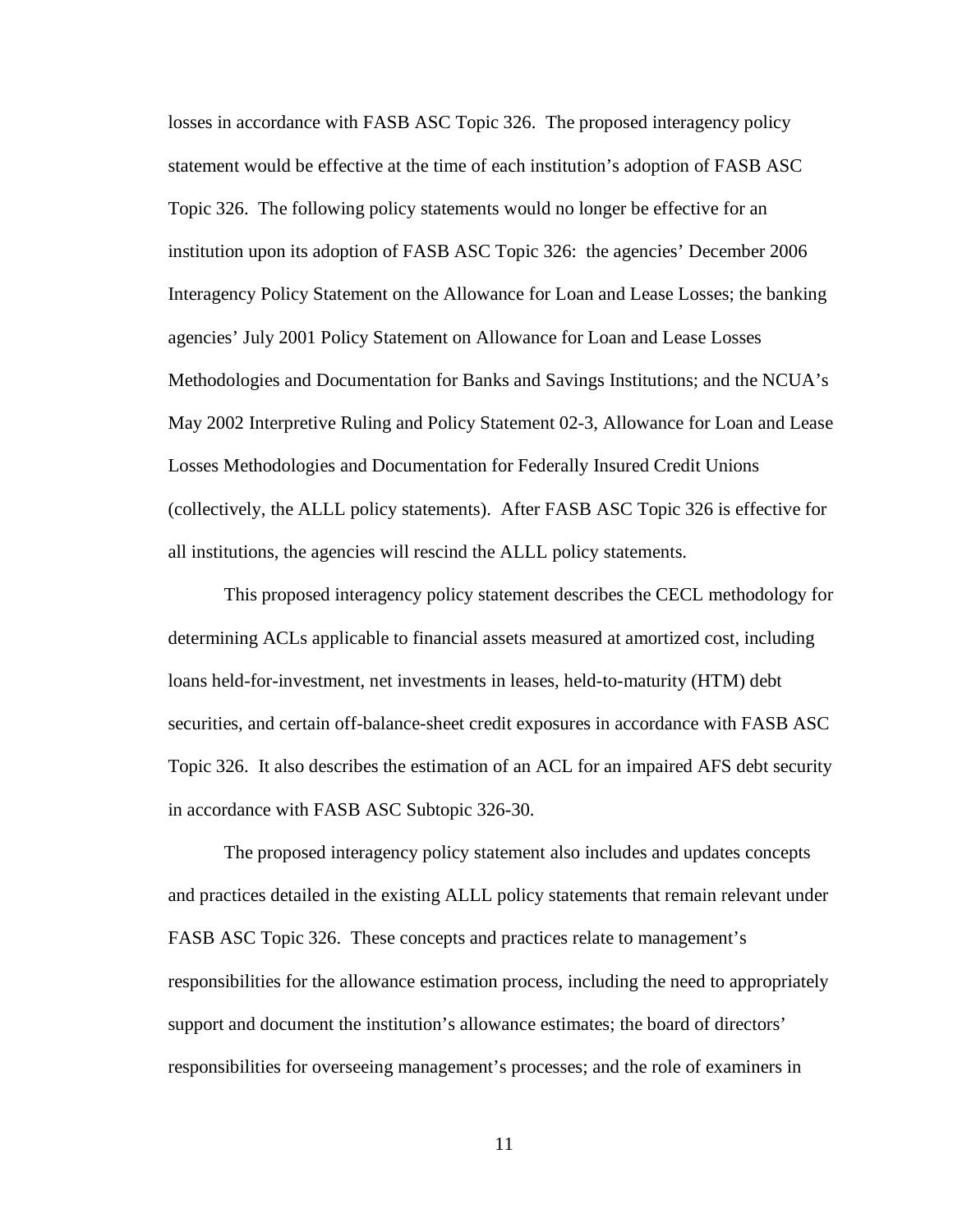reviewing the appropriateness of an institution's ACLs as part of their supervisory activities.

An attachment to the agencies' December 2006 Interagency Policy Statement on the Allowance for Loan and Lease Losses addresses concepts and practices related to loan review systems. Rather than updating the agencies' guidance on loan review systems as part of the proposed interagency policy statement on ACLs, the agencies are currently developing separate standalone guidance on supervisory expectations for effective credit risk review.

#### **III. Request for Comment**

The agencies request comments on all aspects of the proposed interagency policy statement, including but, not limited to those set forth below. The agencies will revise the Statement, if needed and as appropriate, after reviewing the comments received on the proposal.

- 1) Does the proposed interagency policy statement clearly describe the measurement of expected credit losses under CECL in accordance with FASB ASC Topic 326? Why or why not? If not, what additional information is needed? What information should be omitted from the policy statement?
- 2) Does the proposed interagency policy statement clearly describe the measurement of credit losses on impaired AFS debt securities in accordance with FASB ASC Topic 326? Why or why not? If not, what additional information is needed? What information should be omitted from the policy statement?
- 3) Does the proposed interagency policy statement clearly communicate supervisory expectations for designing, documenting, and validating expected credit loss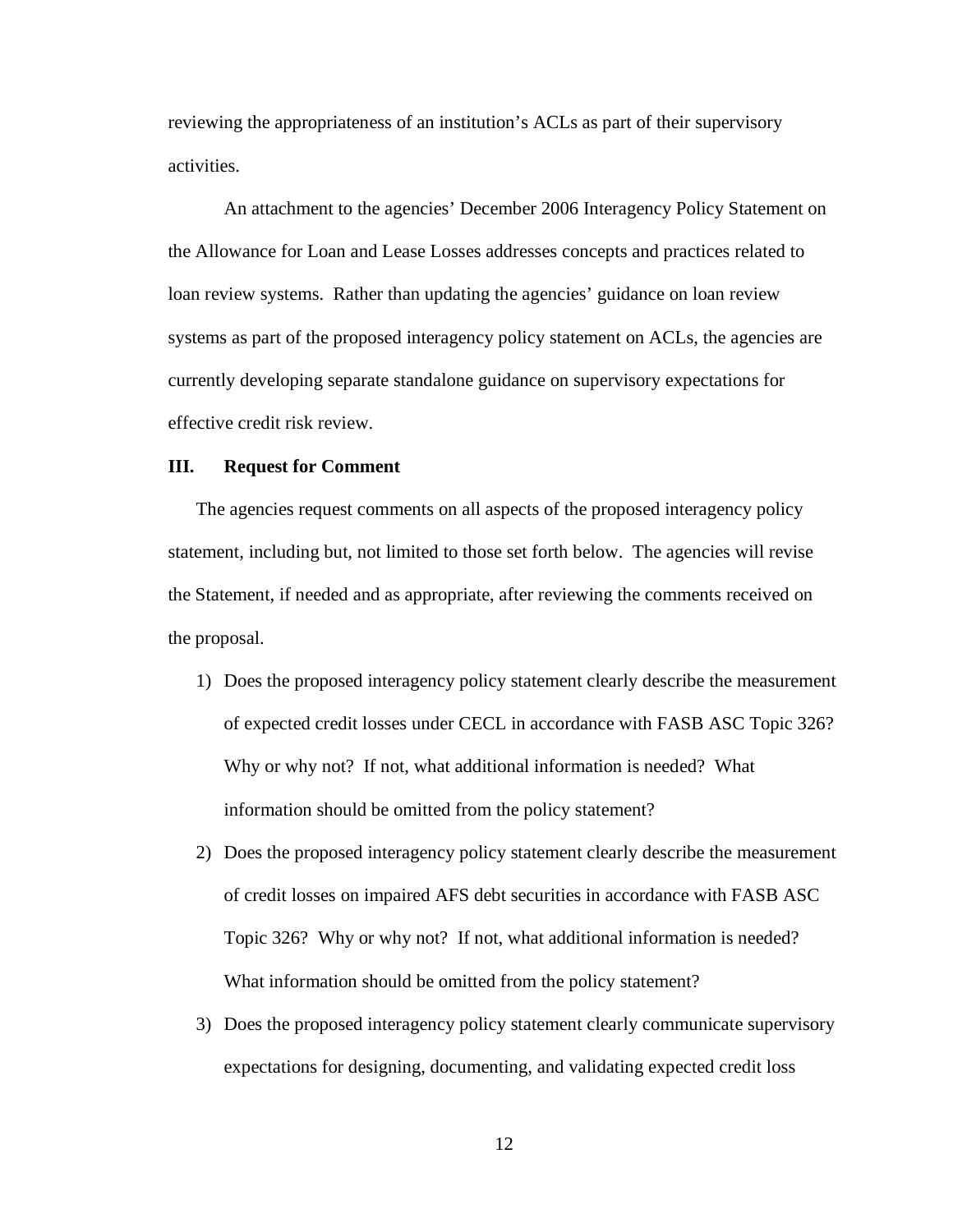estimation processes, internal controls over ACLs, and maintaining appropriate  $ACLs$ ?

4) Has the proposed interagency policy statement appropriately included concepts and practices detailed in the existing ALLL policy statements that also are relevant under FASB ASC Topic 326? If not, what additional information should also be included?

# **IV. The Paperwork Reduction Act**

In accordance with the requirements of the Paperwork Reduction Act of 1995 (PRA), [4](#page-12-0) the agencies may not conduct or sponsor, and the respondent is not required to respond to, an information collection unless it displays a currently valid Office of Management and Budget (OMB) control number.

The proposed interagency policy statement will not create any new or revise any existing collections of information under the PRA. Therefore, no information collection request will be submitted to the OMB for review.

#### **V. Proposed Interagency Policy Statement**

The text of the proposed interagency policy statement is as follows:

## **Interagency Policy Statement on the Allowances for Credit Losses**

#### **Purpose**

 $\overline{a}$ 

The Office of the Comptroller of the Currency (OCC), the Board of Governors of the Federal Reserve System (FRB), the Federal Deposit Insurance Corporation (FDIC) ,

<span id="page-12-0"></span><sup>4</sup> 44 U.S.C. §§ 3501-3521.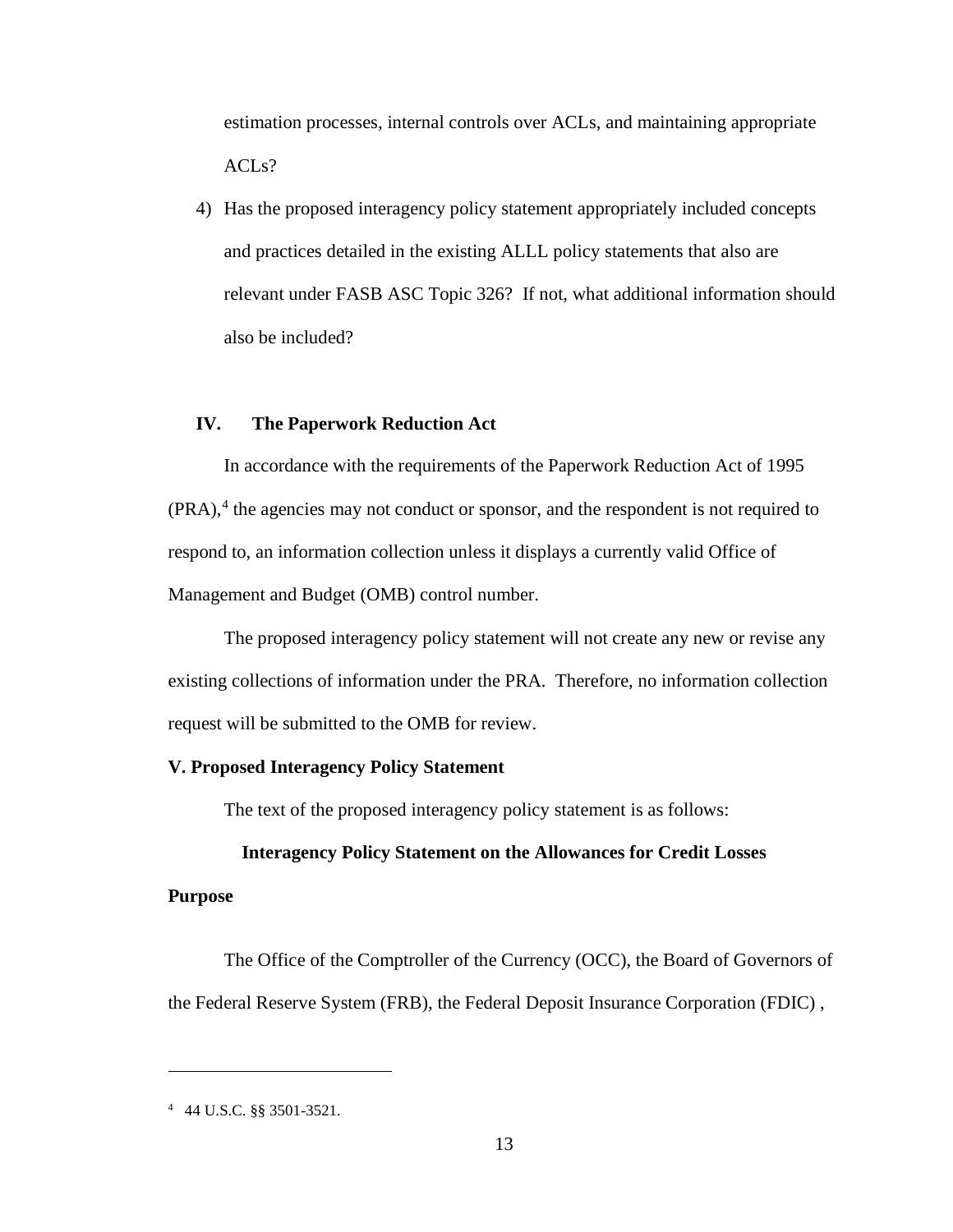and the National Credit Union Administration (NCUA) (collectively, the agencies) are issuing this Interagency Policy Statement on Allowances for Credit Losses (hereafter, the policy statement) to promote consistency in the interpretation and application of Financial Accounting Standards Board (FASB) Accounting Standards Update 2016-13, *Financial Instruments – Credit Losses (Topic 326): Measurement of Credit Losses on Financial Instruments,* as well as the amendments issued since June 2016. [5](#page-13-0) These updates are codified in Accounting Standards Codification (ASC) Topic 326, *Financial Instruments – Credit Losses* (FASB ASC Topic 326). FASB ASC Topic 326 applies to all banks, savings associations, credit unions, and financial institution holding companies (collectively, institutions), regardless of size, that file regulatory reports for which the reporting requirements conform to U.S. generally accepted accounting principles (GAAP).[6](#page-13-1) This policy statement describes the measurement of expected credit losses in accordance with FASB ASC Topic 326; supervisory expectations for designing, documenting, and validating expected credit loss estimation processes, including the

<span id="page-13-0"></span><sup>&</sup>lt;sup>5</sup> The FASB issued <u>Accounting Standards Update (ASU) 2016-13</u> on June 16, 2016. The following updates were published after the issuance of ASU 2016-13: [ASU 2018-19](https://www.fasb.org/jsp/FASB/Document_C/DocumentPage?cid=1176171644373&acceptedDisclaimer=true) – *Codification Improvements to Topic 326, Financial Instruments—Credit Losses;* [ASU 2019-04](https://www.fasb.org/jsp/FASB/Document_C/DocumentPage?cid=1176172541591&acceptedDisclaimer=true) – *Codification Improvements to Topic 326, Financial Instruments—Credit Losses, Topic 815, Derivatives and Hedging, and Topic 825, Financial Instruments;* and [ASU 2019-05](https://www.fasb.org/jsp/FASB/Document_C/DocumentPage?cid=1176172668879&acceptedDisclaimer=true) – *Financial Instruments – Credit Losses (Topic 326): Targeted Transition Relief.* Additionally, institutions may refer t[o FASB Staff Q&A-Topic 326, No. 1,](https://www.fasb.org/jsp/FASB/Document_C/DocumentPage&cid=1176171932989) *Whether the Weighted-Average Remaining Maturity Method is an Acceptable Method to Estimate Expected Credit Losses,* and [FASB Staff Q&A-Topic 326, No. 2,](https://www.fasb.org/jsp/FASB/Document_C/DocumentPage&cid=1176172970152) *Developing an Estimate of Expected Credit Losses on Financial Assets.*

<span id="page-13-1"></span><sup>6</sup> U.S. branches and agencies of foreign banking organizations may choose to, but are not required to, maintain ACLs on a branch or agency level. These institutions should refer to the instructions for the FFIEC 002, *Report of Assets and Liabilities of U. S. Branches and Agencies of Foreign Banks;* Supervision and Regulation (SR) Letter 95-4, *Allowance for Loan and Lease Losses for U. S. Branches and Agencies of Foreign Banking Organizations;* and SR Letter 95-42, *Allowance for Loan and Lease Losses for U.S. Branches and Agencies of Foreign Banking Organizations*.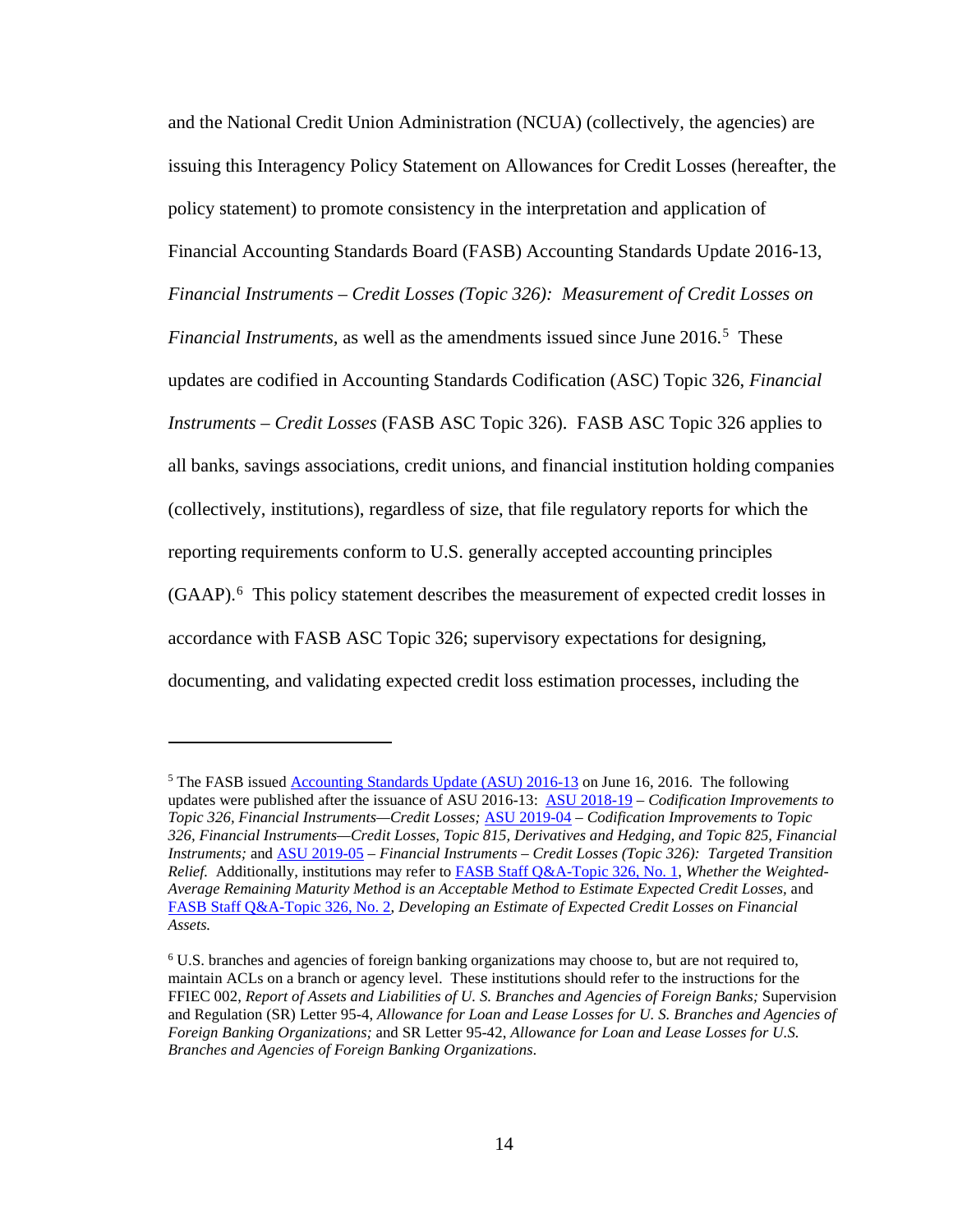internal controls over these processes; maintaining appropriate allowances for credit losses (ACLs); the responsibilities of boards of directors and management; and examiner reviews of ACLs.

This policy statement is effective at the time of each institution's adoption of FASB ASC Topic 326.<sup>7</sup> The following policy statements are no longer effective for an institution upon its adoption of FASB ASC Topic 326: the December 2006 Interagency Policy Statement on the Allowance for Loan and Lease Losses; the July 2001 Policy Statement on Allowance for Loan and Lease Losses Methodologies and Documentation for Banks and Savings Institutions; and the NCUA's May 2002 Interpretive Ruling and Policy Statement 02-3, Allowance for Loan and Lease Losses Methodologies and Documentation for Federally Insured Credit Unions (collectively, ALLL Policy Statements). After FASB ASC Topic 326 is effective for all institutions, the agencies will rescind the ALLL Policy Statements.

The principles described in this policy statement are consistent with GAAP, applicable regulatory reporting requirements,  $8$  safe and sound banking practices, and the

<span id="page-14-0"></span><sup>&</sup>lt;sup>7</sup> The effective date for FASB ASC Topic 326 is based on an institution's characteristics, including an institution's U.S. Securities and Exchange Commission (SEC) filing status, as described in Accounting Standards Codification (ASC) 326-10-65-1, with early adoption permitted only as of the beginning of an institution's fiscal year.

<span id="page-14-1"></span><sup>8</sup> For FDIC-insured depository institutions, Section 37(a) of the Federal Deposit Insurance Act (12 U.SC. 1831n(a)) states that, in general, the accounting principles applicable to the Consolidated Reports of Condition and Income (Call Report) "shall be uniform and consistent with generally accepted accounting principles." Section  $202(a)(6)(C)$  of the Federal Credit Union Act  $(12 \text{ U.S.C. } 1782(a)(6)(C))$  establishes the same standard for federally insured credit unions with assets of \$10 million or greater, providing that, in general, the "[a]ccounting principles applicable to reports or statements required to be filed with the [NCUA] Board by each insured credit union shall be uniform and consistent with generally accepted accounting principles." Furthermore, regardless of asset size, all federally insured credit unions must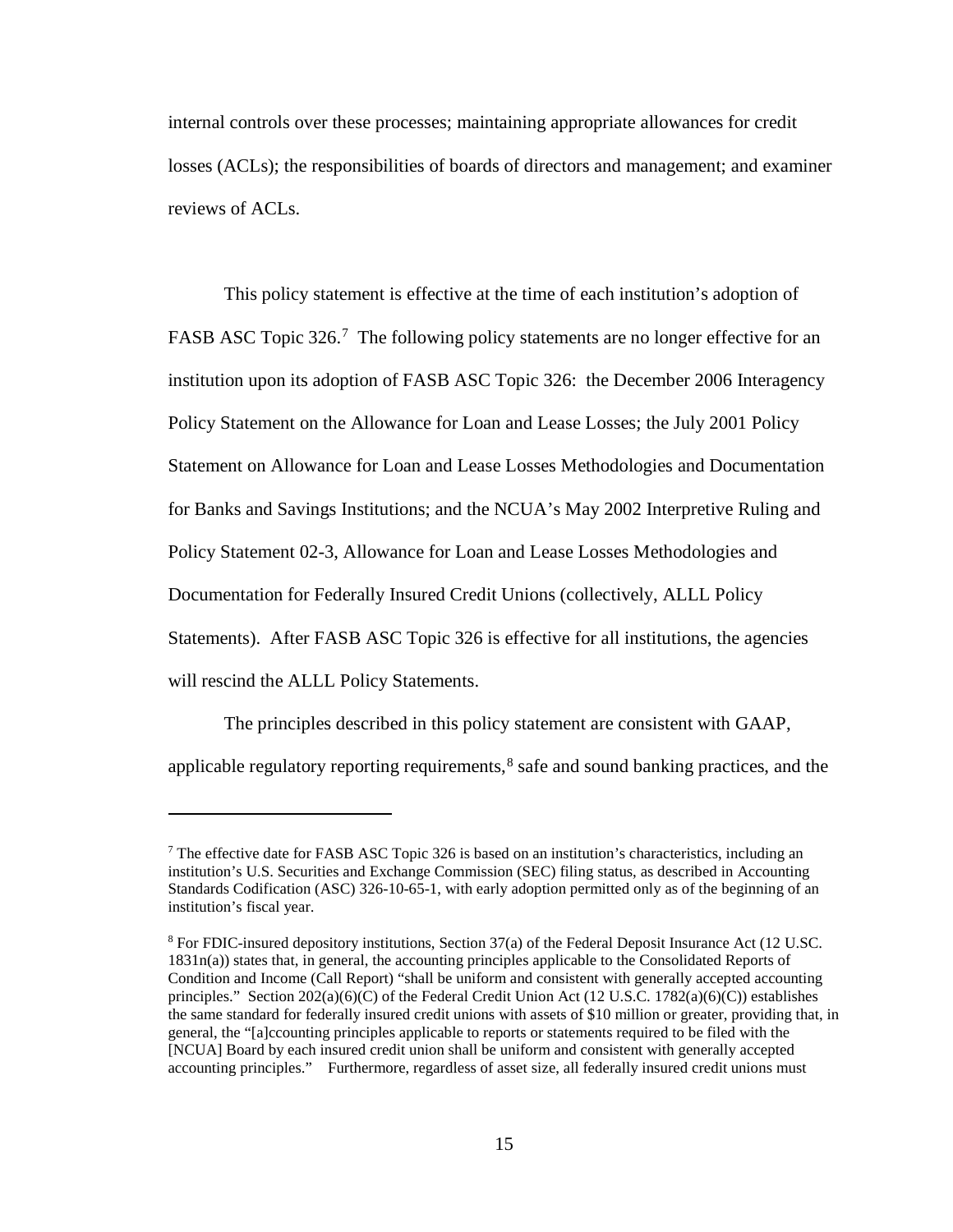agencies' codified guidelines establishing standards for safety and soundness.<sup>[9](#page-15-0)</sup> The operational and managerial standards included in those guidelines, which address such matters as internal controls and information systems, an internal audit system, loan documentation, credit underwriting, asset quality, and earnings, should be appropriate for an institution's size and the nature, scope, and risk of its activities.

### **Contents**

|                                                                              | 16 |
|------------------------------------------------------------------------------|----|
| Measurement of ACLs for Loans, Leases, Held-to-Maturity Debt Securities, and |    |
|                                                                              |    |
|                                                                              |    |
|                                                                              |    |
|                                                                              |    |
|                                                                              |    |
|                                                                              |    |
|                                                                              |    |
|                                                                              |    |
|                                                                              |    |
|                                                                              |    |
|                                                                              |    |
|                                                                              |    |
| Financial Assets Secured with Collateral Maintenance Agreements31            |    |
|                                                                              |    |
|                                                                              |    |
| Estimated Credit Losses for Off-Balance-Sheet Credit Exposures35             |    |
| Measurement of the ACL for Available-for-Sale Debt Securities36              |    |
|                                                                              |    |
|                                                                              |    |
|                                                                              |    |
|                                                                              |    |

comply with GAAP for certain financial reporting requirements relating to charges for loan losses. *See* 12 CFR section 702.402(d).

<span id="page-15-0"></span><sup>9</sup> FDIC-insured depository institutions should refer to the *Interagency Guidelines Establishing Standards for Safety and Soundness* adopted by their primary federal regulator pursuant to Section 39 of the Federal Deposit Insurance Act (12 U.S.C. 1831p-1) as follows: For national banks and federal savings associations, Appendix A to 12 CFR part 30; for state member banks, Appendix D to 12 CFR part 208; and for state nonmember banks, state savings associations, and insured state-licensed branches of foreign banks, Appendix A to 12 CFR part 364. Federal credit unions should refer to Section 206(b)(1) of the Federal Credit Union Act (12 U.S.C. 1786) and 12 CFR section 741.3.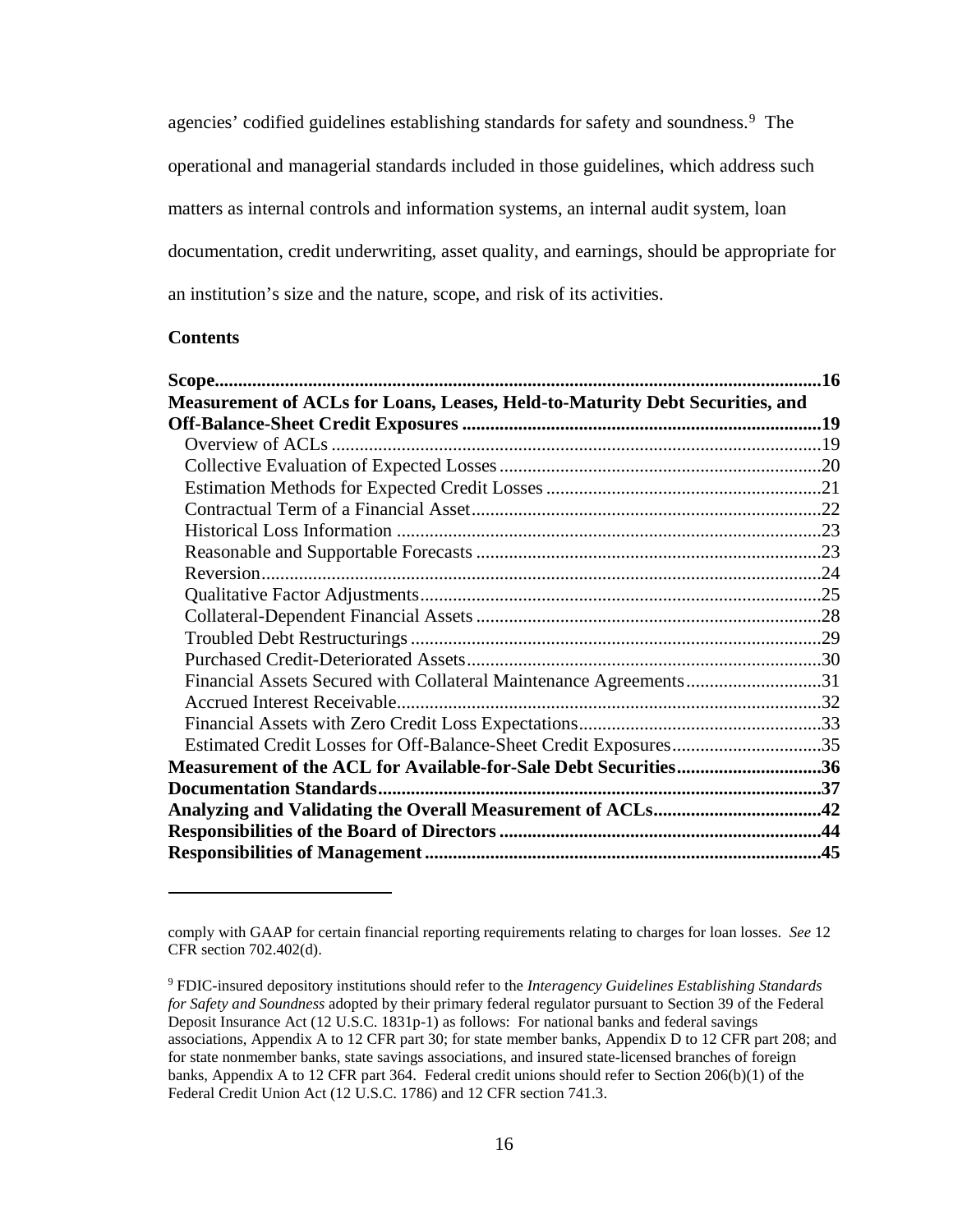# **Scope**

 $\overline{a}$ 

This policy statement describes the current expected credit losses (CECL) methodology for determining the ACLs applicable to loans held-for-investment, net investments in leases, and held-to-maturity debt securities accounted for at amortized cost.<sup>10</sup> It also describes the estimation of the ACL for an available-for-sale debt security in accordance with FASB ASC Subtopic 326-30. This policy statement does not address or supersede existing agency requirements or guidance regarding appropriate due diligence in connection with the purchase or sale of assets or determining whether assets are permissible to be purchased or held by institutions.<sup>[11](#page-16-1)</sup>

The CECL methodology described in FASB ASC Topic 326 applies to financial assets measured at amortized cost, net investments in leases, and off-balance-sheet credit exposures (collectively, financial assets) including:

- Financing receivables such as loans held-for-investment;
- Overdrawn deposit accounts (i.e. overdrafts) that are reclassified as held-forinvestment loans;

<span id="page-16-0"></span> $10$  FASB ASC Topic 326 defines the amortized cost basis of an asset as the amount at which a financing receivable or investment is originated or acquired, adjusted for applicable accrued interest, accretion, or amortization of premium, discount, and net deferred fees or costs, collection of cash, write-offs, foreign exchange, and fair value hedge accounting.

<span id="page-16-1"></span><sup>11</sup> See OCC Bulletin 2012-18, *Guidance on Due Diligence Requirements in Determining Whether Securities are Eligible for Investment* (for national banks and federal savings associations), 12 CFR part 1, *Investment Securities* (for national banks), and 12 CFR part 160, *Lending and Investment* (for federal savings associations). Federal credit unions should refer to 12 CFR part 703, *Investment and Deposit Activities*. Federally insured, state-chartered credit unions should refer to applicable state laws and regulations, as well as 12 CFR section 741.219 ("investment requirements").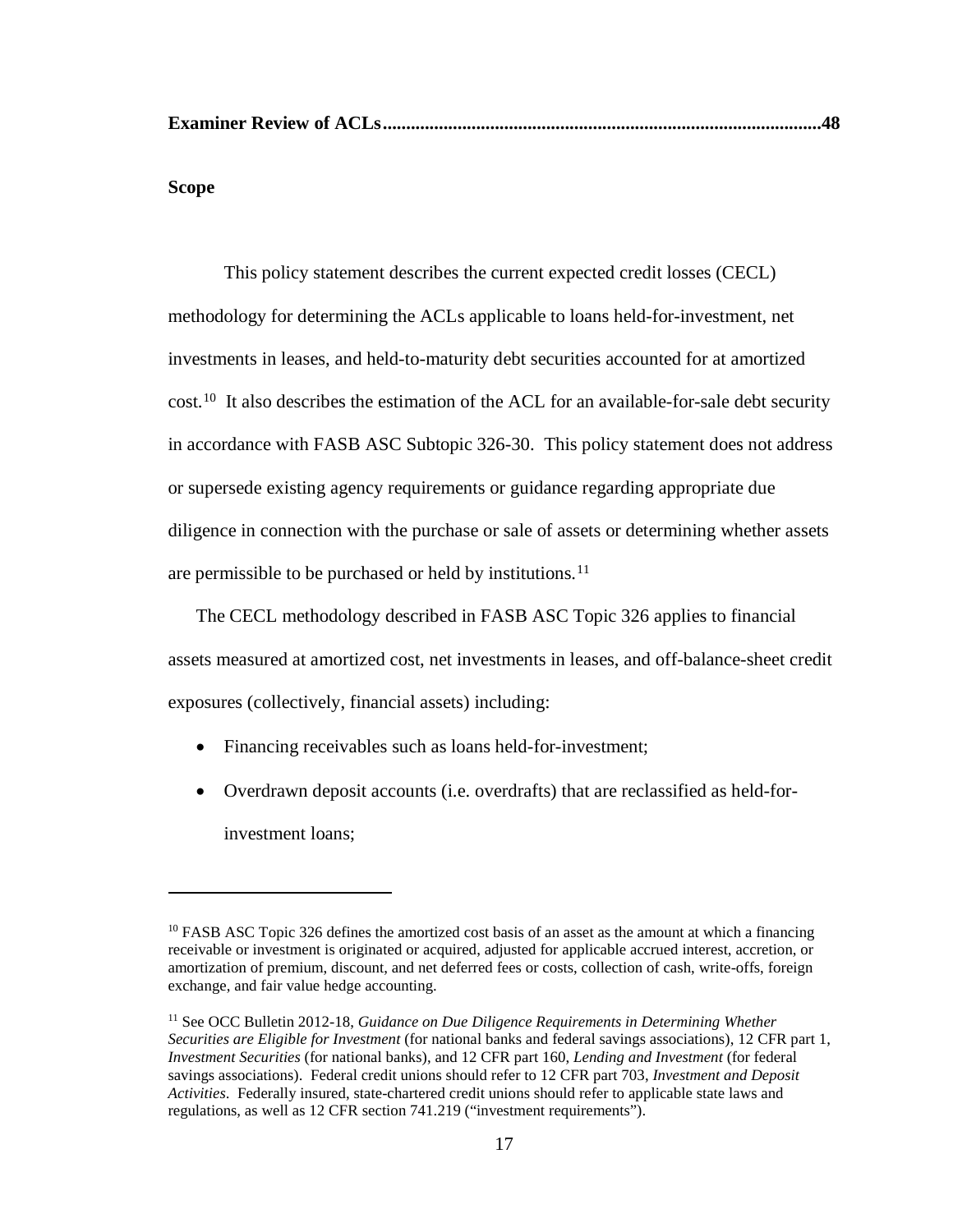- Held-to-maturity debt securities;
- Receivables that result from revenue transactions within the scope of Topic 606 on revenue from contracts with customers and Topic 610 on other income, which applies, for example, to the sale of foreclosed real estate;
- Reinsurance recoverables that result from insurance transactions within the scope of Topic 944 on insurance;
- Receivables related to repurchase agreements and securities lending agreements within the scope of Topic 860 on transfers and servicing;
- Net investments in leases recognized by a lessor in accordance with Topic 842 on leases; and
- Off-balance-sheet credit exposures including off-balance-sheet loan commitments, standby letters of credit, financial guarantees not accounted for as insurance, and other similar instruments except for those within the scope of Topic 815 on derivatives and hedging.

The CECL methodology does not apply to the following financial assets:

- Financial assets measured at fair value through net income, including those assets for which the fair value option has been elected;
- Available-for-sale debt securities;  $12$
- Loans held-for-sale;

 $\overline{a}$ 

• Policy loan receivables of an insurance entity;

<span id="page-17-0"></span><sup>&</sup>lt;sup>12</sup> Refer to FASB ASC Subtopic 326-30, Financial Instruments – Credit Losses – Available-for-Sale Debt Securities (FASB ASC Subtopic 326-30).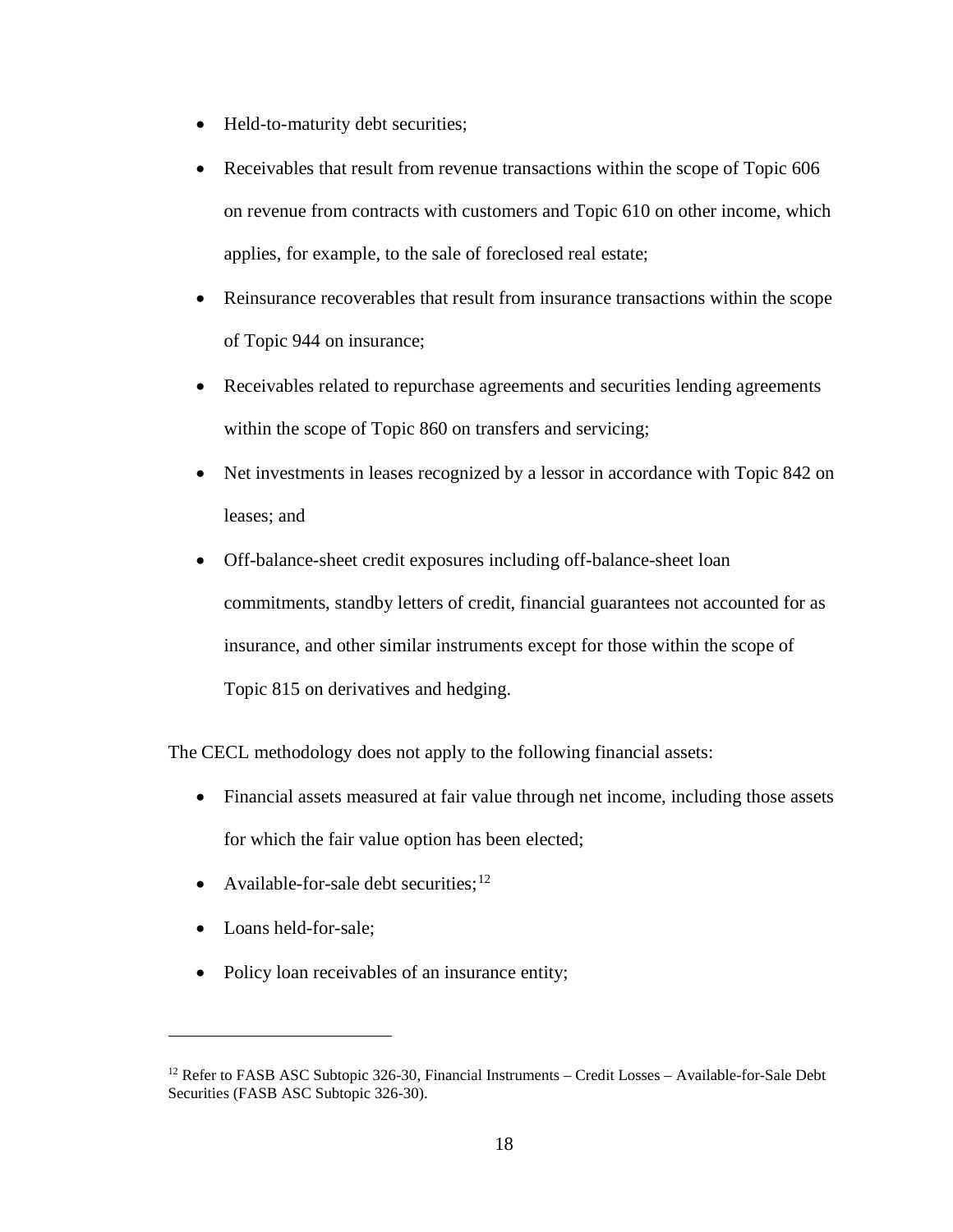- Loans and receivables between entities under common control; and
- Receivables arising from operating leases.

# **Measurement of ACLs for Loans, Leases, Held-to-Maturity Debt Securities, and Off-Balance-Sheet Credit Exposures**

## Overview of ACLs

 $\overline{a}$ 

An ACL is a valuation account that is deducted from, or added to, the amortized cost basis of financial assets to present the net amount expected to be collected over the contractual term<sup>[13](#page-18-0)</sup> of the assets. In estimating the net amount expected to be collected, management should consider the effects of past events, current conditions, and reasonable and supportable forecasts on the collectibility of the institution's financial assets.[14](#page-18-1) FASB ASC Topic 326 requires management to use relevant forward-looking information and expectations drawn from reasonable and supportable forecasts when estimating expected credit losses.

ACLs are evaluated as of the end of each reporting period. The methods used to determine ACLs generally should be applied consistently over time and reflect management's current expectations of credit losses. Changes to ACLs resulting from

<span id="page-18-0"></span><sup>&</sup>lt;sup>13</sup> Consistent with FASB ASC Topic 326, an institution's determination of the contractual term should reflect the financial asset's contractual life adjusted for prepayments, renewal and extension options that are not unconditionally cancellable by the institution, and reasonably expected troubled debt restructurings. For more information, see the "Contractual Term of a Financial Asset" section in this policy statement.

<span id="page-18-1"></span><sup>&</sup>lt;sup>14</sup> Recoveries are a component of management's estimation of the net amount expected to be collected for a financial asset. Expected recoveries of amounts previously written off or expected to be written off that are included in ACLs may not exceed the aggregate amounts previously written off or expected to be written off. In some circumstances, the ACL for a specific portfolio or loan may be negative because the amount expected to be collected, including expected recoveries, exceeds the financial asset's amortized cost basis.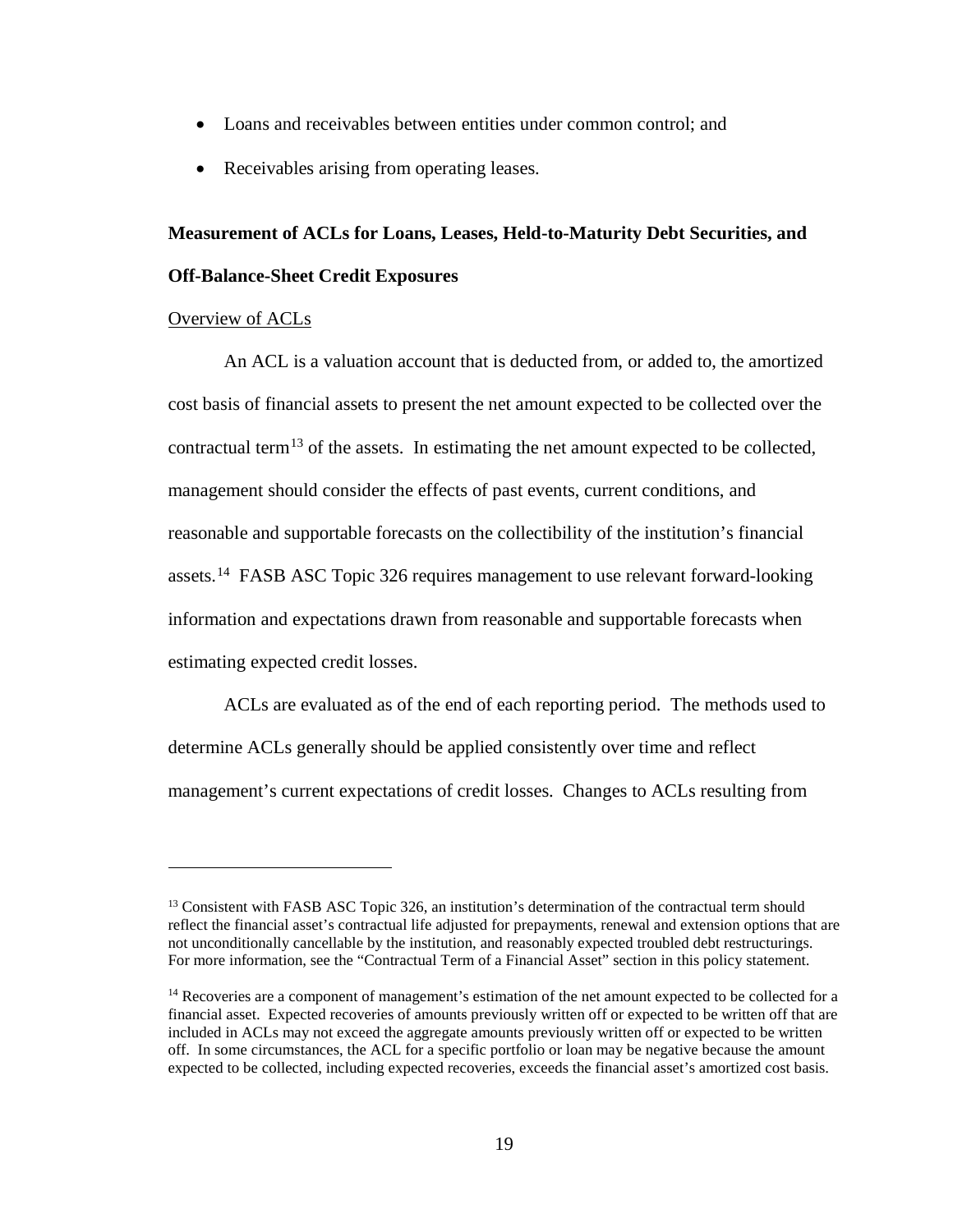these periodic evaluations are recorded through increases or decreases to the related provisions for credit losses (PCLs). When available information confirms that specific loans, securities, other assets, or portions thereof, are uncollectible, these amounts should be promptly written of  $f^{15}$  $f^{15}$  $f^{15}$  against the related ACLs.

Estimating appropriate ACLs involves a high degree of management judgment and is inherently imprecise. An institution's process for determining appropriate ACLs may result in a range of estimates for expected credit losses. An institution should support and record its best estimate within the range of expected credit losses.

#### Collective Evaluation of Expected Losses

FASB ASC Topic 326 requires expected losses to be evaluated on a collective, or pool, basis when financial assets share similar risk characteristics. Financial assets may be segmented based on one characteristic, or a combination of characteristics.

Examples of risk characteristics relevant to this evaluation include, but are not limited to:

- Internal or external credit scores or credit ratings;
- Risk ratings or classifications;
- Financial asset type;
- Collateral type;
- Size;

<span id="page-19-0"></span><sup>&</sup>lt;sup>15</sup> Consistent with FASB ASC Topic 326, this policy statement uses the verbs "write off" and "written off" and the noun "write-off." These terms are used interchangeably with "charge off," "charged off," and "charge-off," respectively, in the agencies' regulations, guidance, and regulatory reporting instructions.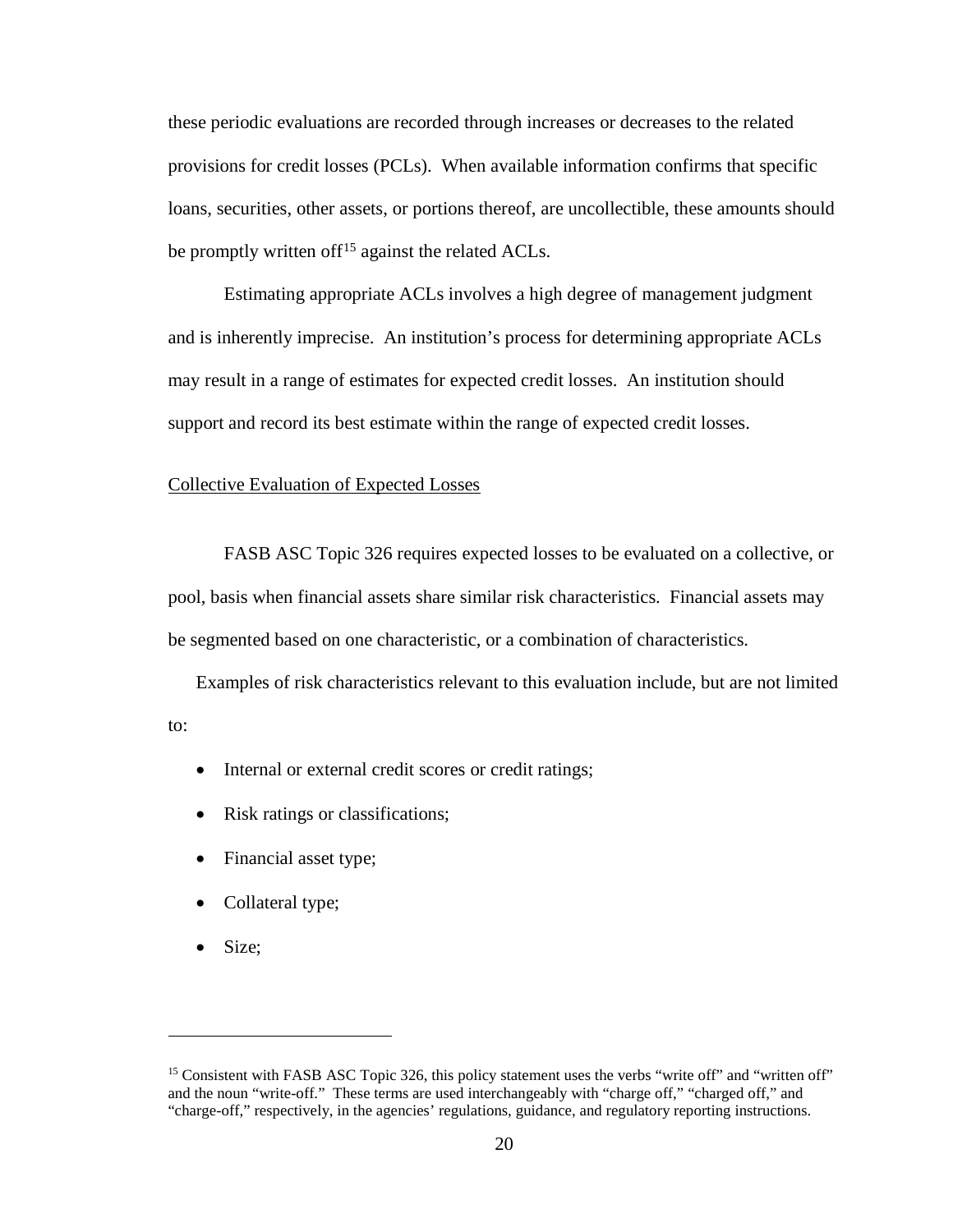- Effective interest rate;
- Term;
- Geographical location;
- Industry of the borrower; and
- Vintage.

Other risk characteristics that may be relevant for segmenting held-to-maturity debt securities include issuer, maturity, coupon rate, yield, payment frequency, source of repayment, bond payment structure, and embedded options.

FASB ASC Topic 326 does not prescribe a process for segmenting financial assets for collective evaluation. Therefore, management should exercise judgment when establishing appropriate segments or pools. Management should evaluate financial asset segmentation on an ongoing basis to determine whether the financial assets in the pool continue to share similar risk characteristics. If a financial asset ceases to share risk characteristics with other assets in its segment, it should be moved to a different segment with assets sharing similar risk characteristics if such a segment exists.

If a financial asset does not share similar risk characteristics with other assets, expected credit losses for that asset should be evaluated individually. Individually evaluated assets should not be included in a collective assessment of expected credit losses.

#### Estimation Methods for Expected Credit Losses

FASB ASC Topic 326 does not require the use of a specific loss estimation method for purposes of determining ACLs. Various methods may be used to estimate the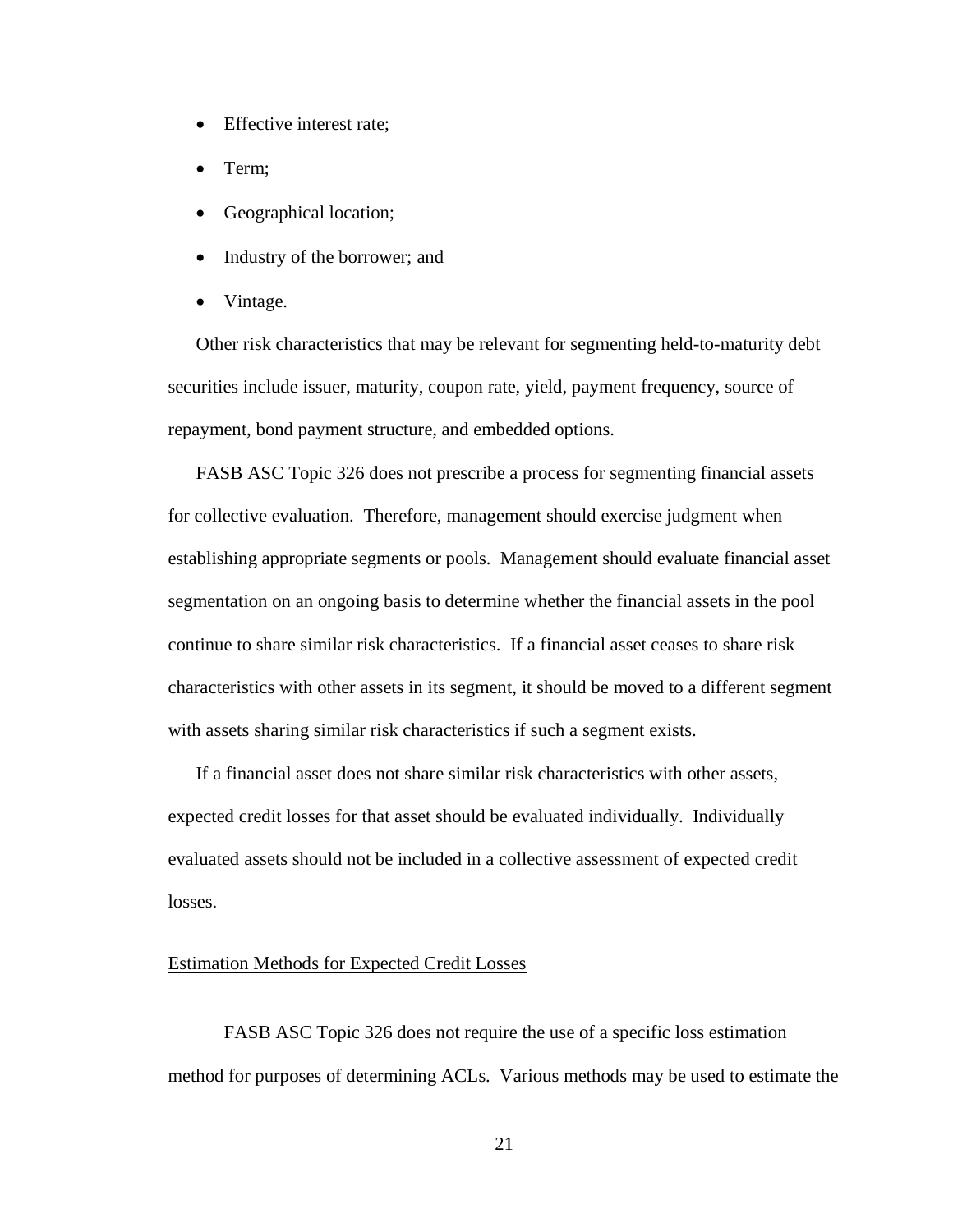expected collectibility of financial assets, with those methods generally applied consistently over time. The same loss estimation method does not need to be applied to all financial assets. Management is not precluded from selecting a different method when it determines the method will result in a better estimate of ACLs.

Management may use a loss-rate method,  $16$  probability of default/loss given default (PD/LGD) method, roll-rate method, discounted cash flow method, a method that uses aging schedules, or another reasonable method to estimate expected credit losses. The selected method(s) should be appropriate for the financial assets being evaluated, consistent with the institution's size and complexity.

#### Contractual Term of a Financial Asset

 $\overline{a}$ 

FASB ASC Topic 326 requires an institution to measure estimated expected credit losses over the contractual term of its financial assets, considering expected prepayments. Renewals, extensions, and modifications are excluded from the contractual term of a financial asset for purposes of estimating the ACL unless there is a reasonable expectation of executing a troubled debt restructuring (TDR) or the renewal and extension options are part of the original or modified contract and are not unconditionally cancellable by the institution. If such renewal or extension options are present, management must evaluate the likelihood of a borrower exercising those options when determining the contractual term.

<span id="page-21-0"></span><sup>&</sup>lt;sup>16</sup> Various loss-rate methods may be used to estimate expected credit losses under the CECL methodology. These include the weighted-average remaining maturity (WARM) method, vintage analysis, and the snapshot or open pool method.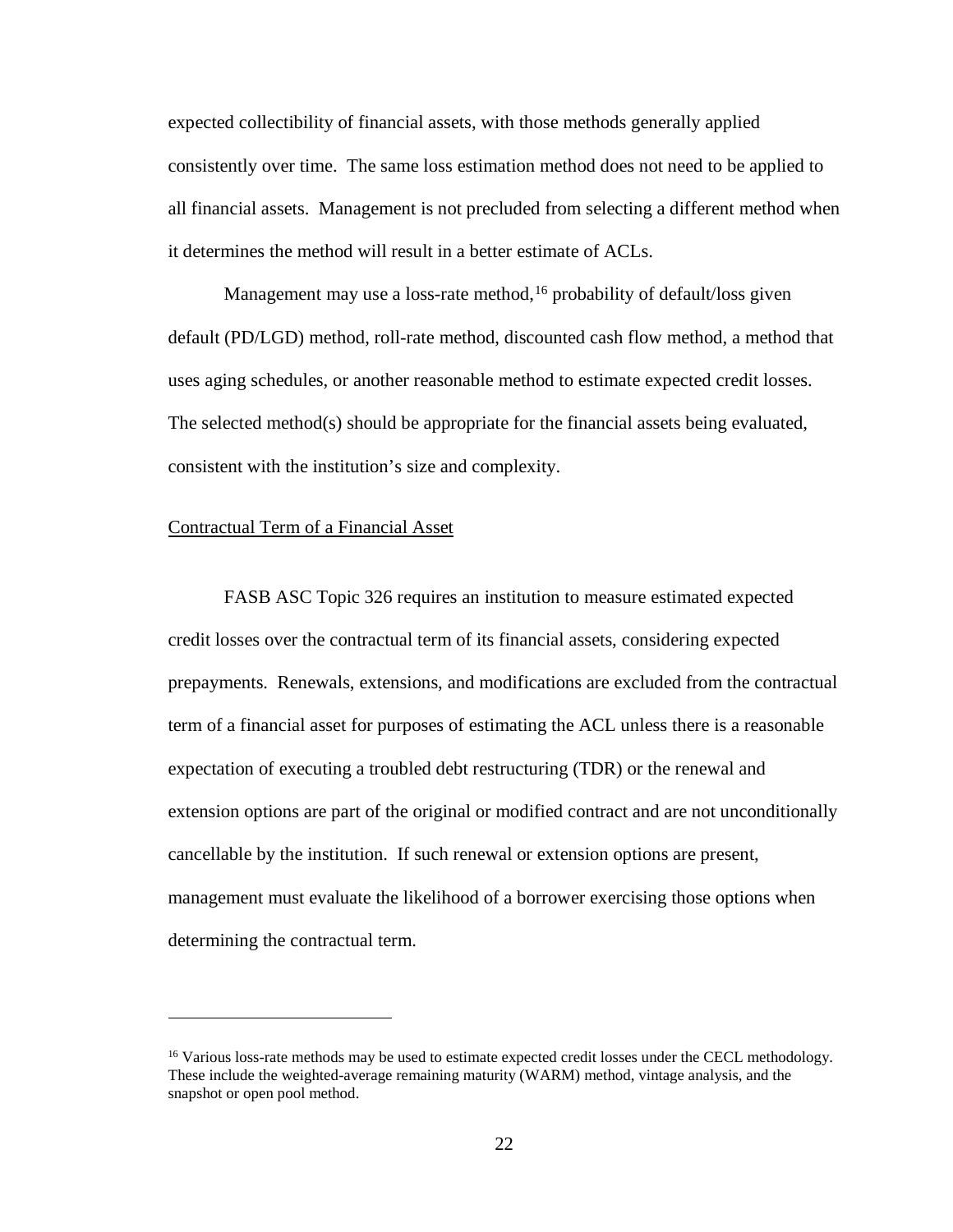## Historical Loss Information

Historical loss information generally provides a basis for an institution's assessment of expected credit losses. Historical loss information may be based on internal information, external information, or a combination of both. Management should consider whether the historical loss information may need to be adjusted for differences in current asset specific characteristics such as differences in underwriting standards, portfolio mix, or when historical asset terms do not reflect the contractual terms of the financial assets being evaluated as of the reporting date.

Management should then consider whether further adjustments to historical loss information are needed to reflect the extent to which current conditions and reasonable and supportable forecasts differ from the conditions that existed during the historical loss period. Adjustments to historical loss information may be quantitative or qualitative in nature and should reflect changes to relevant data (such as changes in unemployment rates, delinquency, or other factors associated with the financial assets).

#### Reasonable and Supportable Forecasts

When estimating expected credit losses, FASB ASC Topic 326 requires management to consider forward-looking information that is both reasonable and supportable and relevant to assessing the collectibility of cash flows. Reasonable and supportable forecasts may extend over the entire contractual term of a financial asset or a period shorter than the contractual term. FASB ASC Topic 326 does not prescribe a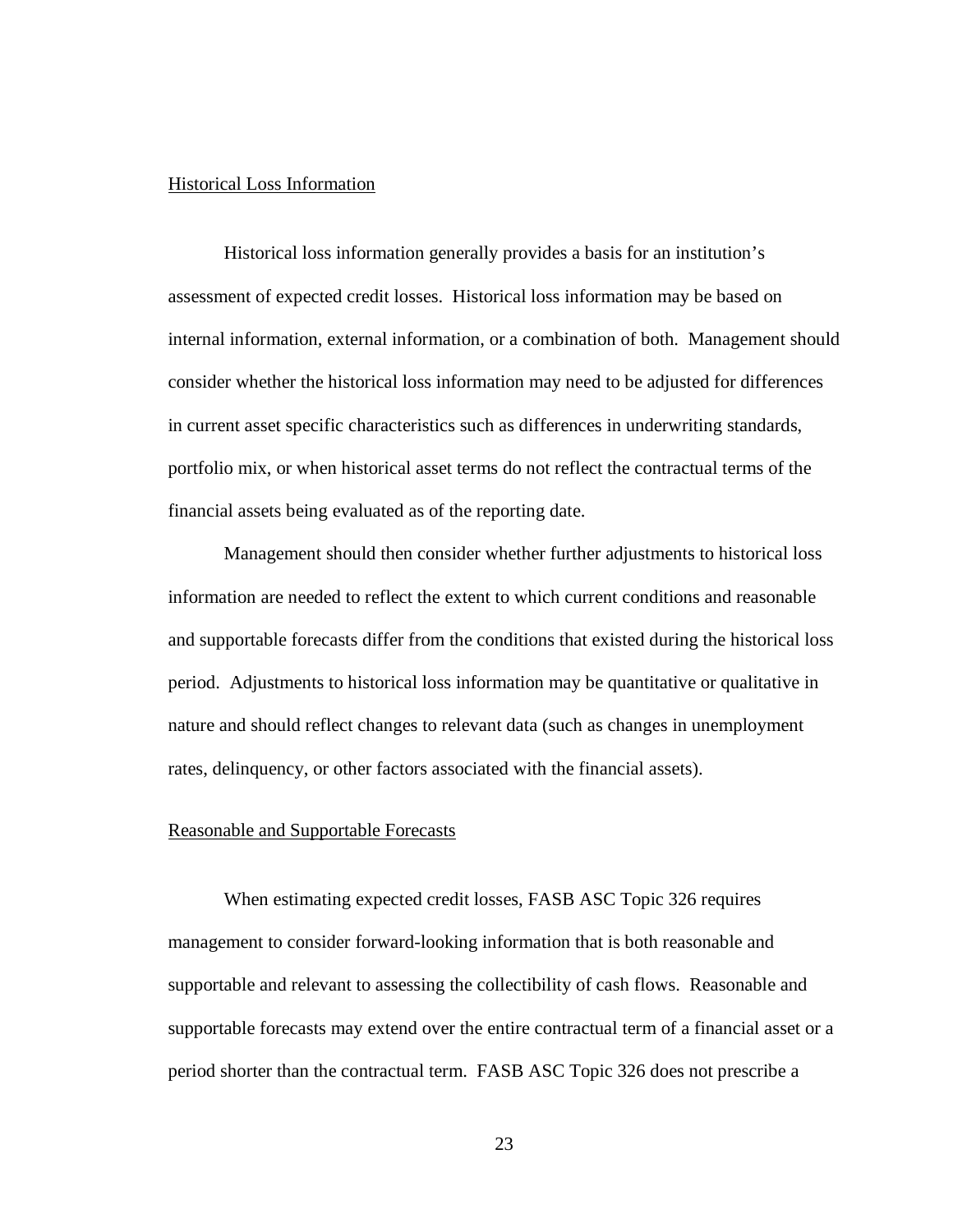specific method for determining reasonable and supportable forecasts nor does it include bright lines for establishing a minimum or maximum length of time for reasonable and supportable forecast period(s). Judgment is necessary in determining an appropriate period(s) for each institution. Reasonable and supportable forecasts may vary by portfolio segment or individual forecast input. These forecasts may include data from internal sources, external sources, or a combination of both. Management is not required to search for all possible information nor incur undue cost and effort to collect data for its forecasts. However, reasonably available and relevant information should not be ignored in assessing the collectibility of cash flows. Management should evaluate the appropriateness of the reasonable and supportable forecast period(s) each reporting period, consistent with other inputs used in the estimation of expected credit losses.

Institutions may develop reasonable and supportable forecasts by using one or more economic scenarios. FASB ASC Topic 326 does not require the use of multiple economic scenarios, however, institutions are not precluded from considering multiple economic scenarios when estimating expected credit losses.

#### Reversion

When the contractual term of a financial asset extends beyond the reasonable and supportable period, FASB ASC Topic 326 requires reverting to historical loss information, or an appropriate proxy, for those periods beyond the reasonable and supportable forecast period (often referred to as the reversion period). Management may revert to historical loss information for each individual forecast input or based on the entire estimate of loss.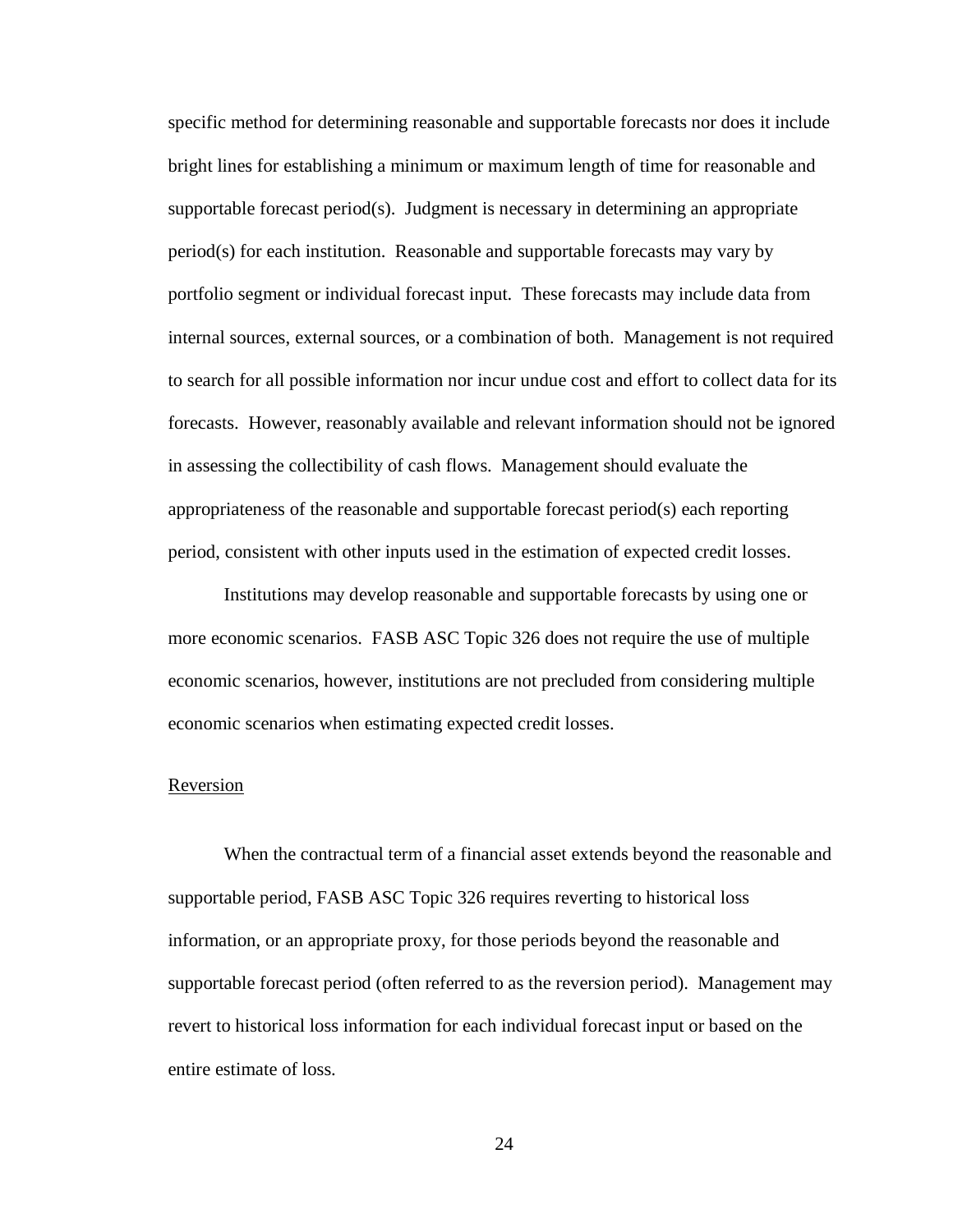FASB ASC Topic 326 does not require the application of a specific reversion technique or use of a specific reversion period. Reversion to historical loss information may be immediate, occur on a straight-line basis, or use any systematic, rational method. Management may apply different reversion techniques depending on the economic environment or the financial asset portfolio. Reversion techniques are not accounting policy elections and should be evaluated for appropriateness each reporting period, consistent with other inputs used in the estimation of expected credit losses.

FASB ASC Topic 326 does not specify the historical loss information that is used in the reversion period. This historical loss information may be based on long-term average losses or on losses that occurred during a particular historical period(s). Management may use multiple historical periods that are not sequential. Management should not adjust historical loss information for existing economic conditions or expectations of future economic conditions for periods beyond the reasonable and supportable period. However, management should consider whether the historical loss information may need to be adjusted for differences in current asset specific characteristics such as differences in underwriting standards, portfolio mix, or when historical asset terms do not reflect the contractual terms of the financial assets being evaluated as of the reporting date.

# Qualitative Factor Adjustments

The estimation of ACLs should reflect consideration of all significant factors relevant to the expected collectibility of the institution's financial assets as of the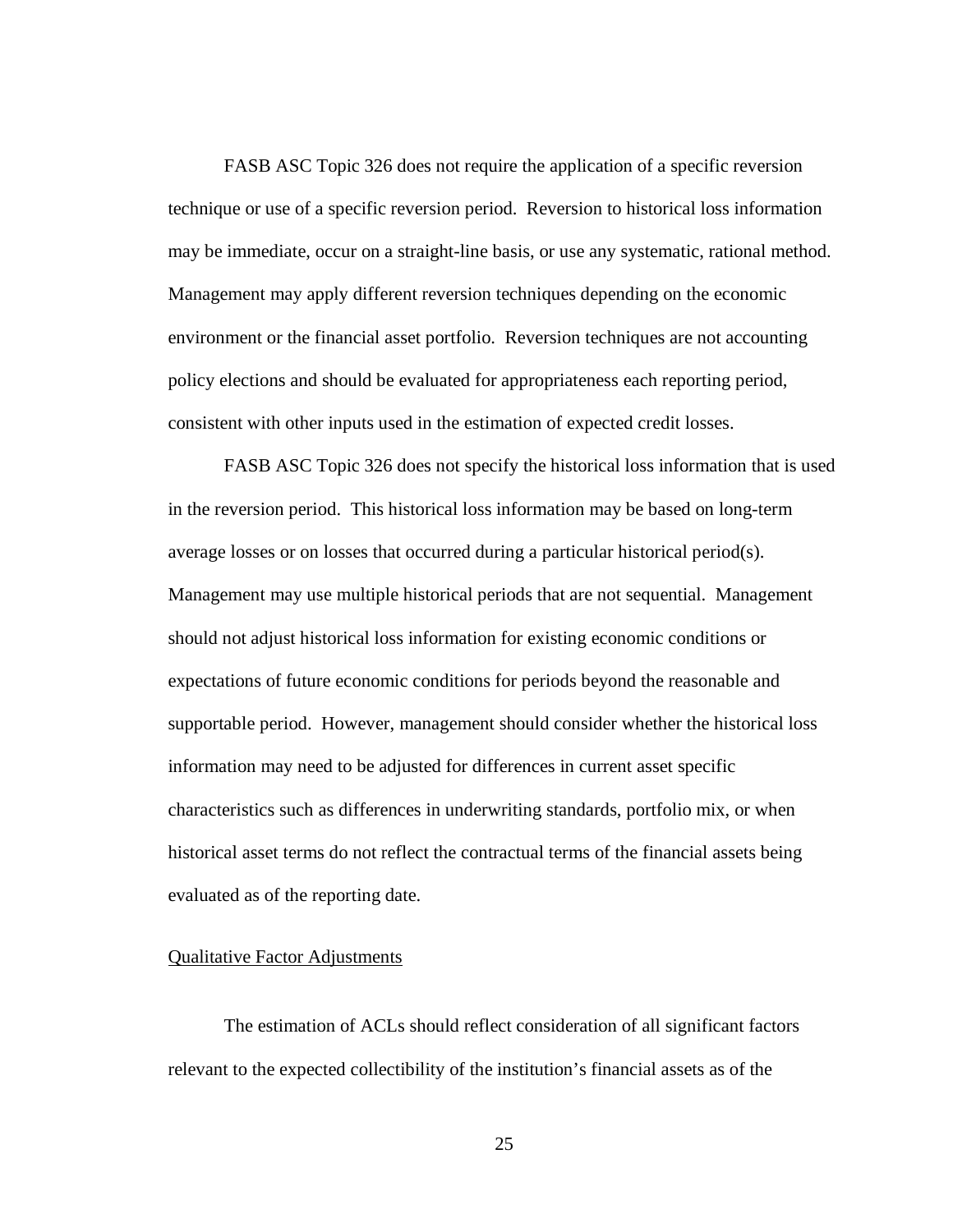reporting date. Management may begin the expected credit loss estimation process by determining its historical loss information or obtaining reliable and relevant historical loss proxy data for each segment of financial assets with similar risk characteristics. Historical credit losses (or even recent trends in losses) generally do not, by themselves, form a sufficient basis to determine the appropriate levels for ACLs.

Management should consider the need to qualitatively adjust expected credit loss estimates for information not already captured in the loss estimation process. These qualitative factor adjustments may increase or decrease management's estimate of expected credit losses. Adjustments should not be made for information that has already been considered and included in the loss estimation process.

Management should consider the qualitative factors that are relevant to the institution as of the reporting date, which may include, but are not limited to:

• The nature and volume of the institution's financial assets;

- The existence, growth, and effect of any concentrations of credit;
- The volume and severity of past due financial assets, the volume of nonaccrual assets, and the volume and severity of adversely classified or graded assets;<sup>[17](#page-25-0)</sup>

<span id="page-25-1"></span><span id="page-25-0"></span><sup>&</sup>lt;sup>17</sup> For banks and savings associations, adversely classified or graded loans are loans rated "substandard" (or its equivalent) or worse under the institution's loan classification system. For credit unions, adversely graded loans are loans included in the more severely graded categories under the institution's credit grading system, i.e., those loans that tend to be included in the credit union's "watch lists." Criteria related to the classification of an investment security may be found in the interagency policy statement *Uniform Agreement on the Classification and Appraisal of Securities Held by Depository Institutions* issued by the FDIC, Board, and OCC in October 2013.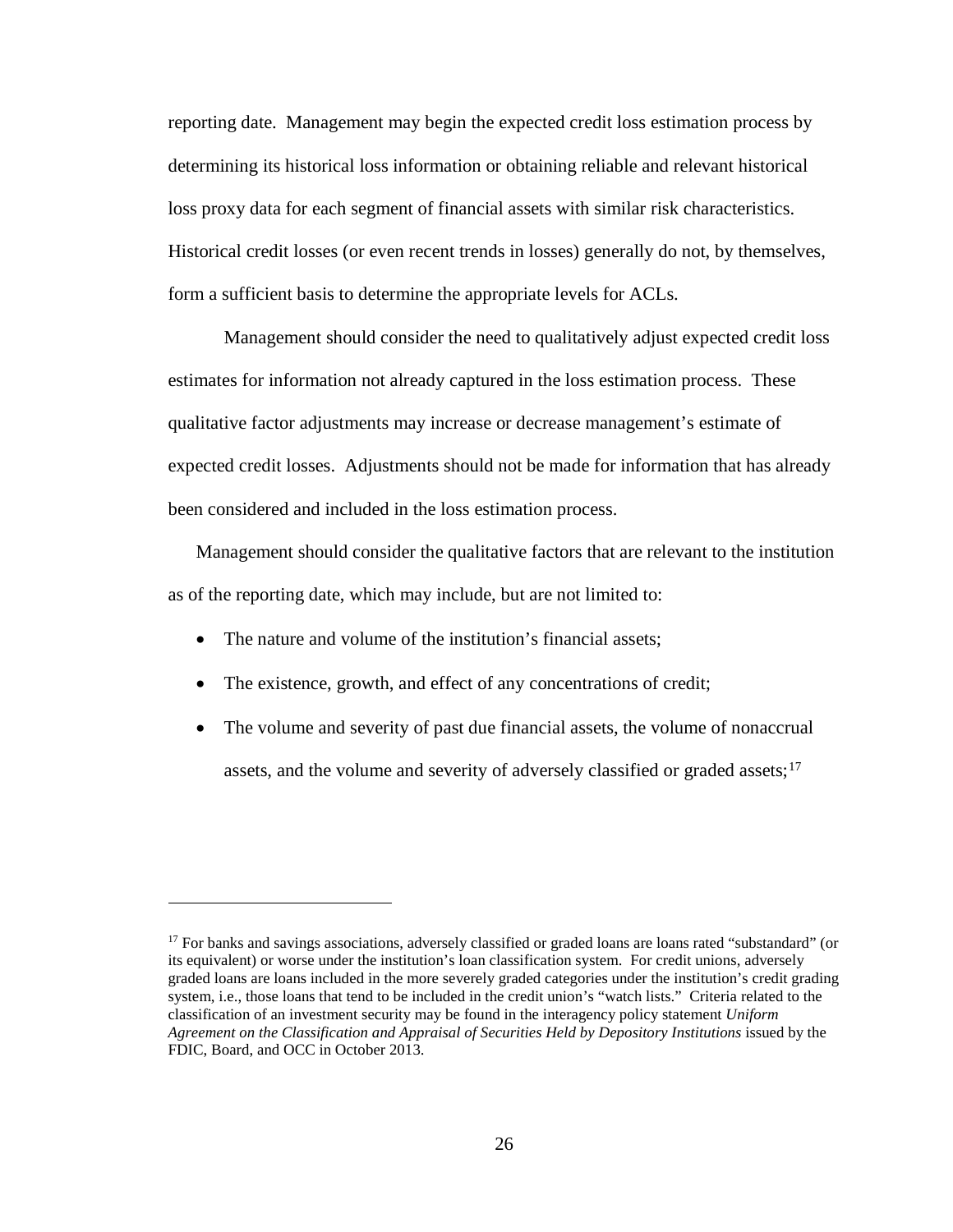- The value of the underlying collateral for loans that are not collateral-dependent;<sup>[18](#page-25-1)</sup>
- The institution's lending policies and procedures, including changes in underwriting standards and practices for collections, write-offs, and recoveries;
- The quality of the institution's credit review function;
- The experience, ability, and depth of the institution's lending, investment, collection, and other relevant management and staff;
- The effect of other external factors such as the regulatory, legal and technological environments; competition; and events such as natural disasters; and
- Actual and expected changes in international, national, regional, and local economic and business conditions and developments<sup>[19](#page-26-0)</sup> in which the institution operates that affect the collectibility of financial assets.

Management may consider the following additional qualitative factors specific to debt securities as of the reporting date: $20$ 

• The effect of recent changes in investment strategies and policies;

<sup>&</sup>lt;sup>18</sup> See the "Collateral-Dependent Financial Assets" section of this policy statement for more information on collateral-dependent loans.

<span id="page-26-0"></span><sup>&</sup>lt;sup>19</sup> Changes in economic and business conditions and developments included in qualitative factor adjustments are limited to those that affect the collectibility of an institution's financial assets and are relevant to the institution's financial asset portfolios. For example, an economic factor for current or forecasted unemployment at the national or state level may indicate a strong job market based on low national or state unemployment rates, but a local unemployment rate, which may be significantly higher, for example, because of the actual or forecasted loss of a major local employer may be more relevant to the collectibility of an institution's financial assets.

<span id="page-26-1"></span><sup>&</sup>lt;sup>20</sup> This list is not all-inclusive and all of the factors listed may not be relevant to all institutions.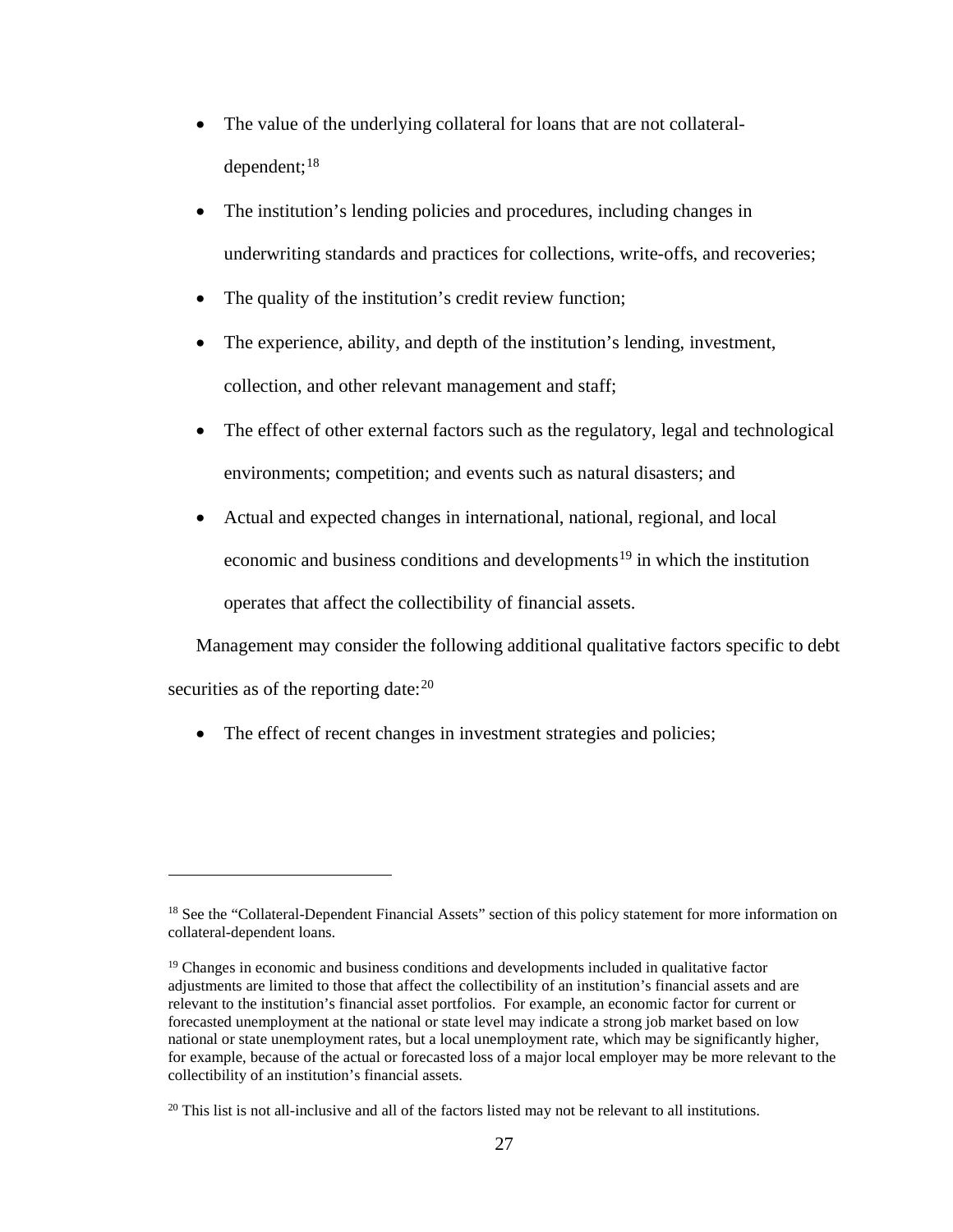- The existence and effect of loss allocation methods, the definition of default, the impact of performance and market value triggers, and credit and liquidity enhancements associated with debt securities;
- The effect of structural subordination and collateral deterioration on tranche performance of debt securities;
- The quality of underwriting for any collateral backing debt securities; and
- The effect of legal covenants associated with debt securities.

Changes in the level of an institution's ACLs may not always be directionally consistent with changes in the level of qualitative factor adjustments due to the incorporation of reasonable and supportable forecasts in estimating expected losses. For example, if improving credit quality trends are evident throughout an institution's portfolio in recent years, but management's evaluation of reasonable and supportable forecasts indicates expected deterioration in credit quality of the institution's financial assets during the forecast period, the ACL as a percentage of the portfolio may increase.

#### Collateral-Dependent Financial Assets

FASB ASC Topic 326 describes a collateral-dependent asset as a financial asset for which the repayment is expected to be provided substantially through the operation or sale of the collateral when the borrower, based on management's assessment, is experiencing financial difficulty as of the reporting date. For regulatory reporting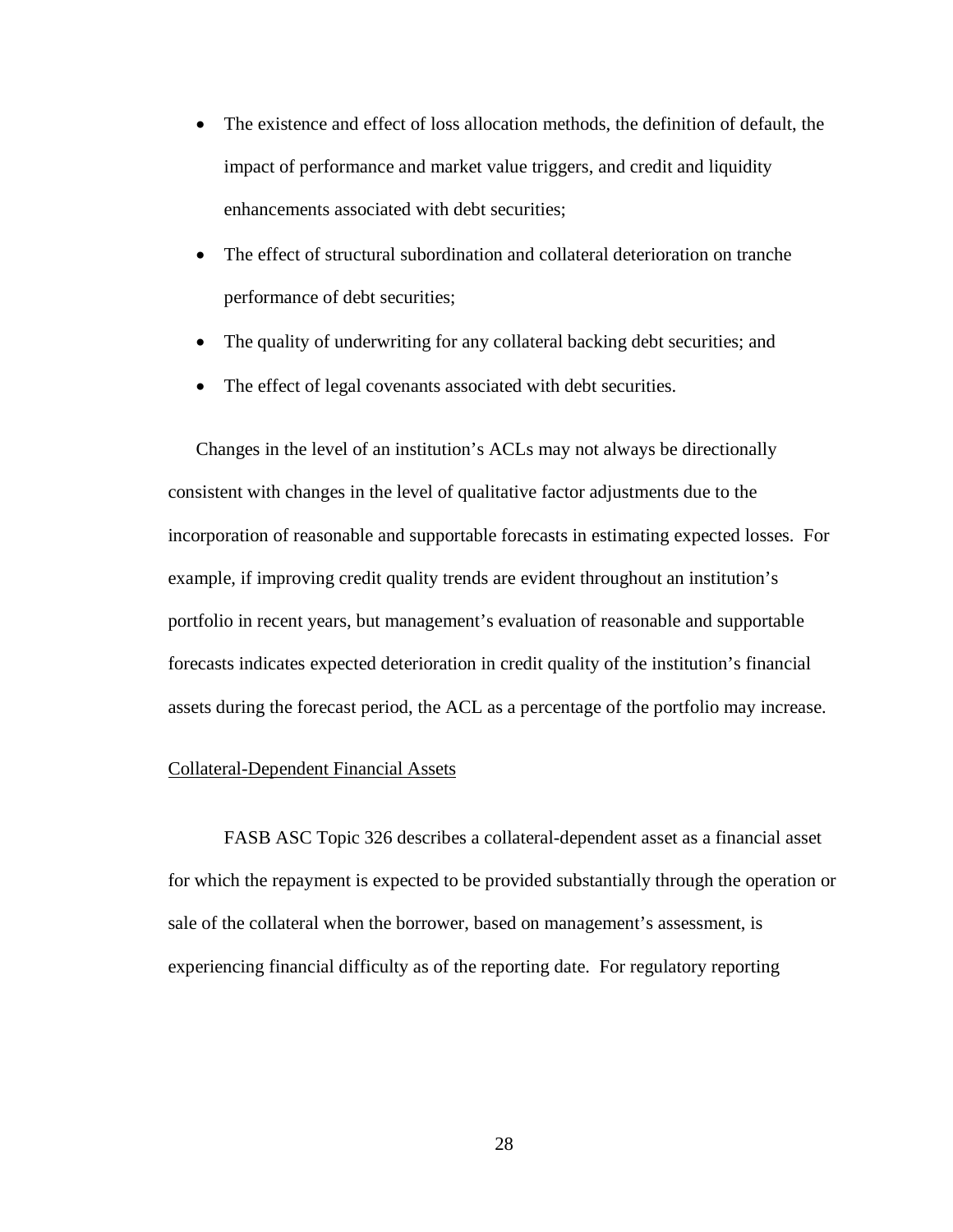purposes, the ACL for a collateral-dependent loan is measured using the fair value of collateral, regardless of whether foreclosure is probable.<sup>21</sup>

When estimating the ACL for a collateral-dependent loan, FASB ASC Topic 326 requires the fair value of collateral to be adjusted to consider estimated costs to sell if repayment or satisfaction of the loan depends on the sale of the collateral. ACL adjustments for estimated costs to sell are not appropriate when the repayment of a collateral-dependent loan is expected from the operation of the collateral.

The fair value of collateral securing a collateral-dependent loan may change over time. If the fair value of the collateral as of the ACL evaluation date has decreased since the previous ACL evaluation date, the ACL should be increased to reflect the additional deterioration in the fair value of the collateral. Likewise, if the fair value of the collateral has increased as of the ACL evaluation date, the increase in the fair value of the collateral is reflected through a reduction in the ACL. Any negative ACL that results is capped at the amount previously written off. Changes in the fair value of collateral described herein should be supported and documented through recent appraisals or evaluations.<sup>[22](#page-28-1)</sup>

<span id="page-28-0"></span> $21$  The agencies, at times, prescribe specific regulatory reporting requirements that fall within a range of acceptable practice under GAAP. These specific reporting requirements, such as the requirement for institutions to apply the practical expedient in ASC 326-20-35-5 for collateral-dependent loans, regardless of whether foreclosure is probable, have been adopted to achieve safety and soundness and other public policy objectives and to ensure comparability among institutions. The regulatory reporting requirement to apply the practical expedient for collateral-dependent financial assets is consistent with the agencies' longstanding practice for collateral-dependent loans, and it continues to be limited to collateral-dependent loans. It does not apply to other financial assets such as held-to-maturity debt securities that are collateraldependent.

<span id="page-28-1"></span> $22$  For more information on regulatory expectations related to the use of appraisals and evaluations, see the *Interagency Appraisal and Evaluation Guidelines* published on December 10, 2010. Insured depository institutions should also refer to the interagency regulations on appraisals adopted by their primary federal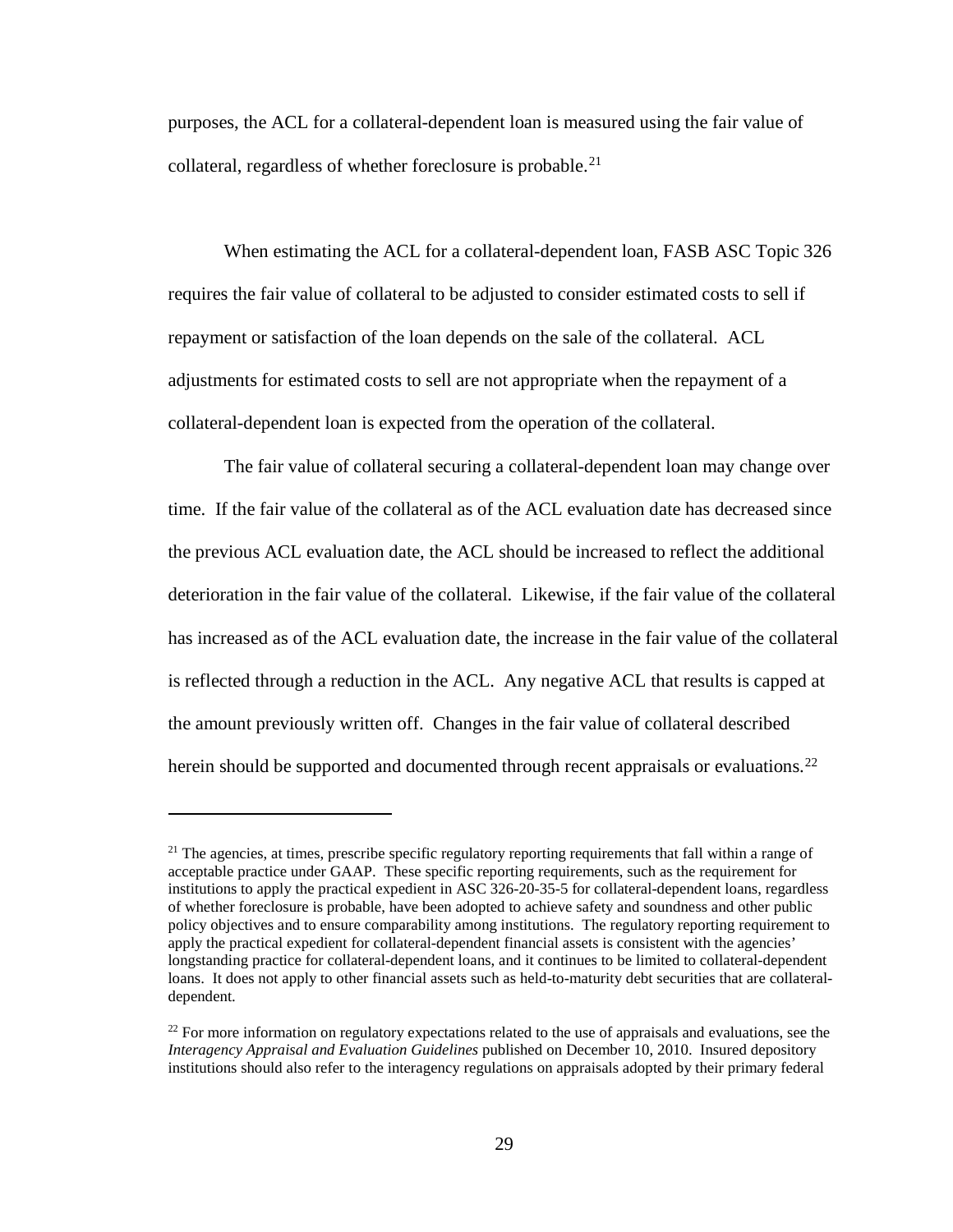## Troubled Debt Restructurings<sup>[23](#page-29-0)</sup>

 $\overline{a}$ 

Expected credit losses on financial assets modified in TDRs or reasonably expected to be modified in TDRs (collectively, TDRs) are estimated under the same CECL methodology that is applied to other financial assets measured at amortized cost. Expected credit losses are evaluated on a collective basis, or, if a TDR does not share similar risk characteristics with other financial assets, on an individual basis.

FASB ASC Topic 326 allows an institution to use any appropriate loss estimation method to estimate ACLs for TDRs. However, there are circumstances when specific measurement methods are required. If a TDR, or a financial asset for which a TDR is reasonably expected, is collateral-dependent, the ACL is estimated using the fair value of collateral.

In addition, when management has a reasonable expectation of executing a TDR or if a TDR has been executed, the expected effect of the modification (e.g., term extension or interest rate concession) is included in the estimate of the ACLs. Management should determine, support, and document how it identifies and estimates the effect of a reasonably expected TDR and estimates the related ACL. The estimated effect

regulator as follows: For national banks and federal savings associations, Subpart C of 12 CFR part 34; for state member banks, 12 CFR parts 208 and 225; for state nonmember banks, state savings associations, and insured state-licensed branches of foreign banks, 12 CFR part 323; and for national credit unions, 12 CFR part 722.

<span id="page-29-0"></span> $^{23}$  A troubled debt restructuring is defined in ASC Subtopic 310-40, Receivables – Troubled Debt Restructurings by Creditors. The October 24, 2013, Interagency Supervisory Guidance Addressing Certain Issues Related to Troubled Debt Restructurings provides more information on TDRs including, but not limited to, accrual status, regulatory credit risk grade, classification and write-off treatment, and capitalized costs. This interagency supervisory guidance remains applicable, unless affected by FASB ASC Topic 326. Information on the reporting of a subsequent restructuring of a TDR may be found in the instructions for the Call Report.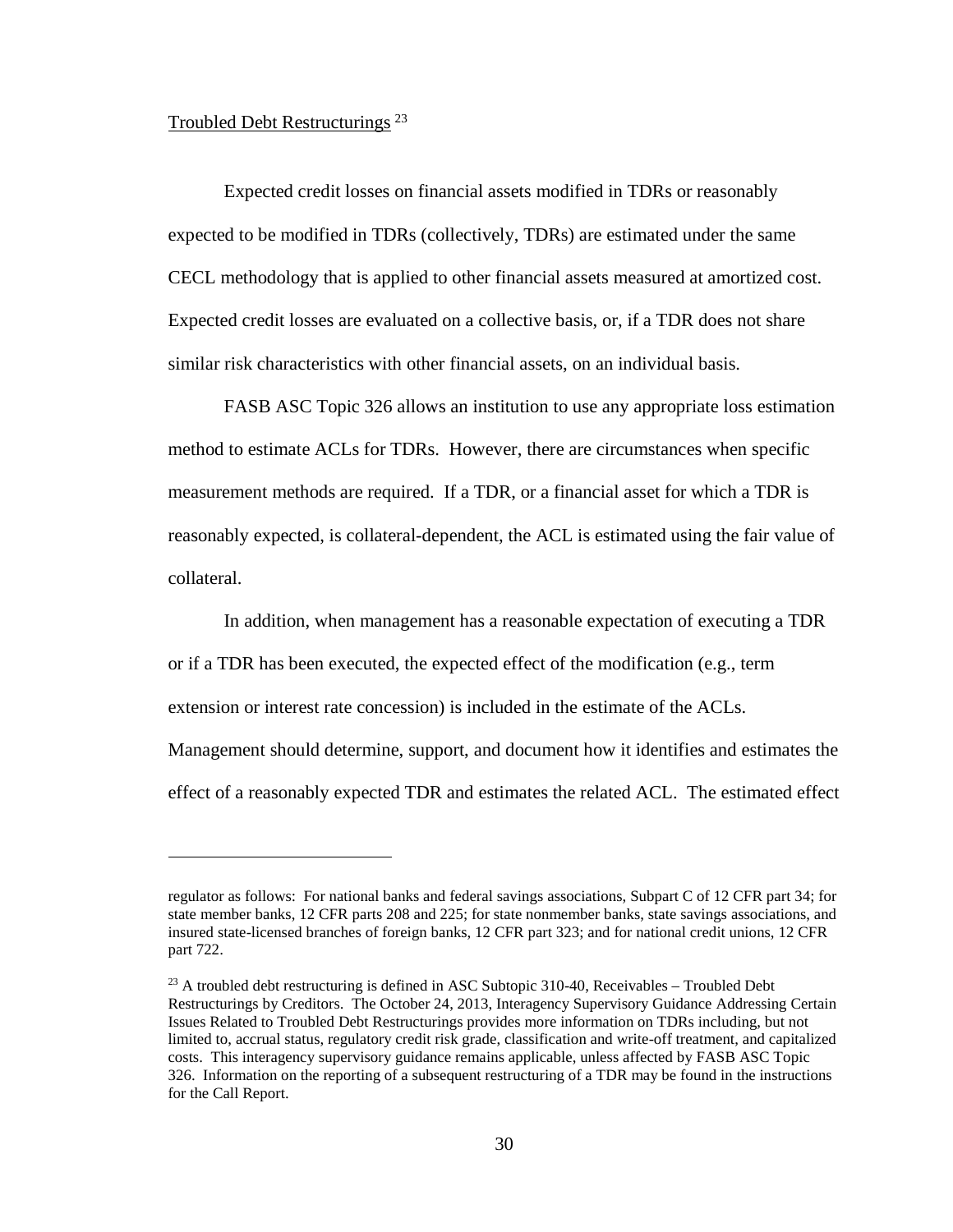of reasonably expected TDRs may be included in an institution's qualitative factor adjustments.

#### Purchased Credit-Deteriorated Assets

FASB ASC Topic 326 introduces the concept of purchased credit-deteriorated (PCD) assets. PCD assets are acquired financial assets that, at acquisition, have experienced more-than-insignificant deterioration in credit quality since origination. FASB ASC Topic 326 does not provide a prescriptive definition of more-thaninsignificant credit deterioration. The acquiring institution's management should establish and document a reasonable process to consistently determine what constitutes a more-than-insignificant deterioration in credit quality.

When recording the acquisition of PCD assets, the amount of expected credit losses as of the acquisition date is added to the purchase price of the financial assets rather than recording these losses through PCLs. This establishes the amortized cost basis of the PCD assets. Any difference between the unpaid principal balance of the PCD assets and the amortized cost basis of the assets as of the acquisition date is the non-credit discount or premium. The initial ACL and non-credit discount or premium determined on a collective basis at that acquisition date are allocated to the individual PCD assets.

After acquisition, ACLs for PCD assets should be adjusted at each reporting date with a corresponding debit or credit to the PCLs to reflect management's current estimate of expected credit losses. The non-credit discount recorded at acquisition will be accreted into interest income over the remaining life of the PCD assets on a level-yield basis.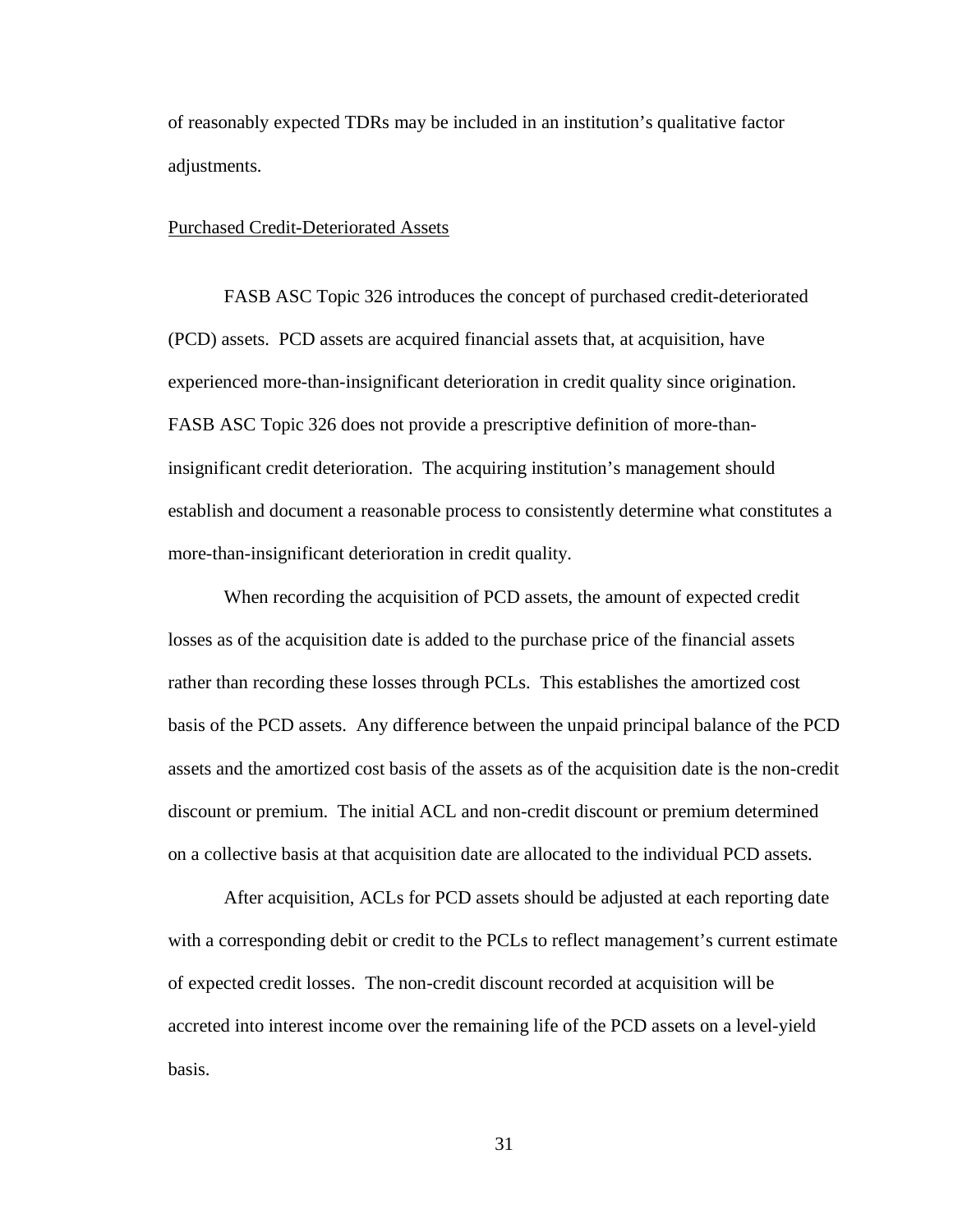## Financial Assets with Collateral Maintenance Agreements

Institutions may have financial assets that are secured by collateral (such as debt securities) and are subject to collateral maintenance agreements requiring the borrower to continuously replenish the amount of collateral securing the asset. If the fair value of the collateral declines, the borrower is required to provide additional collateral as specified by the agreement.

FASB ASC Topic 326 includes a practical expedient for financial assets with collateral maintenance agreements where the borrower is required to provide collateral greater than or equal to the amortized cost basis of the asset and is expected to continuously replenish the collateral. In those cases, management may elect the collateral maintenance practical expedient and measure expected credit losses for these qualifying assets based on the fair value of the collateral.<sup>24</sup> If the fair value of the collateral is greater than the amortized cost of the financial asset and management expects the borrower to replenish collateral as needed, management may record an ACL of zero for the financial asset when the collateral maintenance practical expedient is applied. Similarly, if the fair value of the collateral is less than the amortized cost basis of the financial asset and management expects the borrower to replenish collateral as needed, the ACL is limited to the difference between the fair value of the collateral and the

<span id="page-31-0"></span> $24$  For example, an institution enters into a reverse repurchase agreement with a collateral maintenance agreement. Management may not need to record the expected credit losses at each reporting date as long as the fair value of the security collateral is greater than the amortized cost basis of the reverse repurchase agreement. Refer to ASC 326-20-55-46 for more information.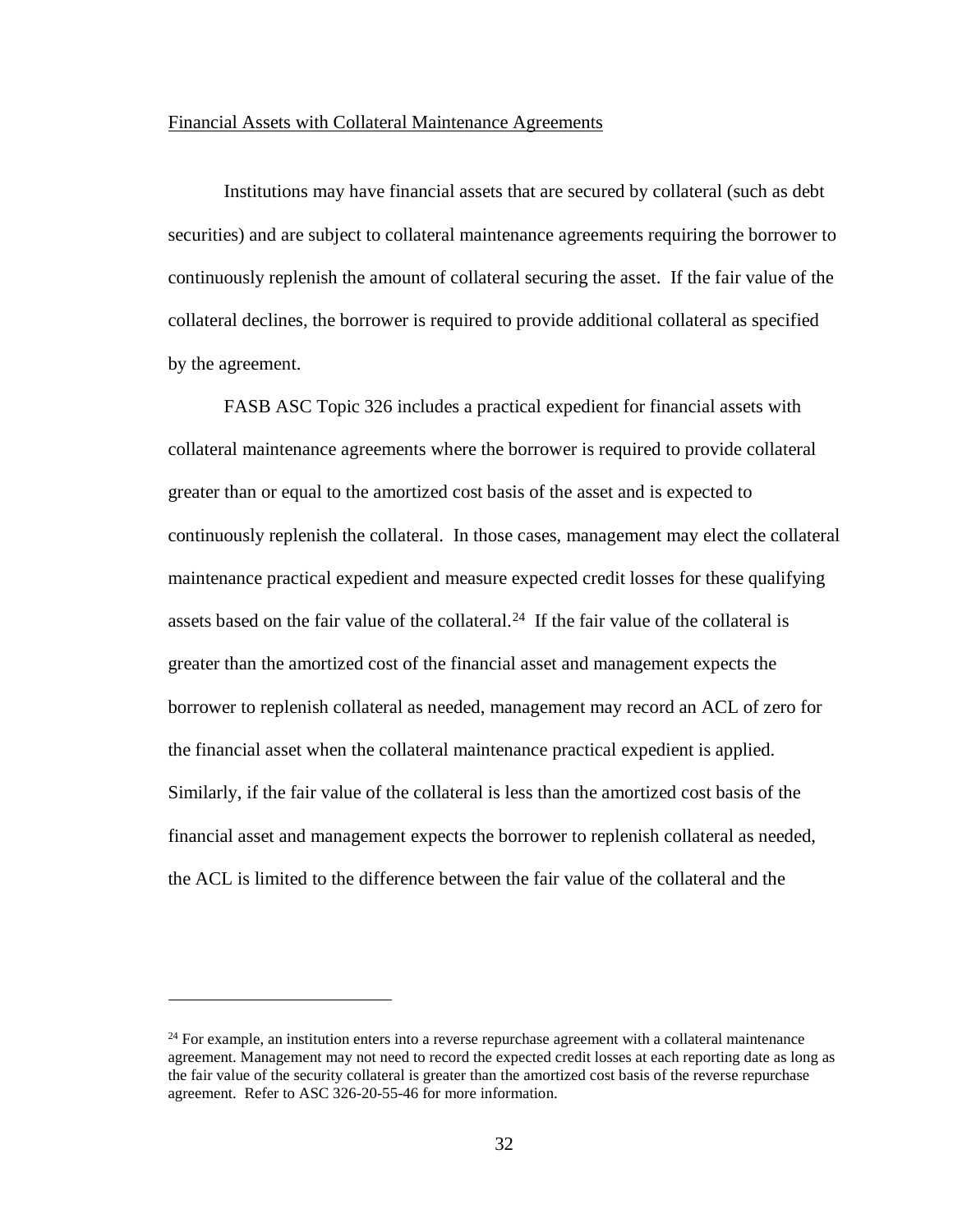amortized cost basis of the asset as of the reporting date when applying the collateral maintenance practical expedient.

#### Accrued Interest Receivable

 $\overline{a}$ 

FASB ASC Topic 326 includes accrued interest receivable in the amortized cost basis of a financial asset. As a result, accrued interest receivable is included in the amounts for which ACLs are estimated. Generally, any accrued interest receivable that is not collectible is written off against the related ACL.

FASB ASC Topic 326 permits a series of independent accounting policy elections related to accrued interest receivable that alter the accounting treatment described in the preceding paragraph. These elections are made upon adoption of FASB ASC Topic 326 and may differ by financial asset portfolio. The available accounting policy elections<sup>[25](#page-32-0)</sup> are:

- Management may elect not to measure ACLs for accrued interest receivable if uncollectible accrued interest is written off in a timely manner. Management should define and document its definition of a timely write-off.
- Management may elect to write off accrued interest receivable by either reversing interest income, recognizing the loss through PCLs, or through a combination of both methods.

<span id="page-32-0"></span> $25$  The accounting policy elections related to accrued interest receivable that are described in this paragraph also apply to accrued interest receivable for an available-for-sale debt security that, for purposes of identifying and measuring an impairment, exclude the applicable accrued interest from both the fair value and amortized cost basis of the securities.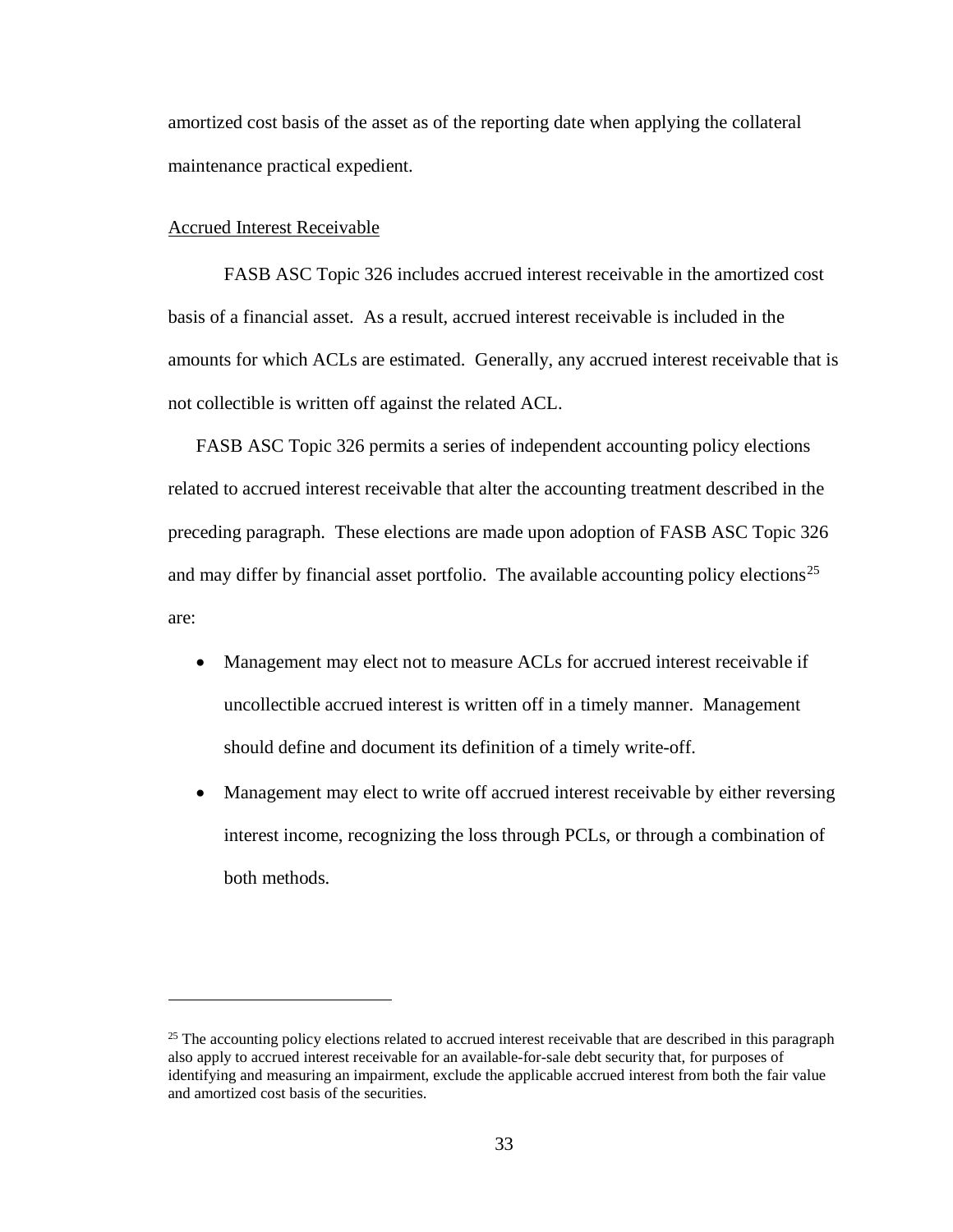• Management may elect to separately present accrued interest receivable from the associated financial asset in its regulatory reports and financial statements, if applicable. The accrued interest receivable is presented net of ACLs (if any).

#### Financial Assets with Zero Credit Loss Expectations

There may be certain financial assets for which the expectation of credit loss is zero after evaluating historical loss information, making necessary adjustments for current conditions and reasonable and supportable forecasts, and considering any collateral or guarantee arrangements that are not free-standing contracts. Factors to consider when evaluating whether expectations of zero credit loss are appropriate may include, but are not limited to:

• A long history of zero credit loss;

 $\overline{a}$ 

- A financial asset that is fully secured by cash or cash equivalents;
- High credit ratings from rating agencies with no expected future downgrade;  $^{26}$  $^{26}$  $^{26}$
- Principal and interest payments that are guaranteed by the U.S. government;
- The issuer, guarantor, or sponsor can print its own currency and the currency is held by other central banks as reserve currency; and
- The interest rate on the security is recognized as a risk-free rate.

A loan that is fully secured by cash or cash equivalents, such as certificates of deposit issued by the lending institution, would likely have zero credit loss expectations.

<span id="page-33-0"></span><sup>&</sup>lt;sup>26</sup> Management should not rely solely on credit rating agencies but should also make its own assessment based on third party research, default statistics, and other data that may indicate a decline in credit rating.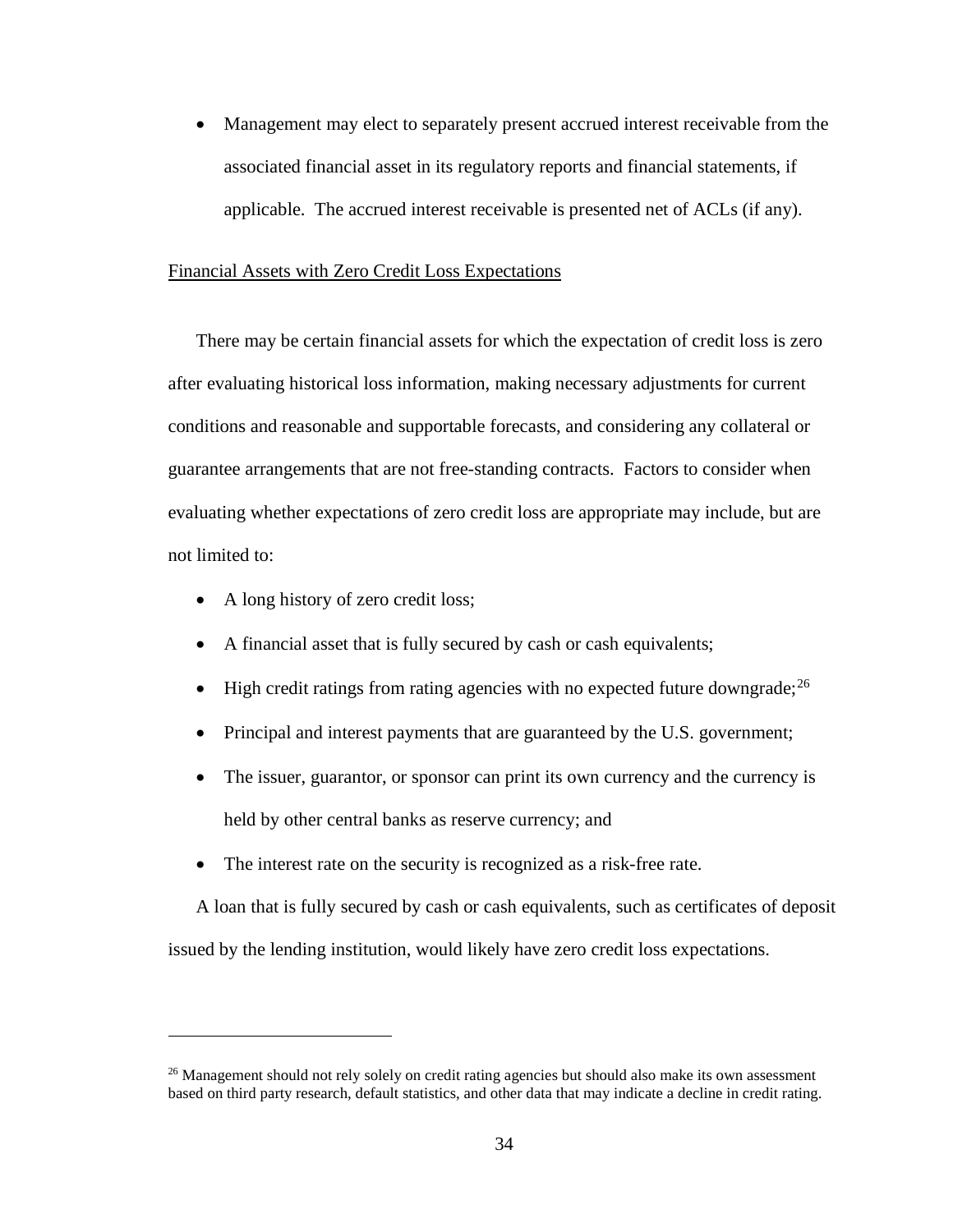Similarly, the guaranteed portion of a U.S. Small Business Administration (SBA) loan or security purchased on the secondary market through the SBA's fiscal and transfer agent would likely have zero credit loss expectations because these financial assets are unconditionally guaranteed by the U.S. government. Examples of held-to-maturity debt securities that may result in expectations of zero credit loss include U.S. Treasury securities as well as mortgage-backed securities issued and guaranteed by the Government National Mortgage Association, the Federal Home Loan Mortgage Corporation, and the Federal National Mortgage Association. Assumptions related to zero credit loss expectations should be included in the institution's ACL documentation.

#### Estimated Credit Losses for Off-Balance-Sheet Credit Exposures

FASB ASC Topic 326 requires that an institution estimate expected credit losses for off-balance-sheet credit exposures within the scope of FASB ASC Topic 326 over the contractual period during which the institution is exposed to credit risk. The estimate of expected credit losses should take into consideration the likelihood that funding will occur as well as the amount expected to be funded over the estimated remaining contractual term of the off-balance-sheet credit exposures. Management should not record an estimate of expected credit losses for off-balance-sheet exposures that are unconditionally cancellable by the issuer.

Management must evaluate expected credit losses for off-balance-sheet credit exposures as of each reporting date. While the process for estimating expected credit losses for these exposures is similar to the one used for on-balance-sheet financial assets, these estimated credit losses are not recorded as part of the ACLs because cash has not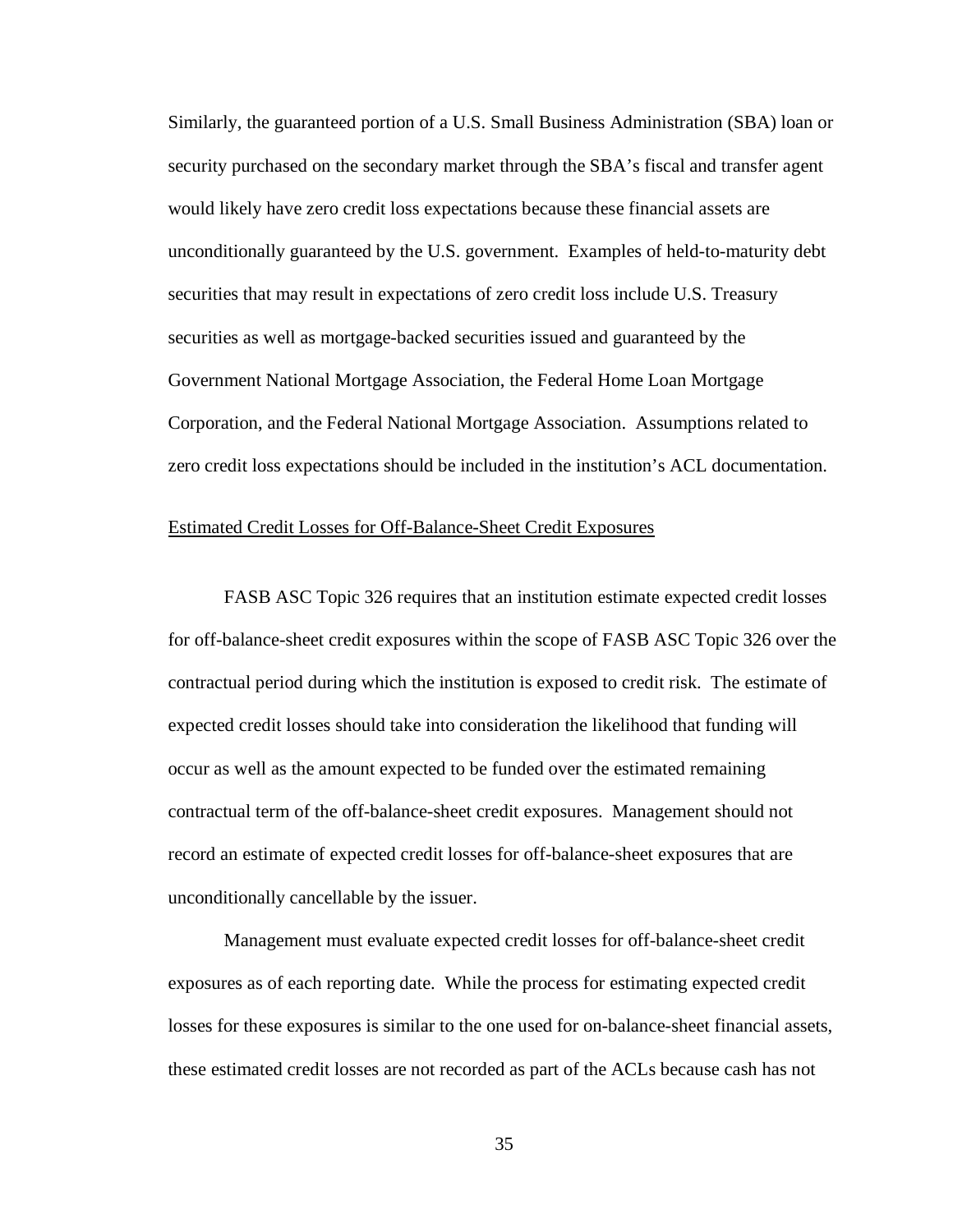yet been disbursed to fund the contractual obligation to extend credit. Instead, these loss estimates are recorded as a liability, separate and distinct from the ACLs.<sup>[27](#page-35-0)</sup> The amount needed to adjust the liability for expected credit losses on off-balance-sheet credit exposures is reported as an other noninterest expense rather than being reported as part of the PCLs. [28](#page-35-1)

### **Measurement of the ACL for Available-for-Sale Debt Securities**

FASB ASC Subtopic 326-30, *Financial Instruments – Credit Losses – Availablefor-Sale Debt Securities* (FASB ASC Subtopic 326-30) describes the accounting for expected credit losses associated with available-for-sale debt securities. Credit losses for available-for-sale debt securities are evaluated as of each reporting date when the fair value is less than amortized cost. FASB ASC Subtopic 326-30 requires credit losses to be calculated individually, rather than collectively, using a discounted cash flow method, through which management compares the present value of expected cash flows with the amortized cost basis of the security. An ACL is established, with a charge to the PCL, to reflect the credit loss component of the decline in fair value below amortized cost. If the fair value of the security increases over time, any ACL that has not been written off may be reversed through a credit to the PCL. The ACL for an available-for-sale debt security

<span id="page-35-0"></span> $27$  The ACL associated with off-balance-sheet credit exposures is included in the "Allowance for credit" losses on off-balance-sheet credit exposures" in *Schedule RC-G – Other Liabilities* in the Call Report and in the *Liabilities* schedule in NCUA Call Report Form 5300.

<span id="page-35-1"></span><sup>&</sup>lt;sup>28</sup> Provisions for credit losses on off-balance-sheet credit exposures are included as part of "Other noninterest expense" in *Schedule RI - Income Statement* in the Call Report and in "Credit Loss Expense – Off-Balance Sheet Credit Exposures" in the *Statement of Income and Expense* in NCUA Call Report Form 5300.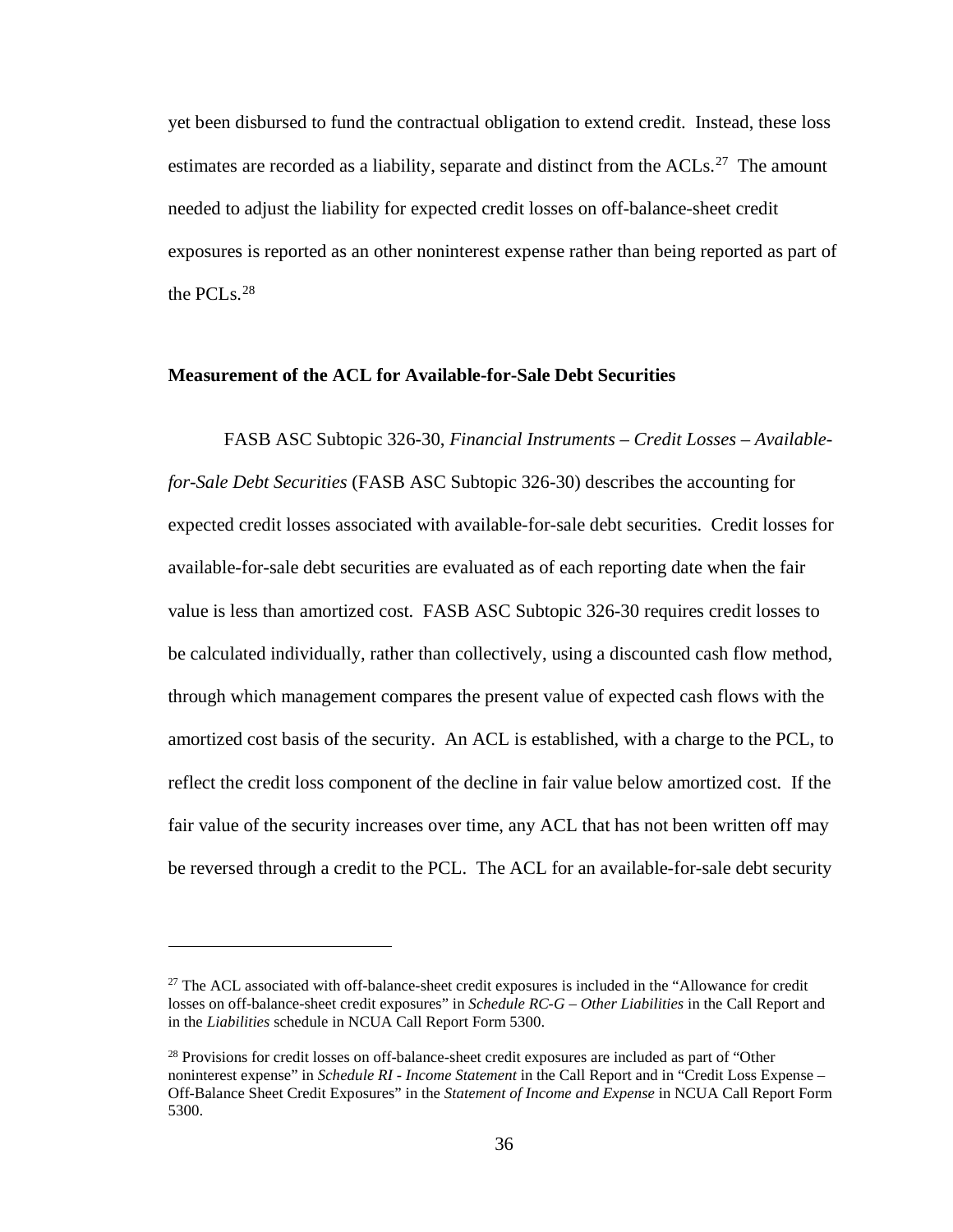is limited by the amount that the fair value is less than the amortized cost, which is referred to as the fair value floor.

If management intends to sell an available-for-sale debt security or will more likely than not be required to sell the security before recovery of the amortized cost basis, the security's ACL should be written off and the amortized cost basis of the security should be written down to its fair value at the reporting date with any incremental impairment reported in income.

A change during the reporting period in the non-credit component of any decline in fair value below amortized cost on an available-for-sale debt security is reported in other comprehensive income, net of applicable income taxes.[29](#page-36-0)

When evaluating impairment for available-for-sale debt securities, management may evaluate the amortized cost basis including accrued interest receivable, or may evaluate the accrued interest receivable separately from the remaining amortized cost basis. If evaluated separately, accrued interest receivable is excluded from both the fair value of the available-for-sale debt security and its amortized cost basis.<sup>[30](#page-36-1)</sup>

# **Documentation Standards**

<span id="page-36-0"></span> $29$  Non-credit impairment on an available-for-sale debt security that is not required to be recorded through the ACL should be reported in other comprehensive income as described in ASC 326-30-35-2.

<span id="page-36-1"></span> $30$  The accounting policy elections described in the "Accrued Interest Receivable" section of this policy statement apply to accrued interest receivable recorded for an available-for-sale debt security if an institution excludes applicable accrued interest receivable from both the fair value and amortized cost basis of the security for purposes of identifying and measuring impairment.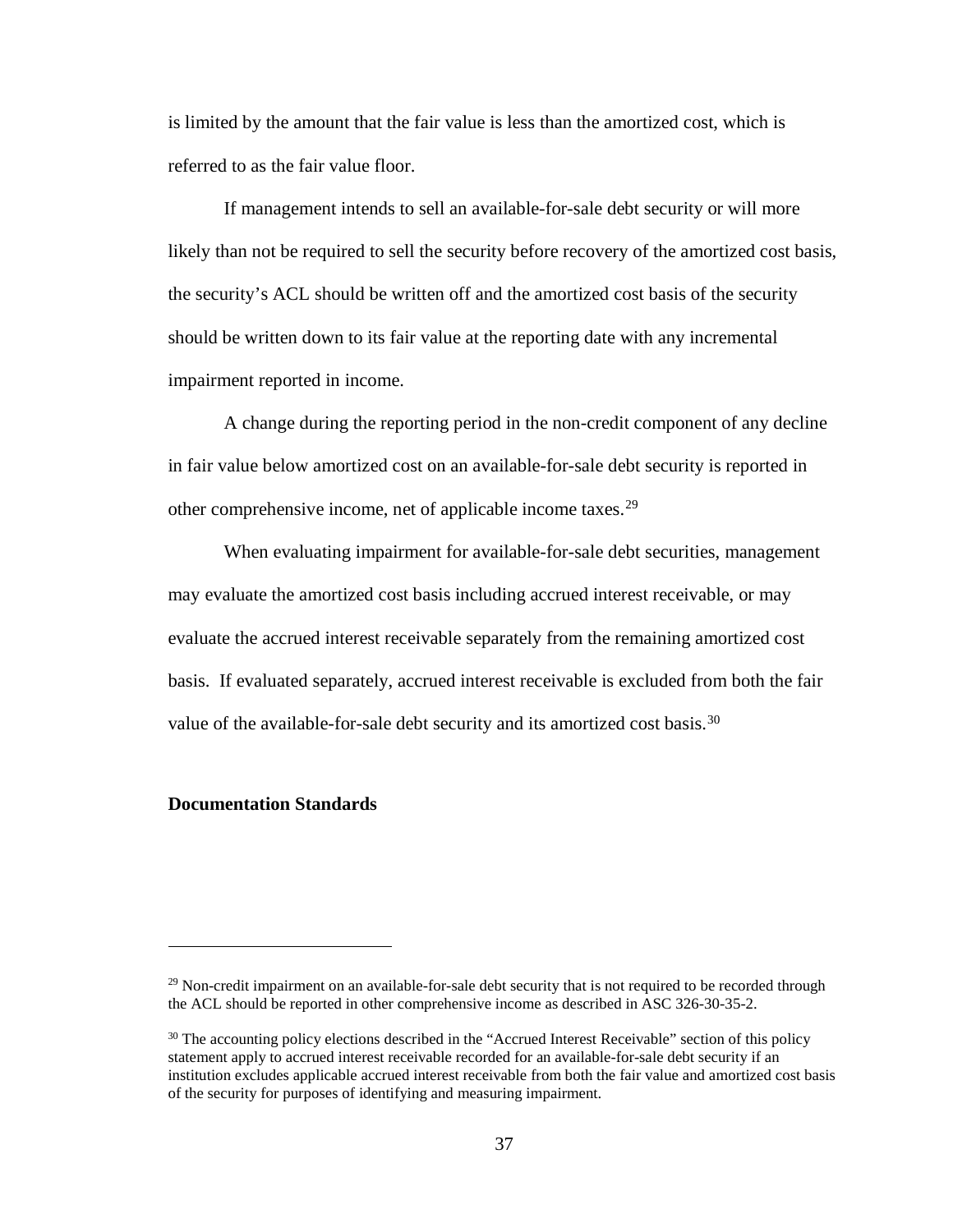For financial and regulatory reporting purposes, ACLs and PCLs must be determined in accordance with GAAP. ACLs and PCLs should be well documented, with clear explanations of the supporting analyses and rationale. Sound policies, procedures, and control systems should be appropriately tailored to an institution's size and complexity, organizational structure, business environment and strategy, risk appetite, financial asset characteristics, loan administration procedures, investment strategy, and management information systems. [31](#page-37-0) Maintaining, analyzing, supporting, and documenting appropriate ACLs and PCLs in accordance with GAAP is consistent with safe and sound banking practices.

The policies and procedures governing an institution's ACL processes and the controls over these processes should be designed, implemented, and maintained to reasonably estimate expected credit losses for financial assets and off-balance-sheet credit exposures as of the reporting date. The policies and procedures should describe management's processes for evaluating the credit quality and collectibility of financial asset portfolios, including reasonable and supportable forecasts about changes in the credit quality of these portfolios, through a disciplined and consistently applied process that results in an appropriate estimate of the ACLs. Management should review and, as needed, revise the institution's ACL policies and procedures at least annually, or more frequently if necessary.

An institution's policies and procedures for the systems, processes, and controls necessary to maintain appropriate ACLs should address, but not be limited to:

<span id="page-37-0"></span><sup>&</sup>lt;sup>31</sup> Management often documents policies, procedures, and controls related to ACLs in accounting or credit risk management policies, or a combination thereof.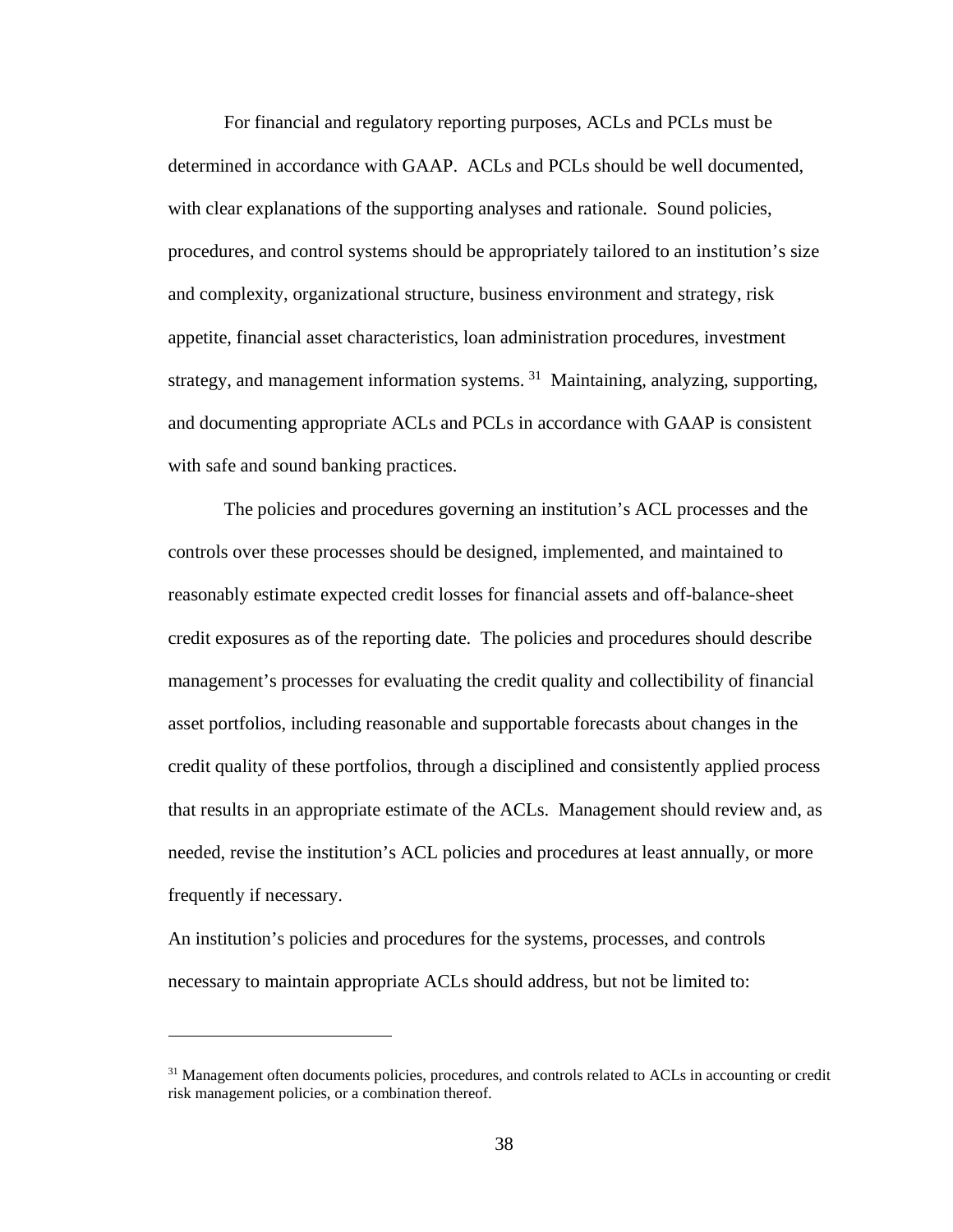- Processes that support the determination and maintenance of appropriate levels for ACLs that are based on a comprehensive, well-documented, and consistently applied analysis of an institution's financial asset portfolios and off-balance-sheet credit exposures. The analyses and loss estimation processes used should consider all significant factors that affect the credit risk and collectibility of the financial asset portfolios;
- The roles, responsibilities, and segregation of duties of the institution's senior management and other personnel who provide input into ACL processes, determine ACLs, or review ACLs. These departments and individuals may include accounting, financial reporting, treasury, investment management, lending, special asset or problem loan workout teams, retail collections and foreclosure groups, credit review, model risk management, internal audit, and others, as applicable. Individuals with responsibilities related to the estimation of ACLs should be competent and well-trained, with the ability to escalate material issues;
- Processes for determining the appropriate historical period(s) to use as the basis for estimating expected credit losses and approaches for adjusting historical credit loss information to reflect differences in asset specific characteristics, as well as current conditions and reasonable and supportable forecasts that are different from conditions existing in the historical period(s);
- Processes for determining and revising the appropriate techniques and periods to revert to historical credit loss information when the contractual term of a financial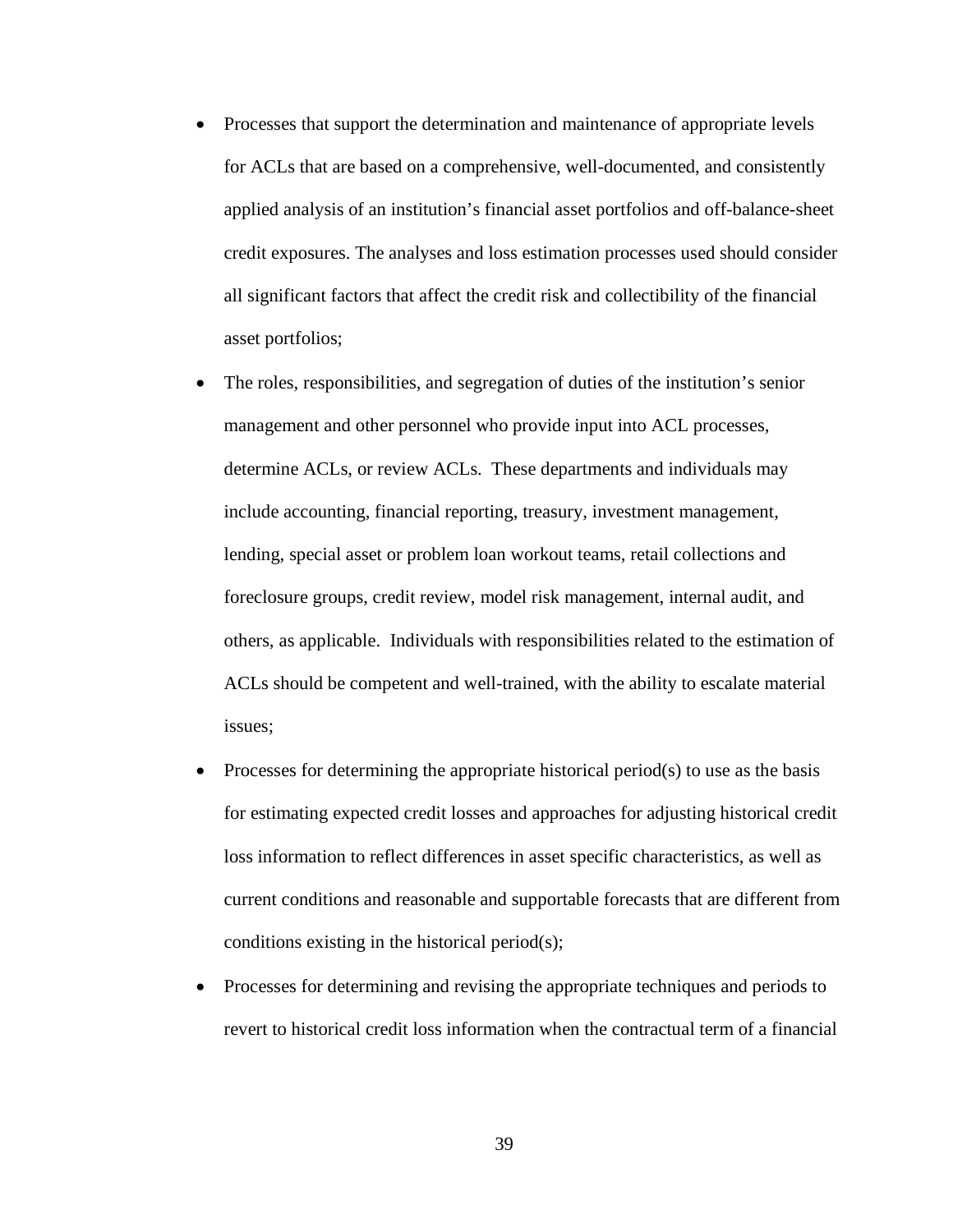asset or off-balance-sheet credit exposure extends beyond the reasonable and supportable forecast period(s);

- Processes for segmenting financial assets for estimating expected credit losses and periodically evaluating the segments to determine whether the assets continue to share similar risk characteristics;
- Data capture and reporting systems that supply the quality and breadth of relevant and reliable information necessary, whether obtained internally or externally, to support and document the estimates of appropriate ACLs for regulatory reporting requirements and, if applicable, financial statement and disclosure requirements;
- The description of the institution's systematic and logical loss estimation process(es) for determining and consolidating expected credit losses to ensure that the ACLs are recorded in accordance with GAAP and regulatory reporting requirements. This may include, but is not limited to:
	- o Management's judgments, accounting policy elections, and application of practical expedients in determining the amount of expected credit losses;
	- o The process for determining when a loan is collateral-dependent;
	- o The process for determining the fair value of collateral, if any, used as an input when estimating the ACL, including the basis for making any adjustments to the market value conclusion and how costs to sell, if applicable, are calculated;
	- o The process for determining when a financial asset has zero credit loss expectations;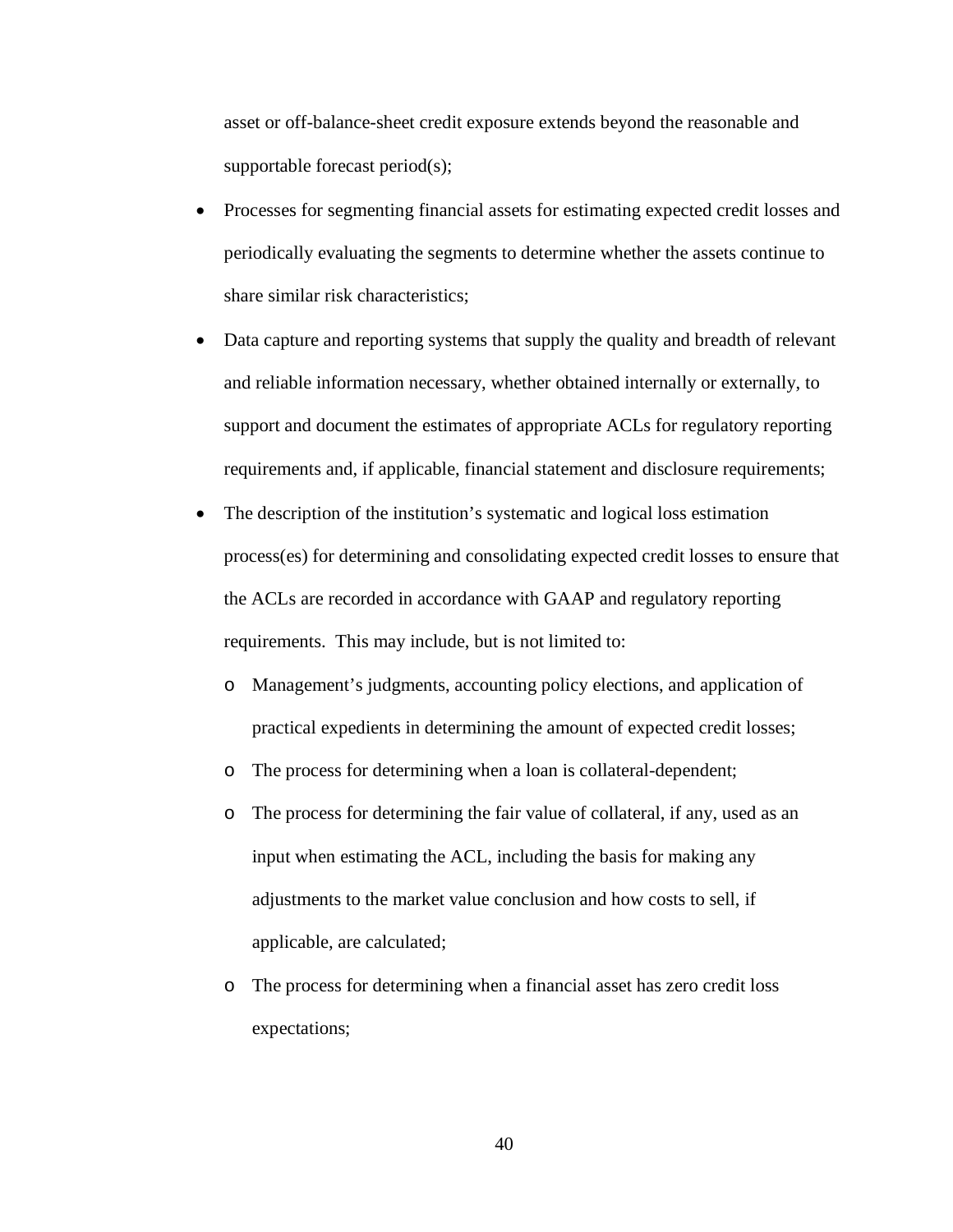- o The process for determining expected credit losses when a financial asset has a collateral maintenance provision; and
- o A description of and support for qualitative factors that affect collectibility of financial assets;
- Procedures for validating and independently reviewing the loss estimation process as well as any changes to the process from prior periods;
- Policies and procedures for the prompt write-off of financial assets, or portions of financial assets, when available information confirms the assets to be uncollectible, consistent with regulatory reporting requirements; and
- The systems of internal controls used to confirm that the ACL processes are maintained and periodically adjusted in accordance with GAAP and interagency guidelines establishing standards for safety and soundness.

Internal control systems for the ACL estimation processes should:

- Provide reasonable assurance regarding the relevance, reliability, and integrity of data and other information used in estimating expected credit losses;
- Provide reasonable assurance of compliance with laws, regulations, and the institution's policies and procedures;
- Provide reasonable assurance that the institution's financial statements are prepared in accordance with GAAP, and the institution's regulatory reports are prepared in accordance with the applicable instructions;
- Include a well-defined and effective loan review and grading process that is consistently applied and identifies, measures, monitors, and addresses asset quality problems in an accurate, sound and timely manner. The loan review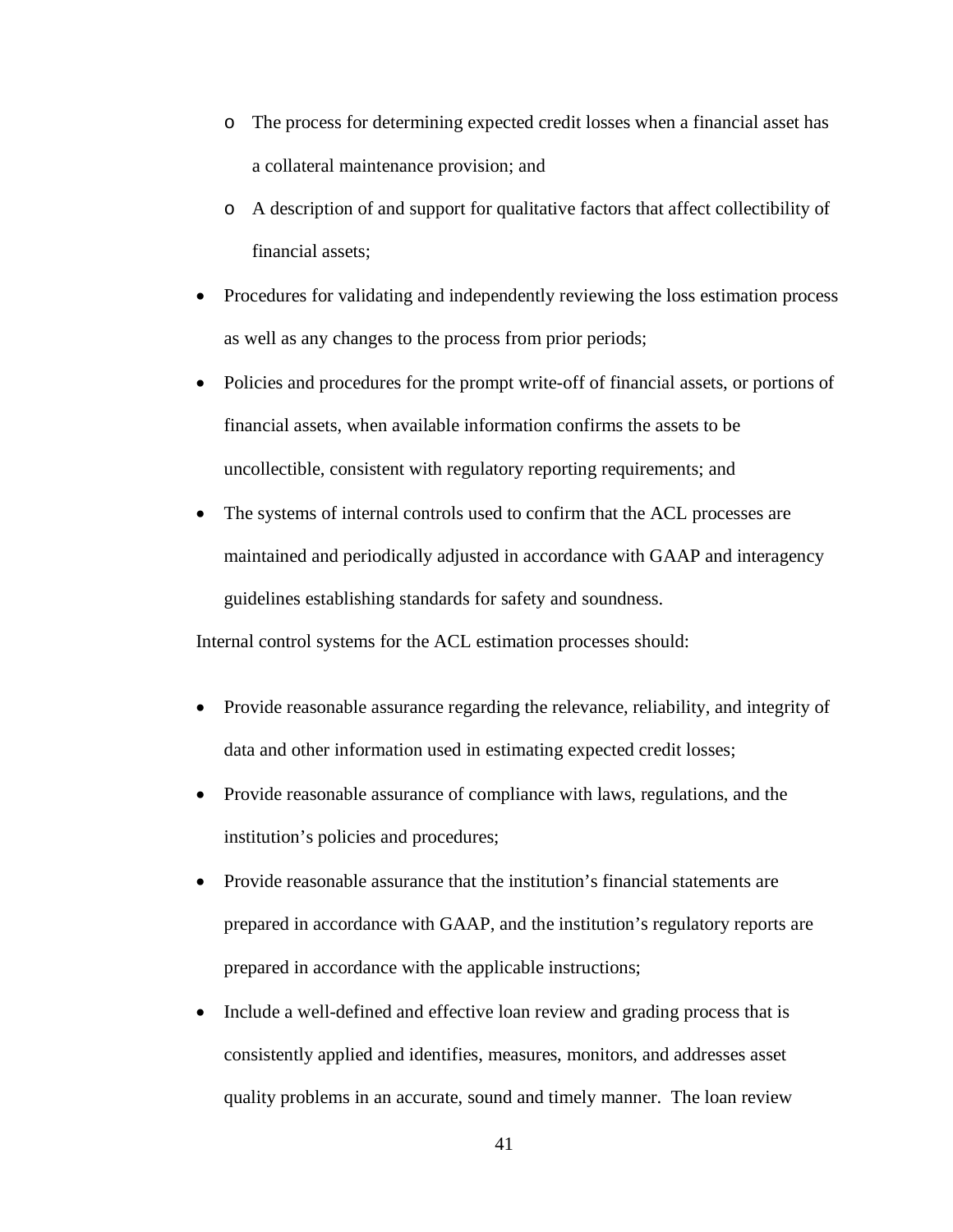process should respond to changes in internal and external factors affecting the level of credit risk in the portfolio; and

• Include a well-defined and effective process for monitoring credit quality in the debt securities portfolio.

## **Analyzing and Validating the Overall Measurement of ACLs**

To ensure that ACLs are presented fairly, in accordance with GAAP and regulatory reporting requirements, and are transparent for regulatory examinations, management should document its measurements of the amounts of ACLs reported in regulatory reports and financial statements, if applicable, for each type of financial asset (e.g., loans, held-to-maturity debt securities, and available-for-sale debt securities) and for off-balance-sheet credit exposures. This documentation should include ACL calculations, qualitative adjustments, and any adjustments to the ACLs that are required as part of the internal review and challenge process. The board of directors, or a committee thereof, should review management's assessments of and justifications for the reported amounts of ACLs.

Various techniques are available to assist management in analyzing and evaluating the ACLs. For example, comparing estimates of expected credit losses to actual write-offs in aggregate, and by portfolio, may enable management to assess whether the institution's loss estimation process is sufficiently designed.<sup>[32](#page-41-0)</sup> Further,

<span id="page-41-0"></span><sup>&</sup>lt;sup>32</sup> Institutions using models in the loss estimation process may incorporate a qualitative factor adjustment in the estimate of expected credit losses to capture the variance between modeled credit loss expectations and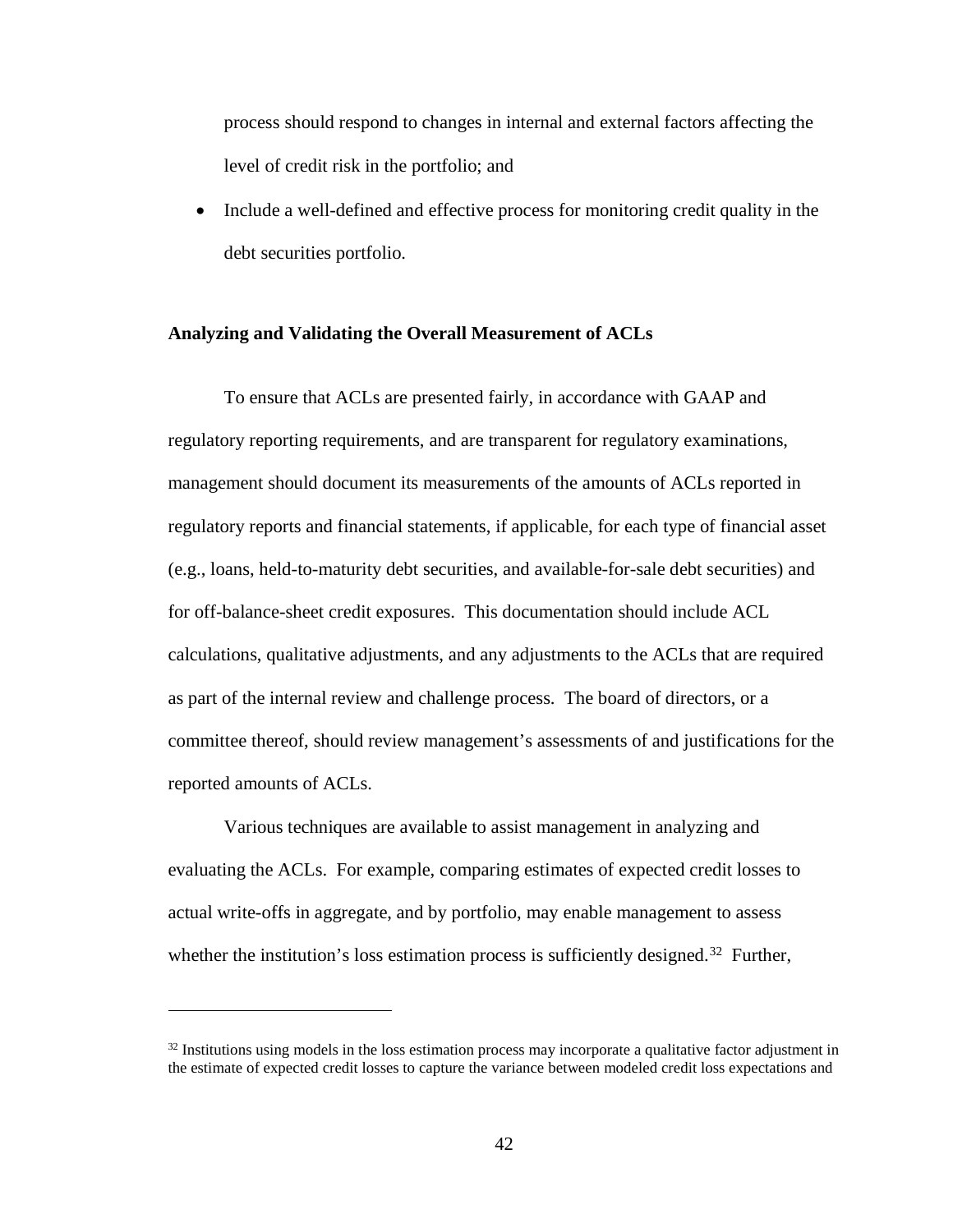comparing the estimate of ACLs to actual write-offs at the financial asset portfolio level allows management to analyze changing portfolio characteristics, such as the volume of assets or increases in write-off rates, which may affect future forecast adjustments. Techniques applied in these instances do not have to be complex to be effective, but, if used, should be commensurate with the institution's size and complexity.

Ratio analysis may also be useful for evaluating the overall reasonableness of ACLs. Ratio analysis assists in identifying divergent or emerging trends in the relationship of ACLs to other factors such as adversely classified or graded loans, past due and nonaccrual loans, total loans, historical gross write-offs, net write-offs, and historic delinquency and default trends for securities.

Comparing the institution's ACLs to those of peer institutions may provide management with limited insight into management's own ACL estimates. Management should apply caution when performing peer comparisons as there may be significant differences among peer institutions in the mix of financial asset portfolios, reasonable and supportable forecast period assumptions, reversion techniques, the data used for historical loss information, and other factors.

When used prudently, comparisons of estimated expected losses to actual writeoffs, ratio analysis, and peer comparisons can be helpful as a supplemental check on the reasonableness of management's assumptions and analyses. Because appropriate ACLs are institution-specific estimates, the use of comparisons does not eliminate the need for a

actual historical losses when the model is still considered predictive and fit for use. Institutions should monitor this variance, as well as changes to the variance, to determine if the variance is significant or material enough to warrant further changes to the model.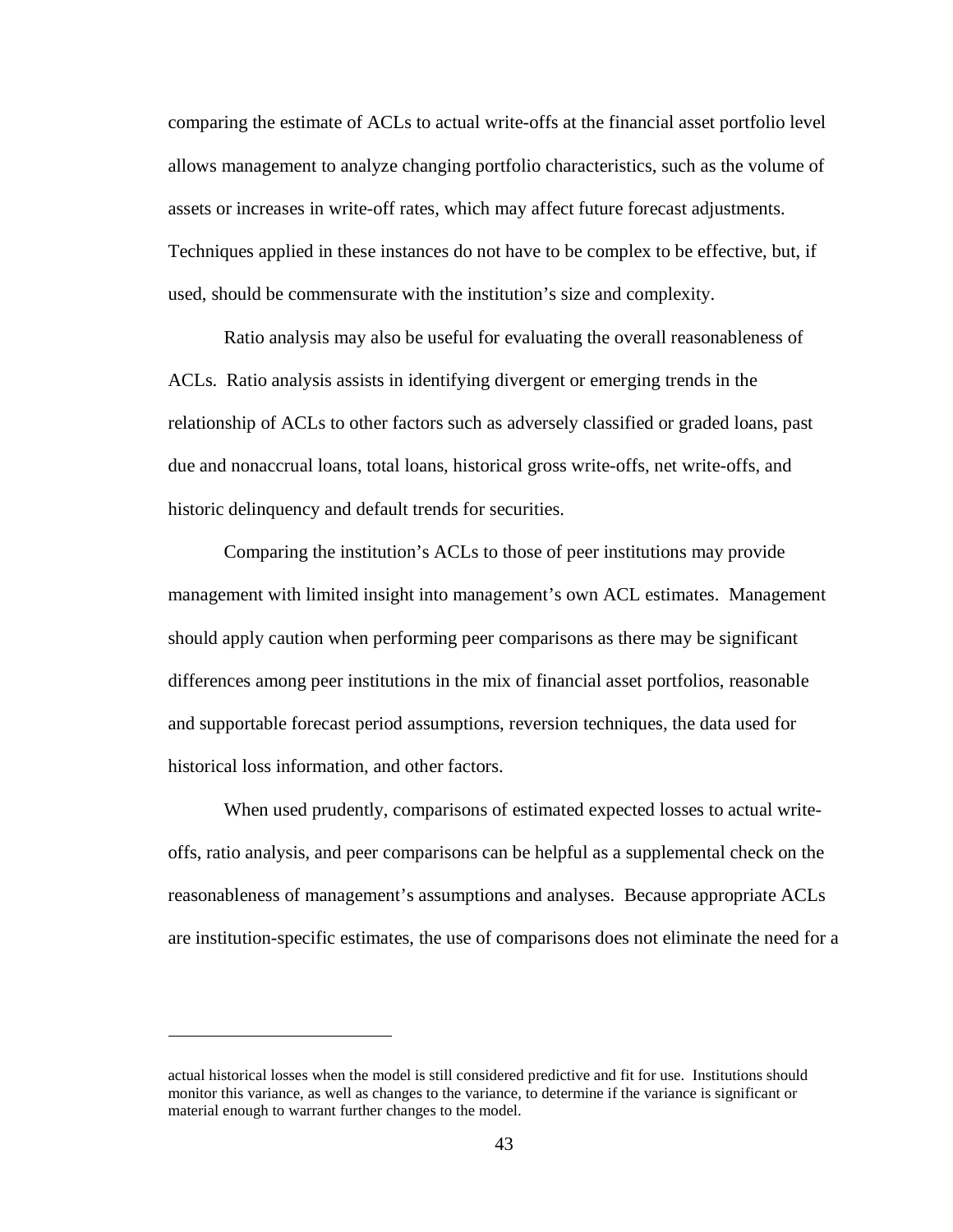comprehensive analysis of financial asset portfolios and the factors affecting their collectibility.

When an appropriate expected credit loss framework has been used to estimate expected credit losses, it is inappropriate for the board of directors or management to make further adjustments to ACLs for the sole purpose of reporting ACLs that correspond to a peer group median, a target ratio, or a budgeted amount.

After analyzing ACLs, management should periodically validate the loss estimation process, and any changes to the process, to confirm that the process remains appropriate for the institution's size, complexity, and risk profile. The validation process should include procedures for review by a party with appropriate knowledge, technical expertise, and experience who is independent of the institution's credit approval and ACL estimation processes. A party who is independent of these processes could be from internal audit staff, a risk management unit of the institution independent of management supervising these processes, or a contracted third-party. One party need not perform the entire analysis as the validation may be divided among various independent parties.<sup>[33](#page-43-0)</sup>

### **Responsibilities of the Board of Directors**

 $\overline{a}$ 

The board of directors, or a committee thereof, is responsible for overseeing management's significant judgments and estimates used in determining appropriate

<span id="page-43-0"></span> $33$  Engaging the institution's external auditor to perform the validation process described in this paragraph may impair the auditor's independence under applicable auditor independence standards and prevent the auditor from performing an independent audit of the institution's financial statements.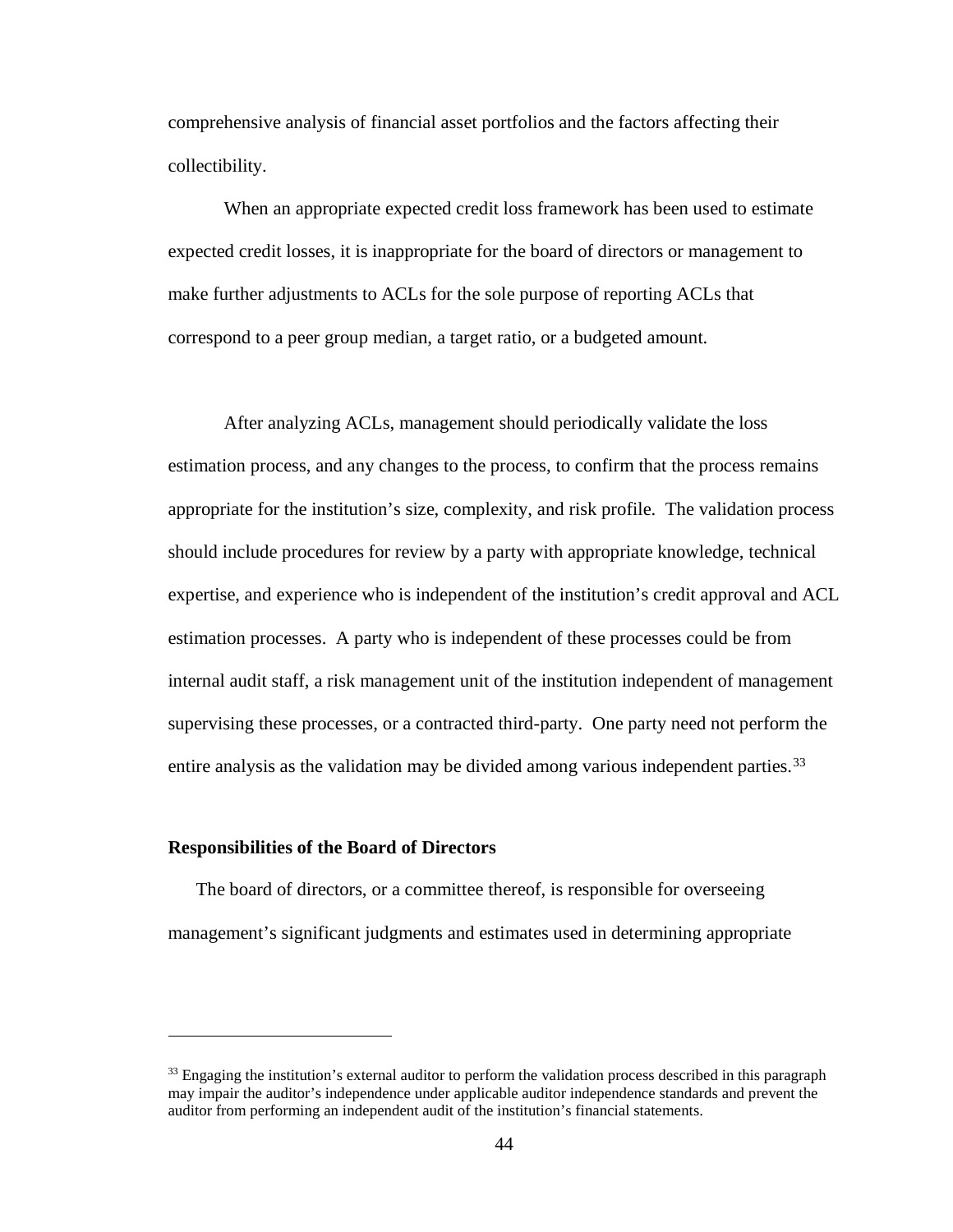ACLs. Evidence of the board of directors' oversight activities is subject to review by examiners. These activities should include, but are not limited to:

- Retaining experienced and qualified management to oversee all ACL and PCL activities;
- Reviewing and approving the institution's written loss estimation policies, including any revisions thereto, at least annually;
- Reviewing management's assessment of the loan review system and management's conclusion and support for whether the system is sound and appropriate for the institution's size and complexity;
- Reviewing management's assessment of the effectiveness of processes and controls for monitoring the credit quality of the investment portfolio;
- Reviewing management's assessments of and justifications for the estimated amounts reported each period for the ACLs and the PCLs;
- Requiring management to periodically validate, and, when appropriate, revise loss estimation methods;
- Approving the internal and external audit plans for the ACLs, as applicable; and
- Reviewing any identified audit findings and monitoring resolution of those items.

#### **Responsibilities of Management**

Management is responsible for maintaining ACLs at appropriate levels and for documenting its analyses in accordance with the concepts and requirements set forth in GAAP, regulatory reporting requirements, and this policy statement. Management should evaluate the ACLs reported on the balance sheet as of the end of each period (and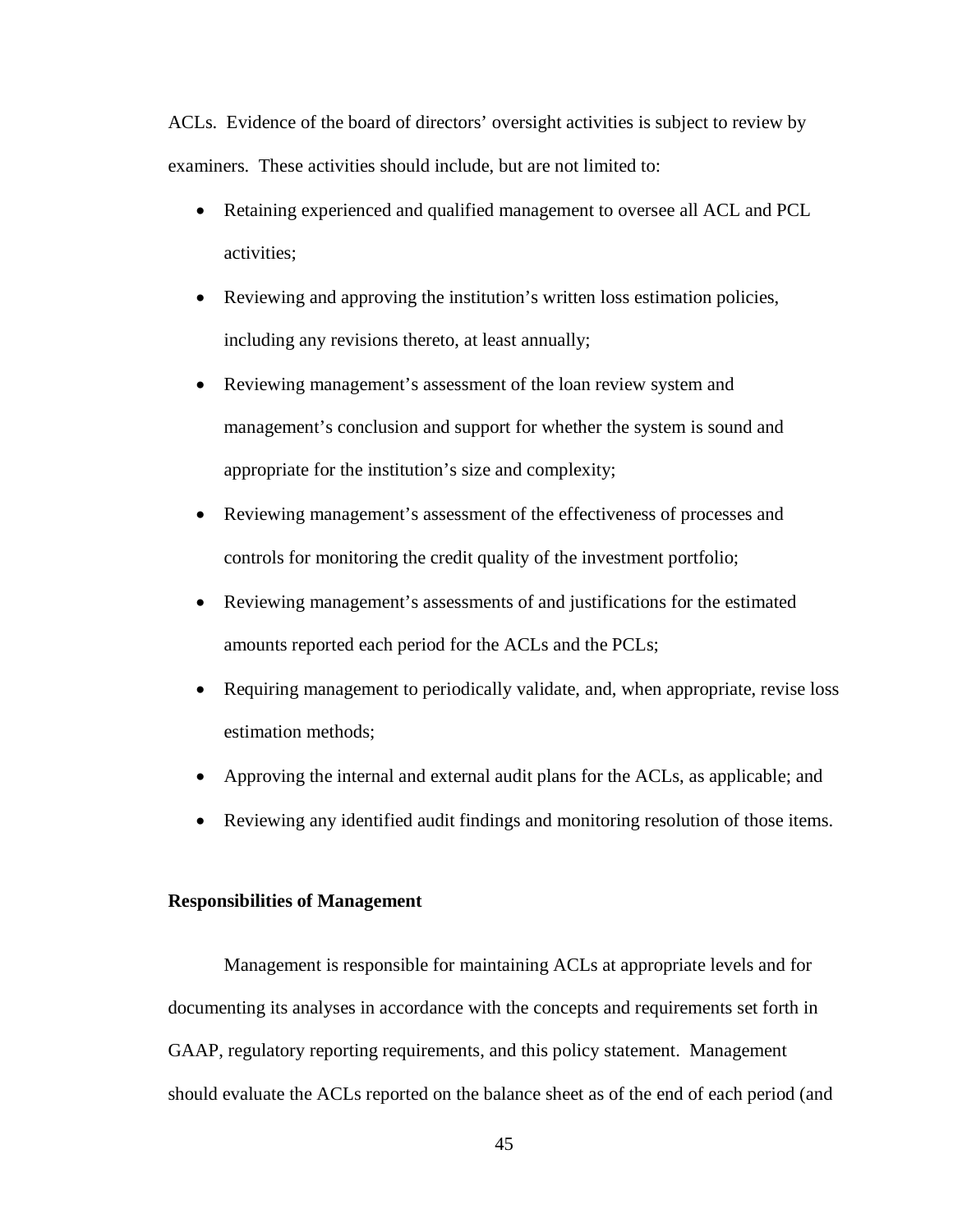for credit unions, prior to paying dividends), and debit or credit the related PCLs to bring the ACLs to an appropriate level as of each reporting date. The determination of the amounts of the ACLs and the PCLs should be based on management's current judgments about the credit quality of the institution's financial assets and should consider known and expected relevant internal and external factors that significantly affect collectibility over reasonable and supportable forecast periods for the institution's financial assets as well as appropriate reversion techniques applied to periods beyond the reasonable and supportable forecast periods. Management's evaluations are subject to review by examiners.

In carrying out its responsibility for maintaining appropriate ACLs, management should adopt and adhere to written policies and procedures that are appropriate to the institution's size and the nature, scope, and risk of its lending and investing activities. These policies and procedures should address the processes and activities described in the "Documentation Standards" section of this policy statement.

Management fulfills other responsibilities that aid in the maintenance of appropriate ACLs. These activities include, but are not limited to:

- Establishing and maintaining appropriate governance activities for the loss estimation process(es). These activities may include reviewing and challenging the assumptions used in estimating expected credit losses and designing and executing effective internal controls over the credit loss estimation method(s);
- Periodically performing procedures that compare credit loss estimates to actual write-offs, at the portfolio level and in aggregate, to confirm that amounts recorded in the ACLs were sufficient to cover actual credit losses. This analysis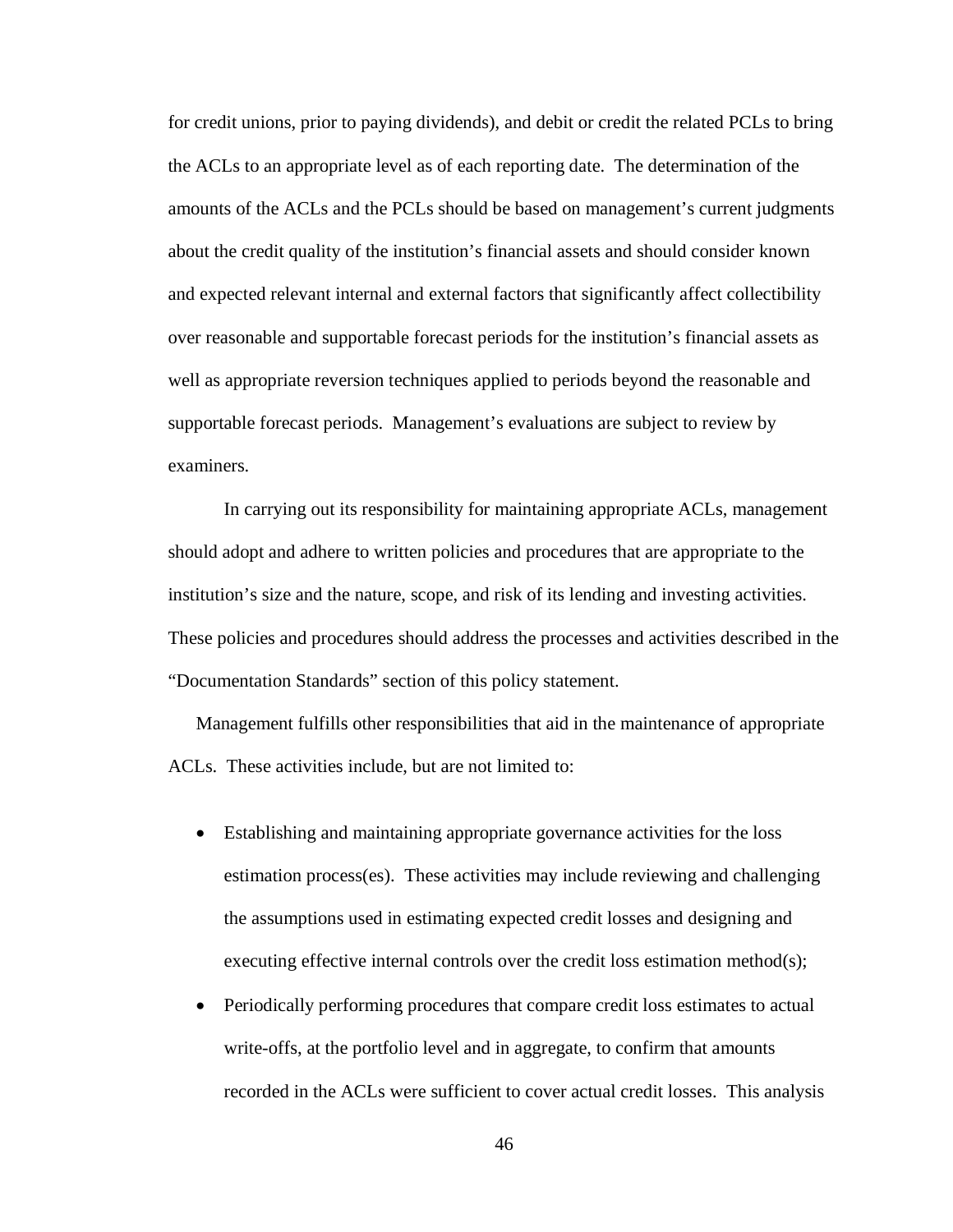supports that appropriate ACLs were recorded and provides insight into the loss estimation process's ability to estimate expected credit losses. This analysis is not intended to reflect the accuracy of management's economic forecasts;

- Periodically validating the loss estimation process(es), including changes, if any, to confirm it is appropriate for the institution; and
- Engaging in sound risk management of third-parties involved  $34$  in ACL estimation process(es), if applicable, to ensure that the loss estimation processes are commensurate with the level of risk, the complexity of the third-party relationship and the institution's organizational structure.

Additionally, if an institution uses loss estimation models in determining expected credit losses, management should evaluate the models before they are employed and modify the model logic and assumptions, as needed, to help ensure that the resulting loss estimates are consistent with GAAP and regulatory reporting requirements.<sup>[35](#page-46-1)</sup> To demonstrate such consistency, management should document its evaluations and conclusions regarding the appropriateness of estimating credit losses with models. When

<span id="page-46-0"></span><sup>&</sup>lt;sup>34</sup> Guidance on third party service providers may be found in SR Letter 13-19/Consumer Affairs Letter 13-21, *Guidance on Managing Outsourcing Risk* (FRB); Financial Institution Letter (FIL) 44-2008, *Guidance for Managing Third Party Risk* (FDIC); Supervisory Letter No. 07-01, *Evaluating Third Party Relationships* (NCUA); and OCC Bulletin 2013-29, *Third Party Relationships: Risk Management Guidance*, OCC Bulletin 2017-7, *Third Party Relationships: Supplemental Examination Procedures*, and OCC Bulletin 2017-21, *Third Party Relationships: Frequently Asked Questions to Supplement OCC Bulletin 2013-29*.

<span id="page-46-1"></span><sup>35</sup> See the interagency statement titled, *Supervisory Guidance on Model Risk Management,* published by the Board in SR Letter 11-7 and OCC Bulletin 2011-12 on April 4, 2011. The statement also addresses the incorporation of vendor products into an institution's model risk management framework following the same principles relevant to in-house models. The FDIC adopted the interagency statement on June 7, 2017. Institutions supervised by the FDIC should refer to FIL 22-2017, *Adoption of Supervisory Guidance on Model Risk Management*, including the statement of applicability in the FIL.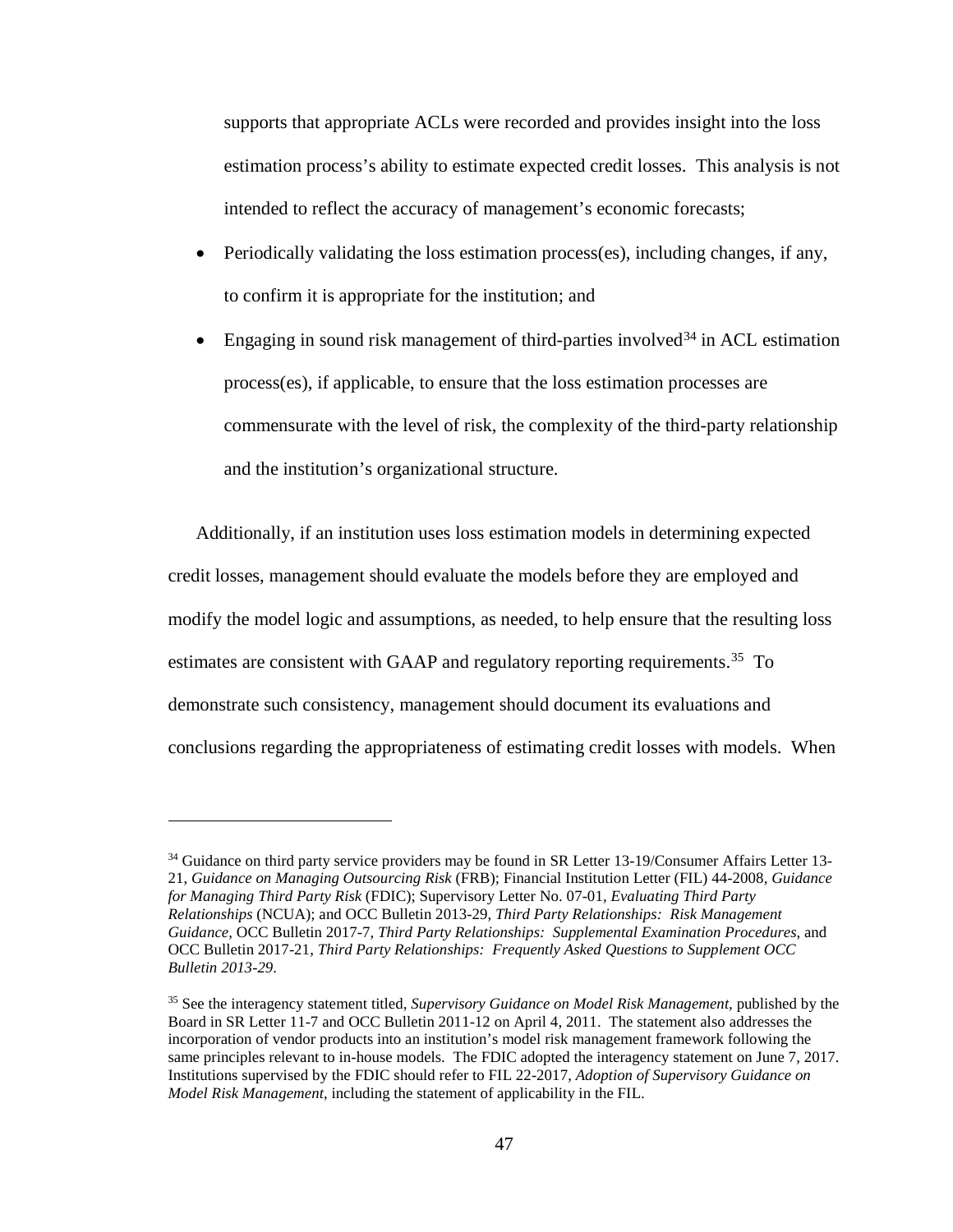used for multiple purposes within an institution, models should be specifically adjusted and validated for use in ACL loss estimation processes. Management should document and support any adjustments made to the models, the outputs of the models, and compensating controls applied in determining the estimated expected credit losses.

# **Examiner Review of ACLs**

Examiners are expected to assess the appropriateness of management's loss estimation processes and the appropriateness of the institution's ACL balances as part of their supervisory activities. The review of ACLs, including the depth of the examiner's assessment, should be commensurate with the institution's size, complexity, and risk profile. As part of their supervisory activities, examiners generally assess the credit quality and credit risk of an institution's financial asset portfolios, the adequacy of the institution's credit loss estimation processes, the adequacy of supporting documentation, and the appropriateness of the reported ACLs and PCLs in the institution's regulatory reports and financial statements, if applicable. Examiners may consider the significant factors that affect collectibility, including the value of collateral securing financial assets and any other repayment sources. Supervisory activities may include evaluating management's effectiveness in assessing credit risk for debt securities (both prior to purchase and on an on-going basis). In reviewing the appropriateness of an institution's ACLs, examiners may:

• Evaluate the institution's ACL policies and procedures and assess the loss estimation method(s) used to arrive at overall estimates of ACLs, including the documentation supporting the reasonableness of management's assumptions,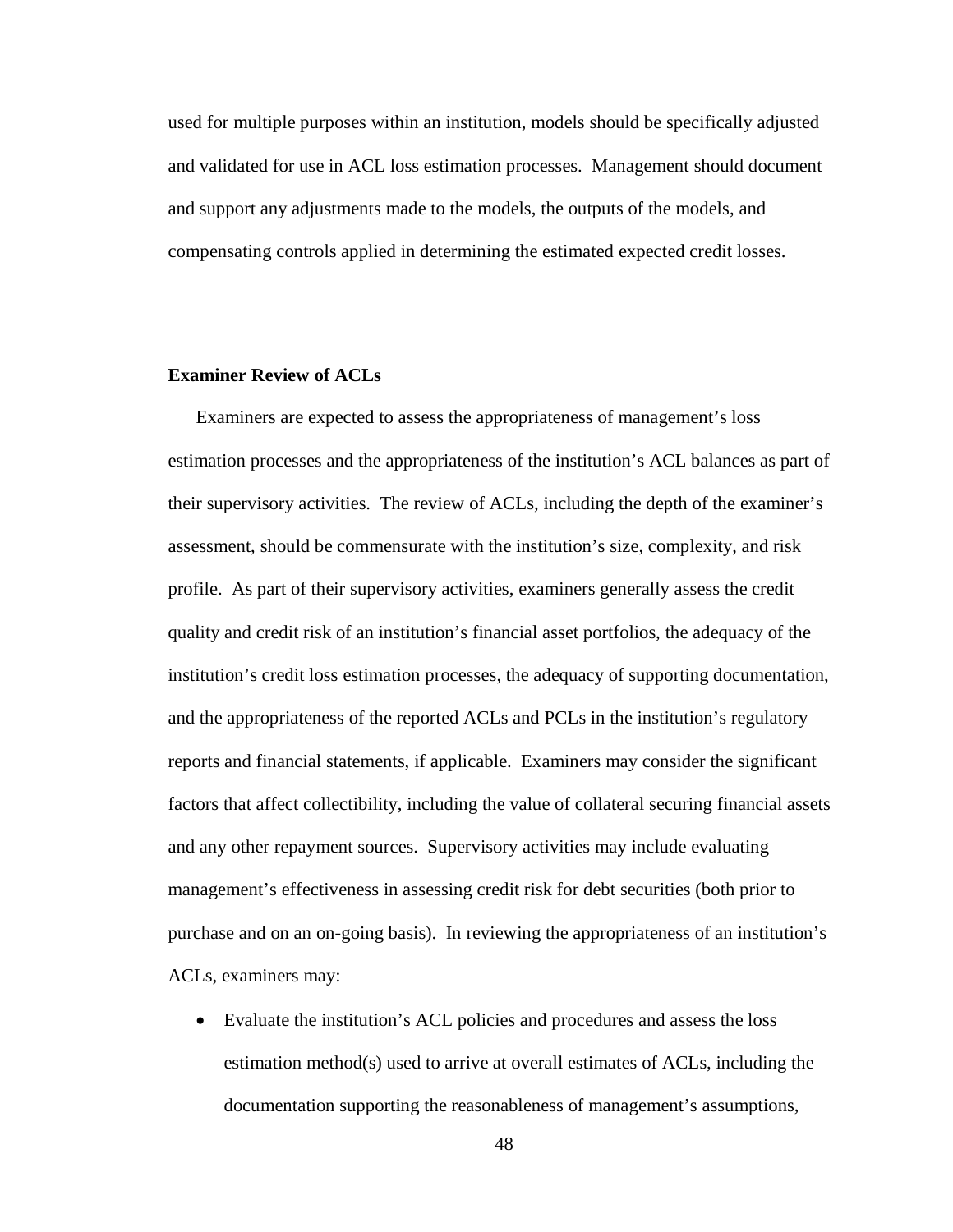valuations, and judgments. Supporting activities may include, but, are not limited to:

- o Evaluating whether management has appropriately considered historical loss information, current conditions, and reasonable and supportable forecasts, including significant qualitative factors that affect the collectibility of the financial asset portfolios;
- o Assessing loss estimation techniques, including loss estimation models, if applicable, as well as the incorporation of qualitative adjustments to determine whether the resulting estimates of expected credit losses are in conformity with GAAP and regulatory reporting requirements; and
- o Evaluating the adequacy of the documentation and the effectiveness of the controls used to support the measurement of the ACLs;
- Assess the effectiveness of board oversight as well as management's effectiveness in identifying, measuring, monitoring, and controlling credit risk. This may include, but is not limited to, a review of underwriting standards and practices, portfolio composition and trends, credit risk review functions, risk rating systems, credit administration practices, investment securities management practices, and related management information systems and reports;
- Review the appropriateness and reasonableness of the overall level of the ACLs relative to the level of credit risk, the complexity of the institution's financial asset portfolios, and available information relevant to assessing collectibility, including consideration of current conditions and reasonable and supportable forecasts. Examiners may include a quantitative analysis (e.g., using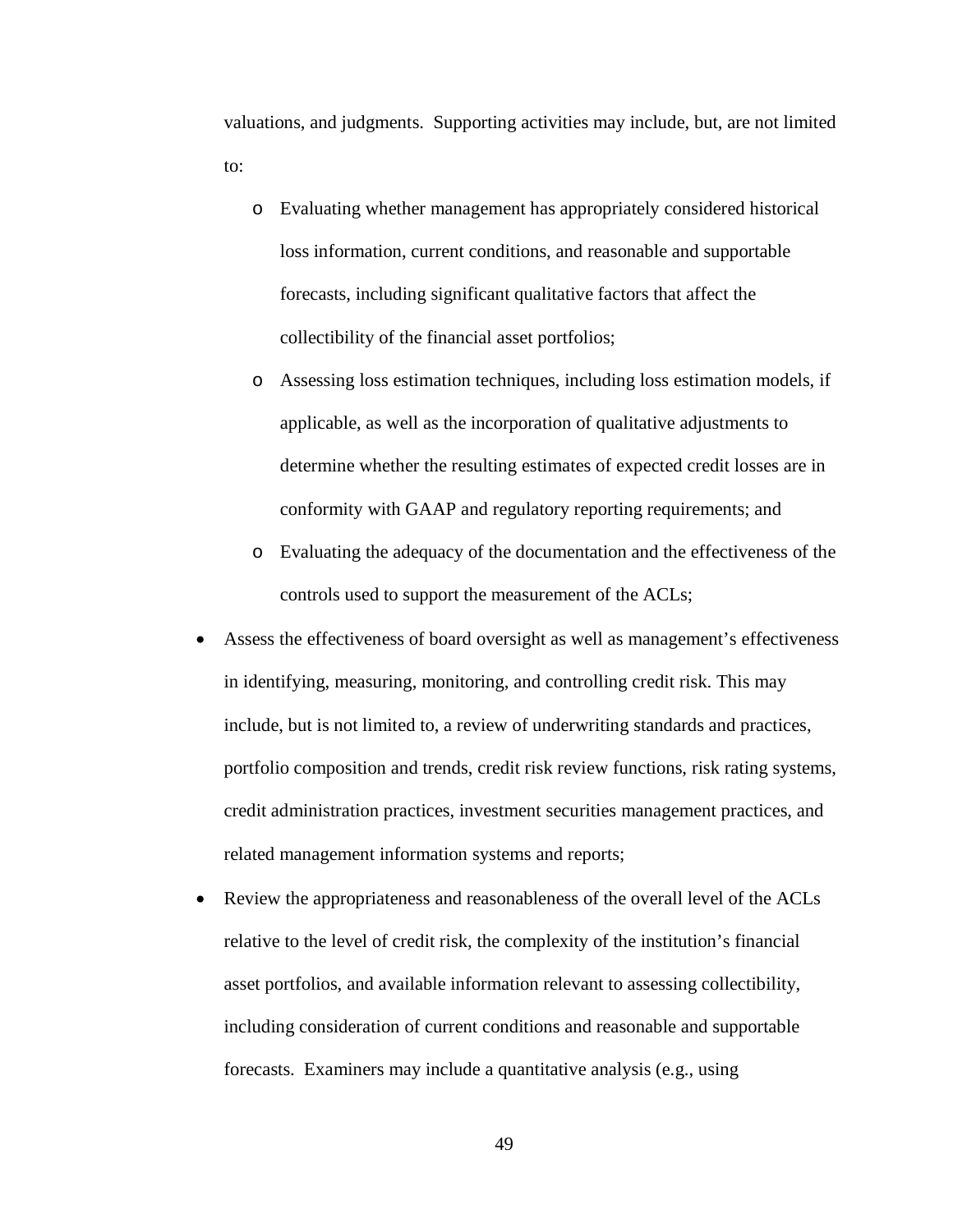management's results comparing expected write-offs to actual write-offs as well as ratio analysis) to assess the appropriateness of the ACLs. This quantitative analysis may be used to determine the reasonableness of management's assumptions, valuations, and judgments and understand variances between actual and estimated credit losses. Loss estimates that are consistently and materially over or under predicting actual losses may indicate a weakness in the loss forecasting process;

- Review the ACLs reported in the institution's regulatory reports and in any financial statements and other key financial reports to determine whether the reported amounts reconcile to the institution's estimate of the ACLs. The consolidated loss estimates determined by the institution's loss estimation method(s) should be consistent with the final ACLs reported in its regulatory reports and financial statements, if applicable;
- Verify that models used in the loss estimation process, if any, are subject to initial and ongoing validation activities. Validation activities include evaluating and concluding on the conceptual soundness of the model, including developmental evidence, performing ongoing monitoring activities, including process verification and benchmarking, and analyzing model output.<sup>36</sup> Examiners may review model validation findings, management's response to those findings, and applicable action plans to remediate any concerns, if applicable. Examiners may

<span id="page-49-0"></span><sup>36</sup> See footnote 35.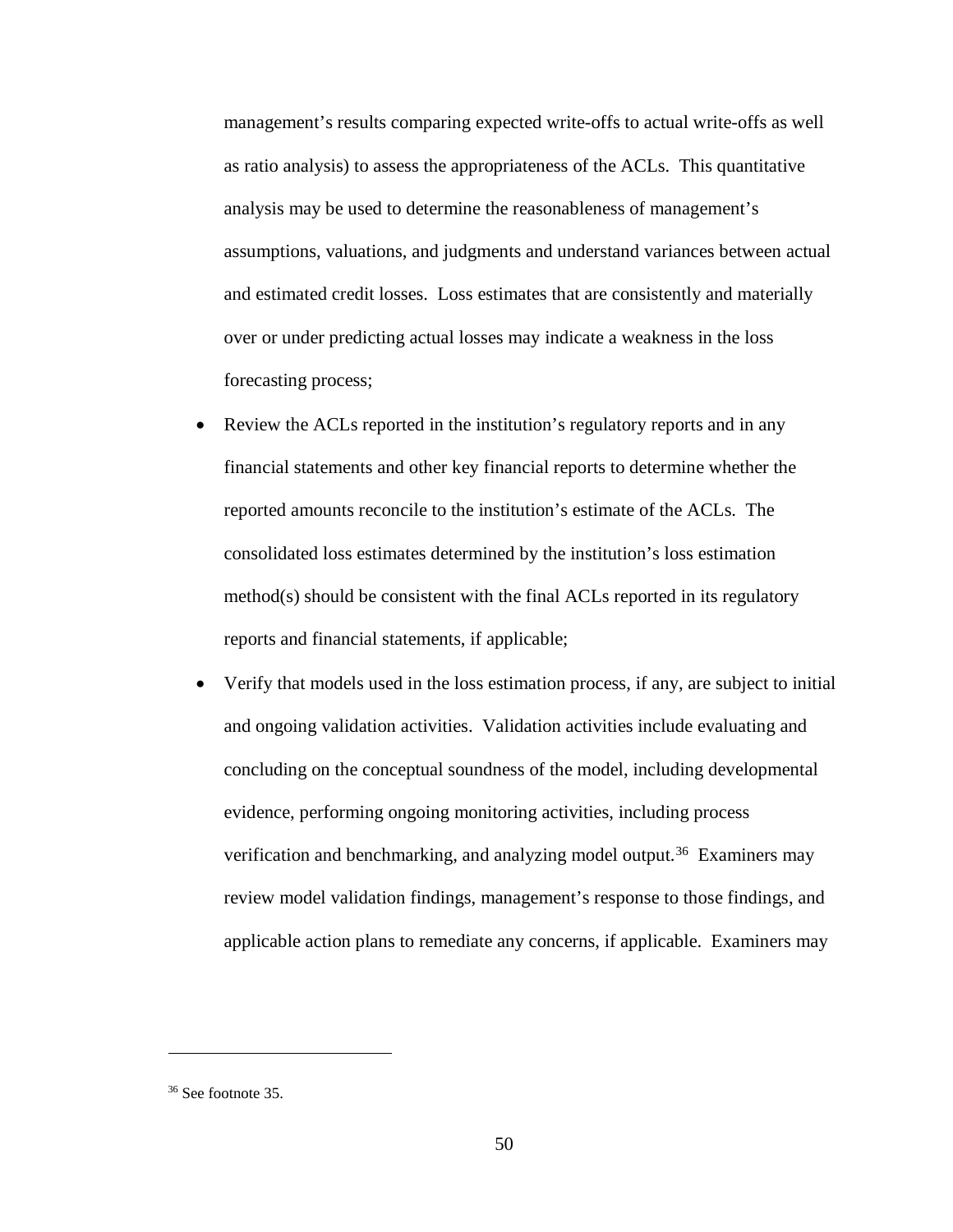also assess the adequacy of the institution's processes to implement changes in a timely manner; and

• Review the effectiveness of the institution's third-party risk management framework associated with the estimation of ACLs, if applicable, to assess whether the processes are commensurate with the level of risk, the complexity and nature of the relationship, and the institution's organizational structure. Examiners may determine whether management monitors material risks and deficiencies in third-party relationships, and takes appropriate action as needed.<sup>[37](#page-50-0)</sup>

When assessing the appropriateness of ACLs, examiners should recognize that the processes, loss estimation methods, and underlying assumptions an institution uses to calculate ACLs require the exercise of a substantial degree of management judgment. Even when an institution maintains sound procedures, controls, and monitoring activities, an estimate of expected credit losses is not a single precise amount and may result in a range of acceptable outcomes for these estimates. This is a result of the flexibility FASB ASC Topic 326 provides institutions in selecting loss estimation methods and the wide range of qualitative and forecasting factors that are considered.

Management's ability to estimate expected credit losses should improve over the contractual term of financial assets as substantive information accumulates regarding the factors affecting repayment prospects. Examiners generally should accept an institution's ACL estimates and not seek adjustments to the ACLs, when management has provided adequate support for the loss estimation process employed, and the ACL balances and the

<span id="page-50-0"></span><sup>37</sup> See footnote 34.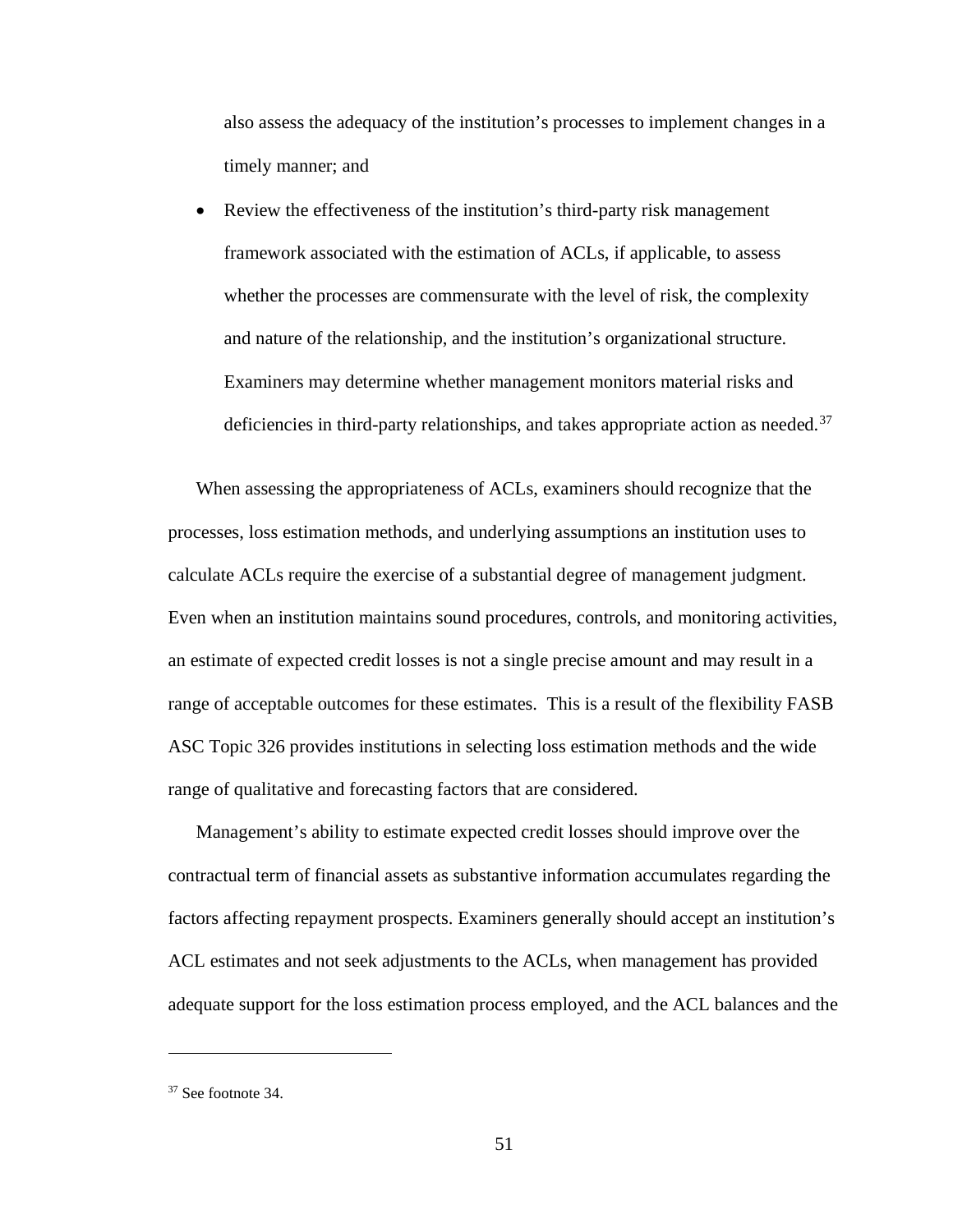assumptions used in the ACL estimates are in accordance with GAAP and regulatory reporting requirements. It is inappropriate for examiners to seek adjustments to ACLs for the sole purpose of achieving ACL levels that correspond to a peer group median, a target ratio, or a benchmark amount when management has used an appropriate expected credit loss framework to estimate expected credit losses.

If the examiner concludes that an institution's reported ACLs are not appropriate or determines that its ACL evaluation processes or loss estimation method(s) are otherwise deficient, these concerns should be noted in the report of examination and communicated to the board of directors and senior management.<sup>38</sup> Additional supervisory action may be taken based on the magnitude of the shortcomings in ACLs, including the materiality of any errors in the reported amounts of ACLs*.*

Dated: October 1, 2019

 $\sqrt{s}$ 

Joseph M. Otting Comptroller of the Currency

By order of the Board of Governors of the Federal Reserve System, October 9, 2019.

 $\sqrt{s}$ 

<span id="page-51-0"></span><sup>38</sup> Each agency has formal and informal communication channels for sharing supervisory information with the board of directors and management depending on agency practices and the nature of the information being shared. These channels may include, but are not limited to, institution specific supervisory letters, letters to the industry, transmittal letters, visitation findings summary letters, targeted review conclusion letters, or official examination or inspection reports.